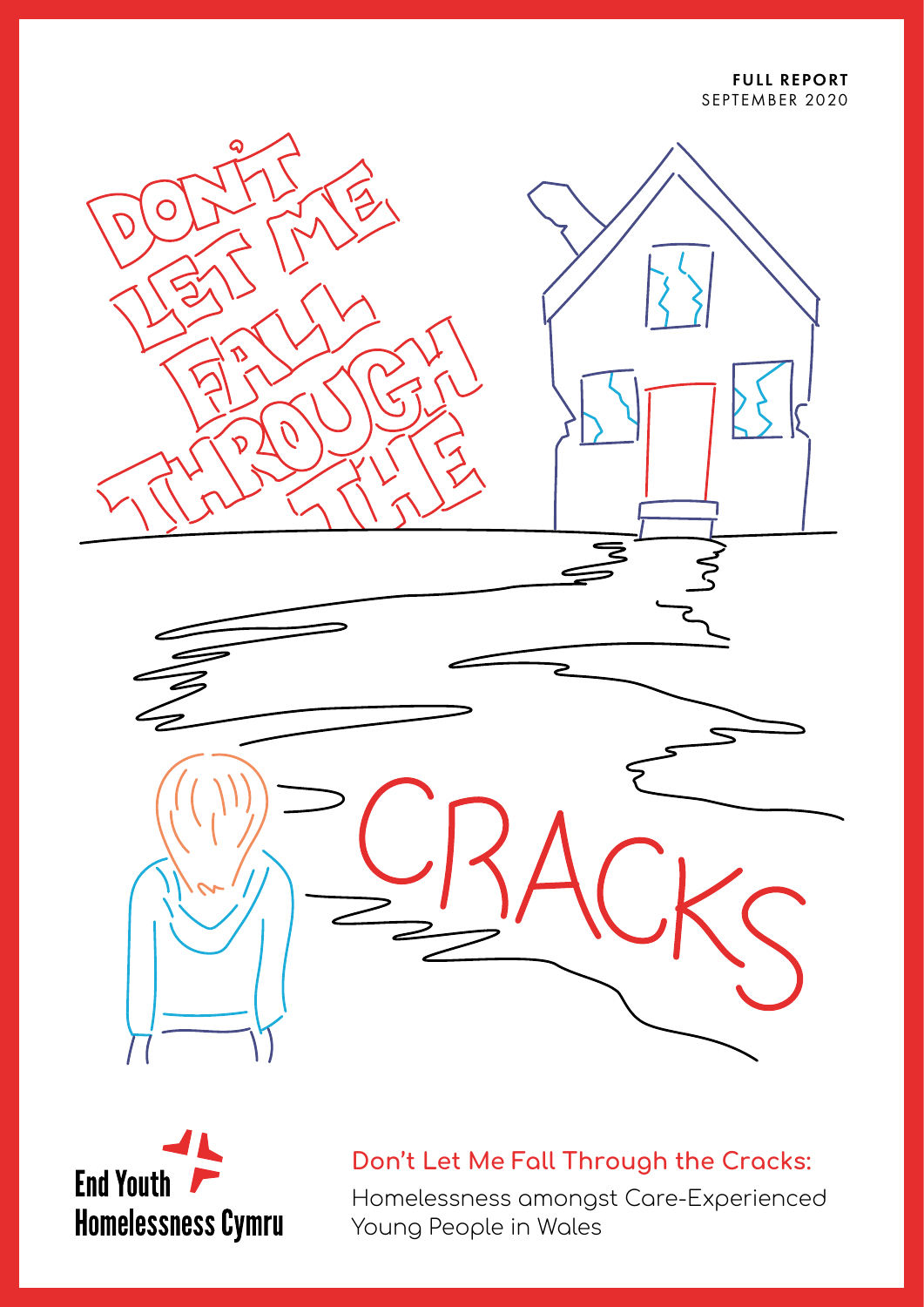# **The Corporate Parenting of young people in care is the responsibility of all of us. It is unacceptable that any child in care ends up homeless.**

## **It is time to act.**

**Sharon Lovell**

**National Executive Director NYAS Cymru (the National Youth Advocacy Service)**

**Chair of End Youth Homelessness Cymru's working group examining the links between the care system and youth homelessness**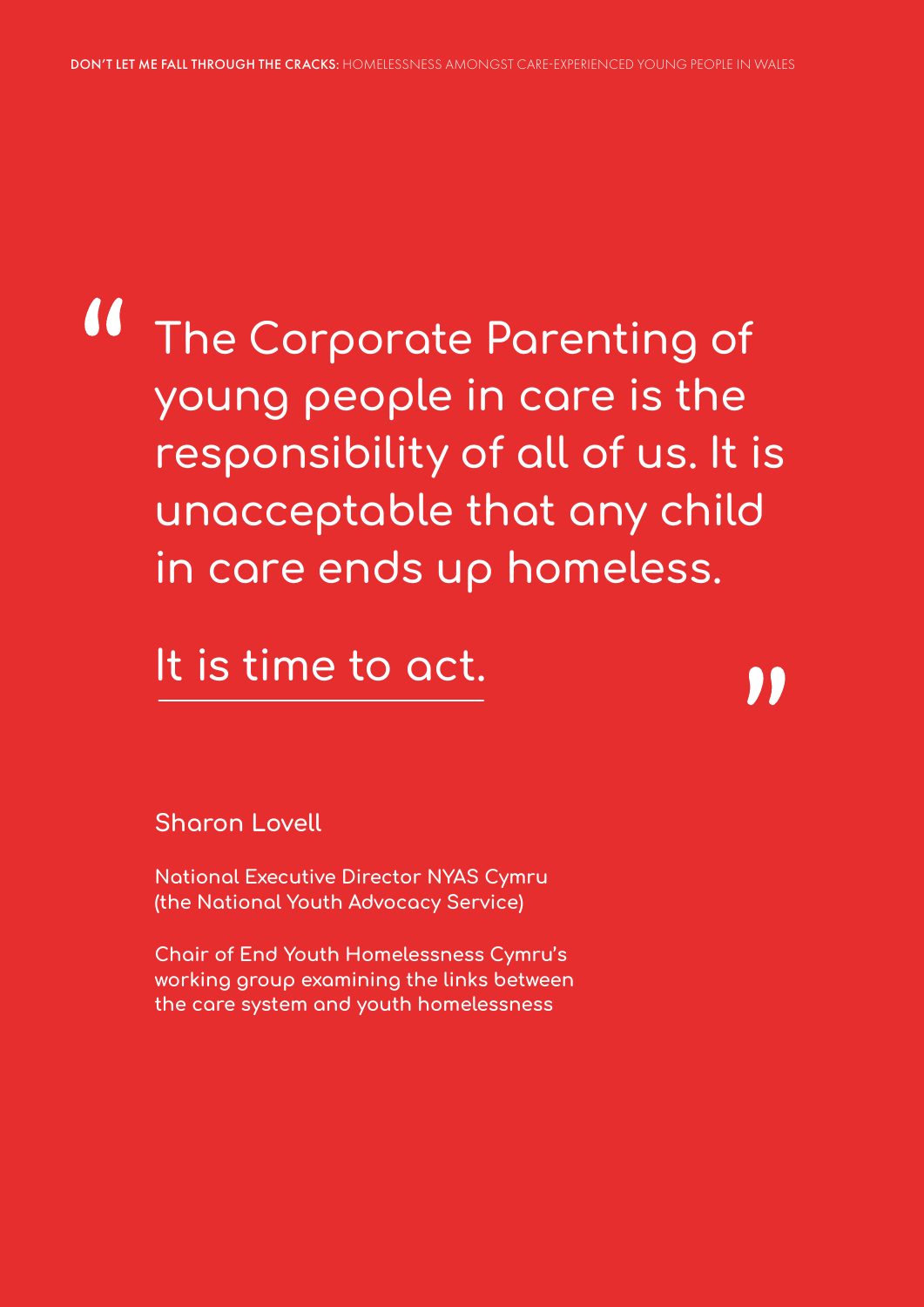## **Contents**

| Methodology: Amplifying the Voices of Care Experienced Young People 17   |  |
|--------------------------------------------------------------------------|--|
| Understanding why Care Experienced Young People Become Homeless 22       |  |
|                                                                          |  |
| Exiting the Care System: Early Independence, Isolation and Loneliness 46 |  |
|                                                                          |  |
|                                                                          |  |
|                                                                          |  |
|                                                                          |  |
|                                                                          |  |
|                                                                          |  |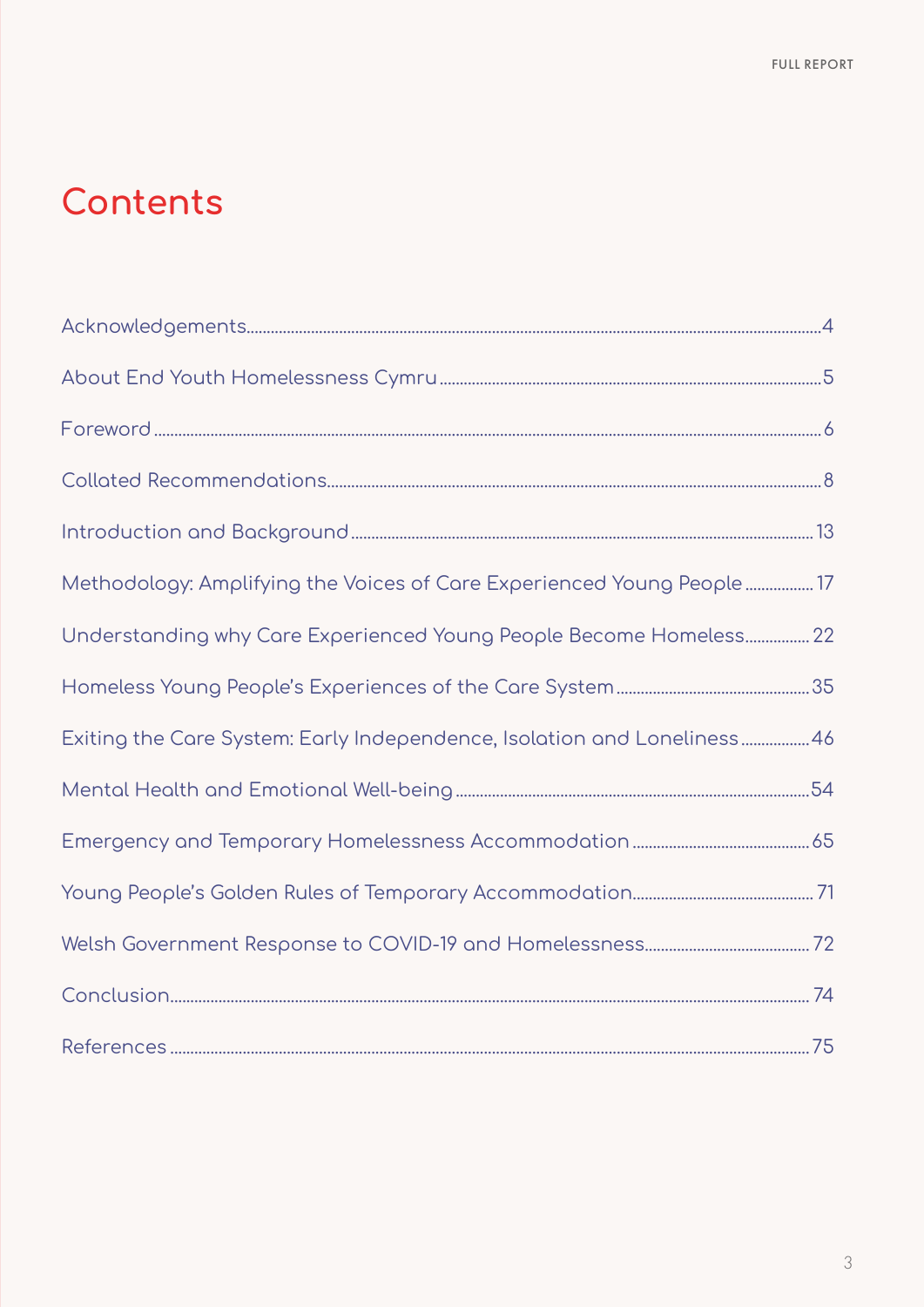## **Acknowledgements**

This report has been a collaborative effort and could not have been completed without the guidance and input of the following people:

All of the young people who have inputted by sharing their experiences, co-designing the research questions, sense-checking the work and formulating recommendations; including EYHC peer researchers **Angharad Roberts, Charlie Barry** and **Desmond Barrett**.

**Sharon Lovell** National Youth Advocacy Service (NYAS) Cymru

**Henry Vaile** Welsh Government

**Dr Howard Williamson** University of South Wales

**Kate Hollinshead** Vale of Glamorgan Council

**Sophie Morris** Team Around the Tenancy TGP Cymru

**Natalie Brimble** TGP Cymru

**Jay McCabe** Swansea Council

**Sarah Wynn** Caerphilly Council;

**Dr Shelley McCann** Action for Children

**Dr Alyson Rees** CASCADE (Cardiff University)

**Bill Rowlands** Housing Network

**Tim Ramsey** Pembrokeshire Council;

**Tim Crahart** Voices From Care Cymru

**Elizabeth Flowers** The Office of the Children's Commissioner

For the cover art and title of this report we would like to thank **CASCADE Voices** who worked with young people to create protest art on the changes to policy and practice that are needed for care experienced young people.

#### **Report Authors:**

**Jemma Bridgeman Hugh Russell** 

#### **For more information contact:**

**Jemma Bridgeman** [jemmabridgeman@llamau.org.uk](mailto:jemmabridgeman%40llamau.org.uk?subject=) **Hugh Russell** [hughrussell@llamau.org.uk](mailto:hughrussell%40llamau.org.uk?subject=) **or visit** [www.endyouthhomelessness.cymru](http://www.endyouthhomelessness.cymru)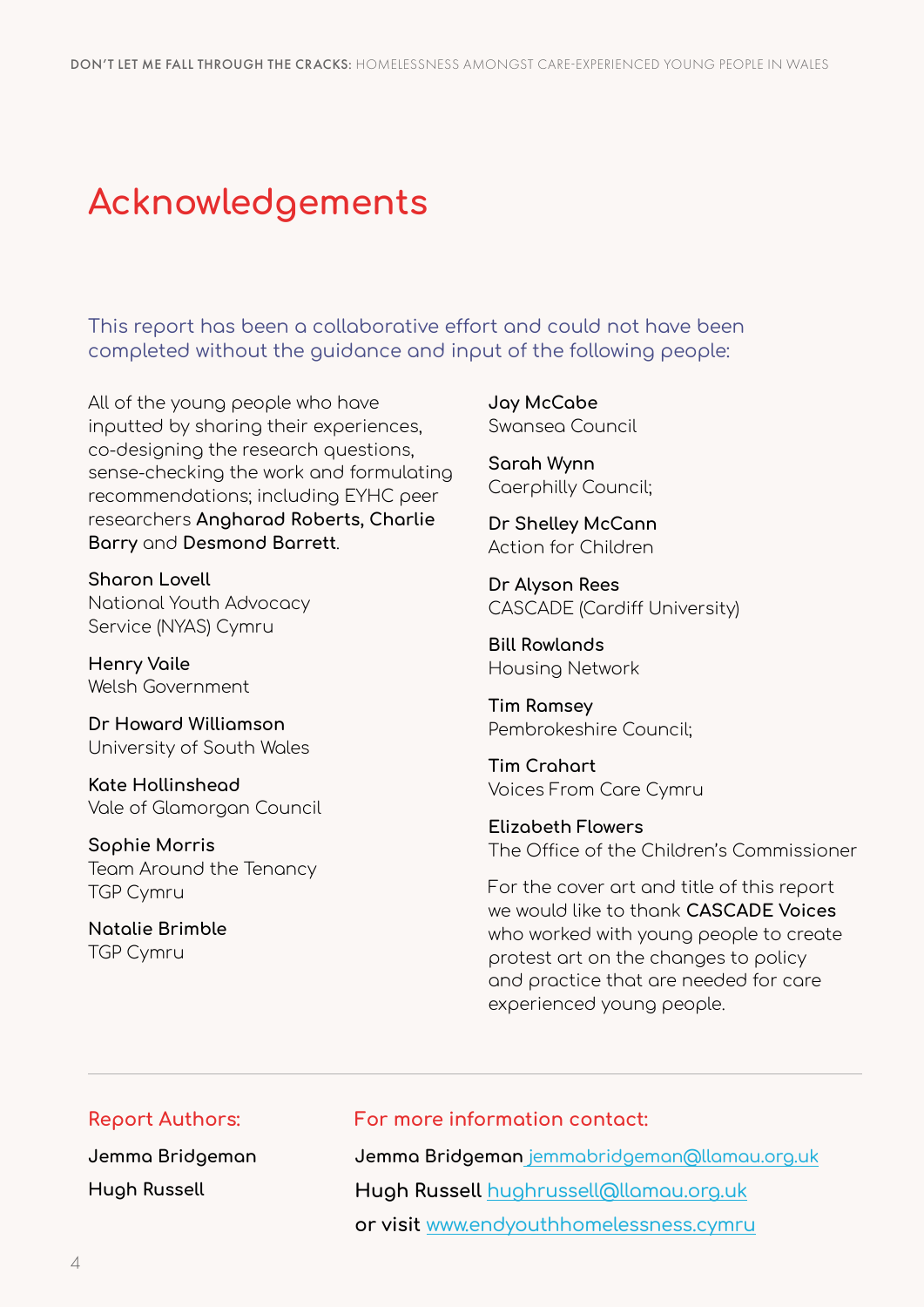## **About End Youth Homelessness Cymru**

End Youth Homelessness Cymru is a coalition, led by [Llamau](https://www.llamau.org.uk/), determined to end youth homelessness; a mission we believe is both vital and achievable.

We cannot do this alone, but by building a national movement and working with partners, we aim to create the systemic and cultural change necessary to prevent and end youth homelessness in Wales.



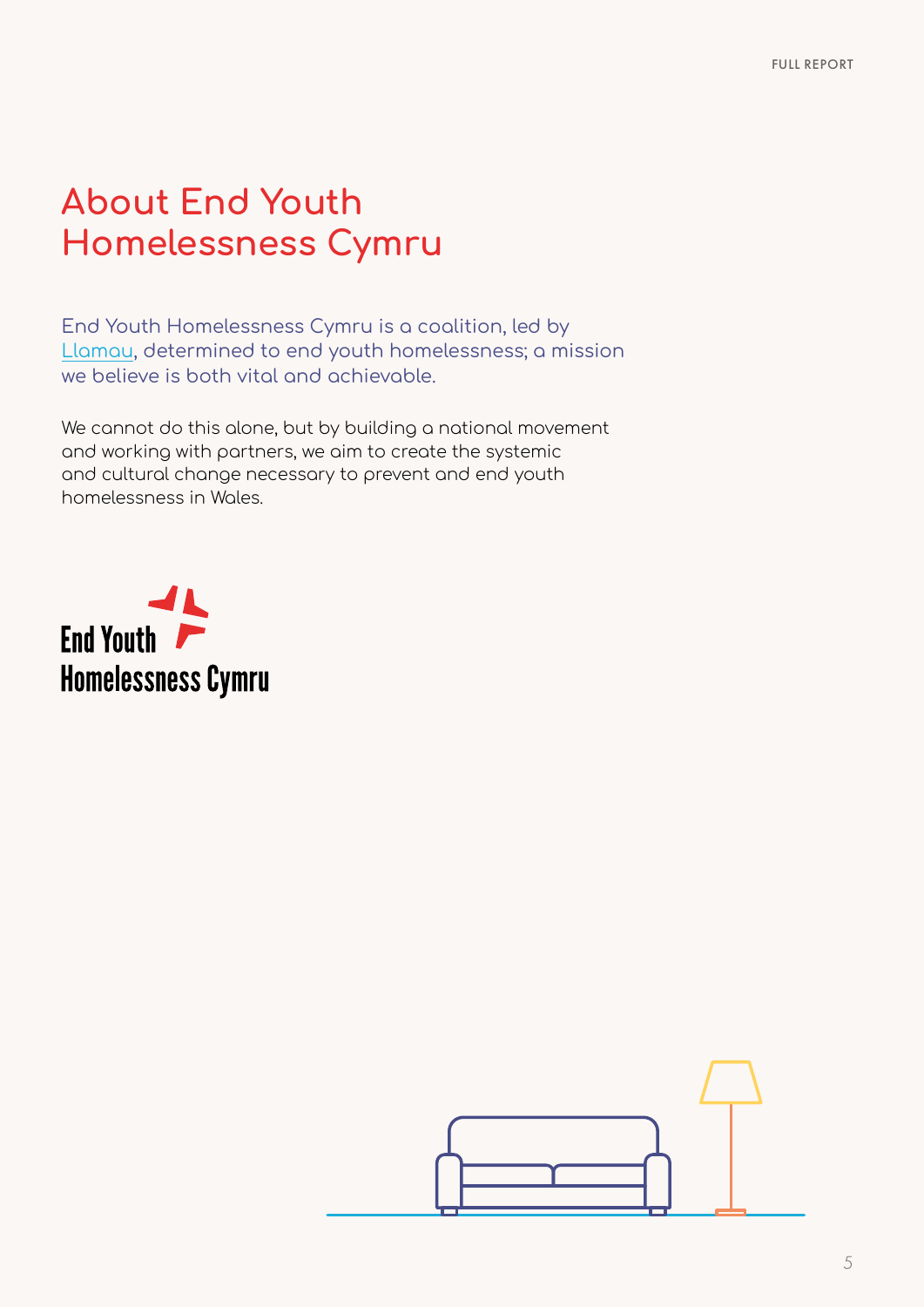## **Foreword**

## Sharon Lovell

#### **National Executive Director – NYAS Cymru (the National Youth Advocacy Service)**

**Chair of End Youth Homelessness Cymru's working group examining the links between the care system and youth homelessness**

The numbers of care-leavers experiencing youth homelessness in Wales have been steadily increasing in recent years. This important study examines why young, care experienced people are more at risk of becoming homeless and vulnerably housed than their non-care experienced peers. By amplifying young people's voices it shows how the lack of protection from caring families exposes these young people to harm; it shows how they are exposed to further harm when the pavements become their pillows; importantly it shows that the systems we have in place in Wales for these young people need to be reconsidered. The voices and stories presented by young people in this report are heartbreaking.

When I took on the role as Chair for the End Youth Homelessness Group for Care Experienced Young People in 2019, I was clear with colleagues: this group is going to think big, we are going to aim high – we are going on a journey to END Youth Homelessness. Since the group was established we have put in place an ambitious action plan and worked with Welsh Government and our partners in the Local Authority, Youth Service, Health, Housing, Education and Third sectors, to both highlight the increased vulnerability to homelessness of care experienced young people and to promote preventative solutions. The evidence presented in this report takes us further on that journey, providing the perspective of young people trying to make their ways through the systems we have set up for them, demonstrating both where they've been let down and what is working well. From this evidence, a number of recommendations are presented which we feel need to be implemented and adopted in order to reduce and end these raising figures.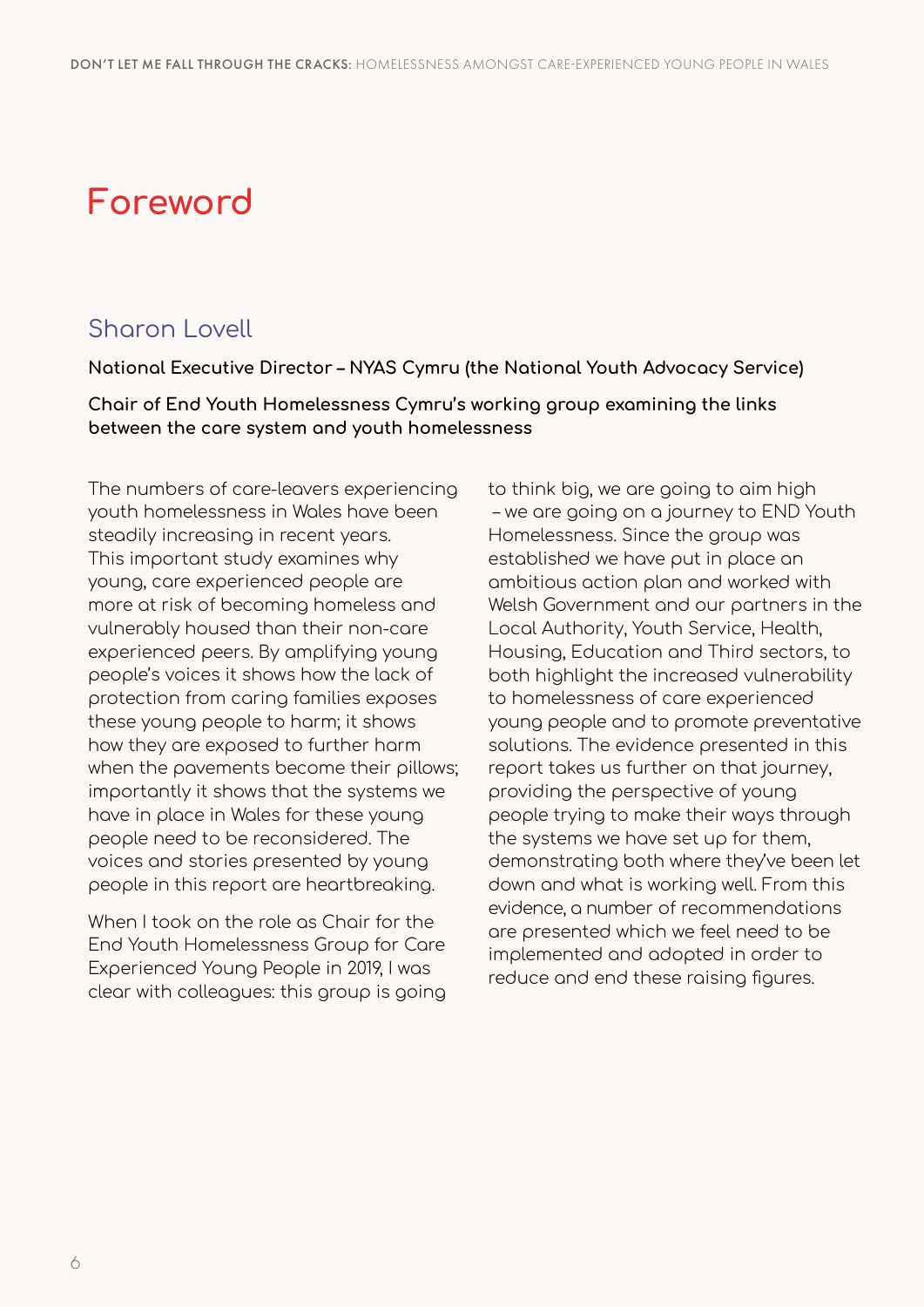This report was co-produced by young people, as a participatory research study designed with and for care experienced young people as peer researchers. Young people are the experts within this study; they are experts by experience.

I would like to thank the wonderful staff at Llamau for making this study happen – especially Jemma Bridgeman and Hugh Russell. My sincere thanks to all the young people who took part as peer researchers and those who shared their experience. The work achieved on the End Youth Homelessness Cymru group is undertaken by a diverse, energized and committed team, which it is a pleasure to be part of. Thanks to all of them.

**The Corporate Parenting of young people in care is the responsibility of all of us. It is unacceptable that any child in care ends up homeless.**

**It is time to act.**

"

I therefore ask all who read this to think about what we can do together to make the recommendations within this report a reality, in order to end youth homelessness for care experienced young people.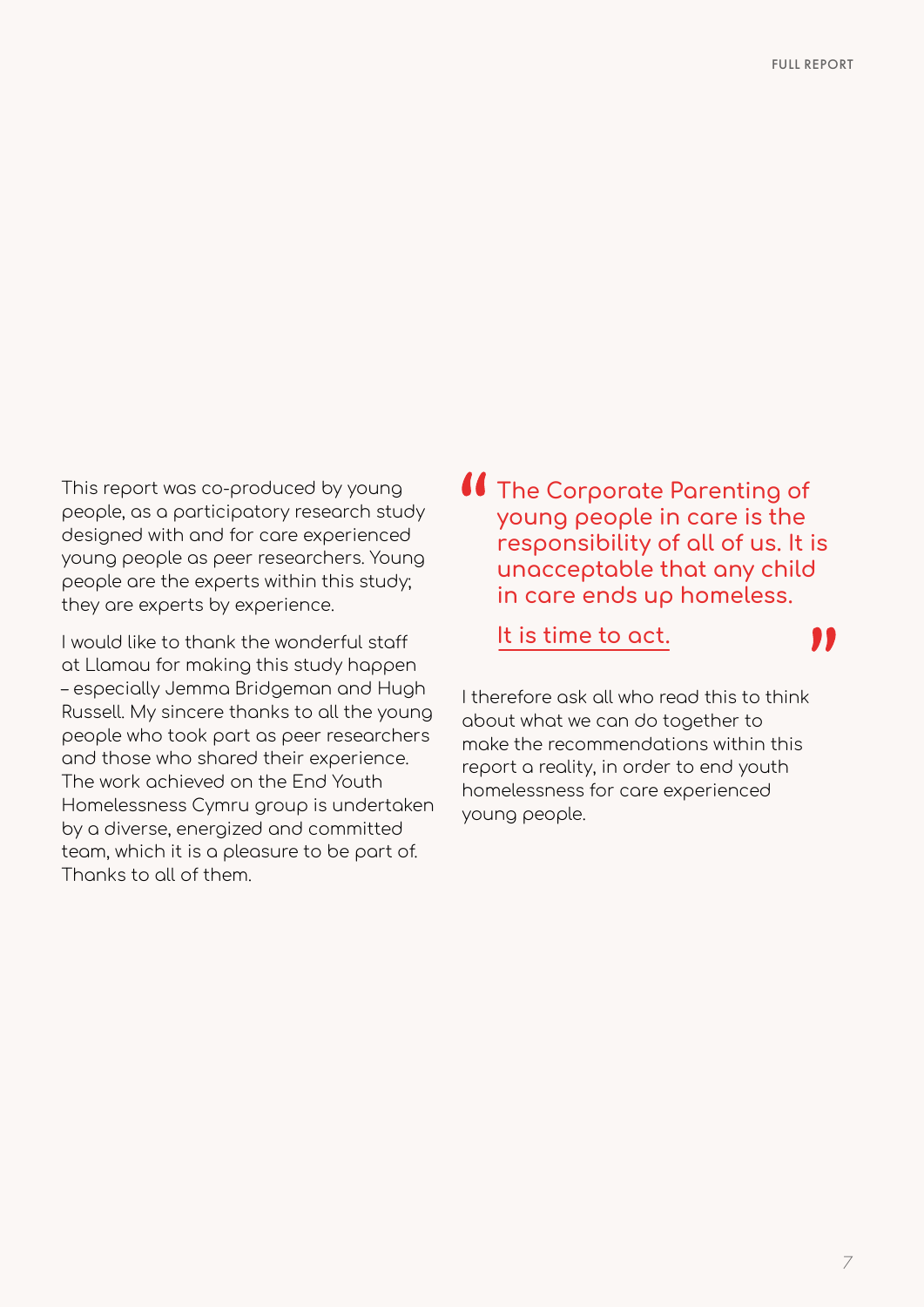## **Collated Recommendations**

### **Recommendation 1**

Welsh Government should review the practical implementation of the Barnardo's Care Leavers Accommodation and Support Framework for Wales.

That the numbers of care experienced young people becoming homeless has increased since the Framework's development should trigger a review of its use and effectiveness, including whether local authorities have sufficient resources to make best use of it.

### **Recommendation 2**

A multi-agency review should be undertaken any time a care experienced young person presents to a local authority as homeless or at-risk-of-homelessness.

This would ensure that the young person gets the help they are entitled to but also provide an opportunity for all relevant partners to review and address any flaws within systems, caused by miscommunication, lack of resource or disconnection between services, to ensure that future, similar cases are prevented. This should be led by the director of children's services, or a local authority colleague of equivalent seniority, to ensure that the group's findings can swiftly lead to remedial action.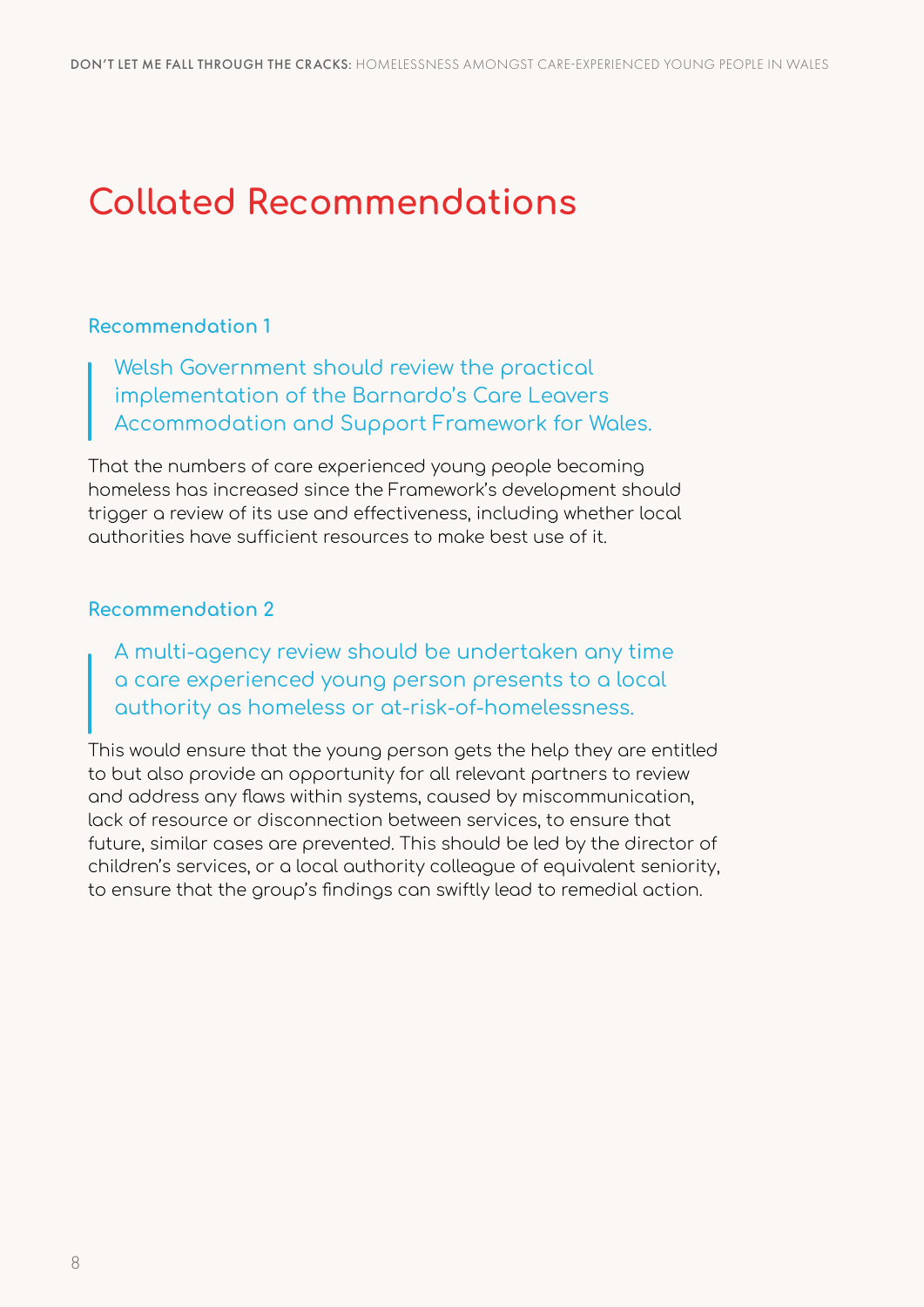### Welsh Government should explore the feasibility of a 'Right to Return to Care' policy.

Care experienced young people need to be able to make mistakes and still be supported by the system, including those who have provided them with care and guidance in the past, to avoid the traumatic experience of homelessness. Young people should be given the option to return to their care placement or another support option, such as Supported Lodgings, if they need it. Other young people are able to return to and receive ongoing support from their parents, in the event of a relationship breakdown for instance. There should be parity for care experienced young people.

#### **Recommendation 4**

Welsh Government and Local Authorities should review local connection rules and practice with regard to care experienced young people.

Young people told us that they were declined local connection to areas they had been placed in and felt settled. Care experienced young people placed out-of-county should be able to have the area they have been placed in considered as an additional 'local connection' when moving on – the choice should lie with the young person. This additional flexibility would enable young people to live close to support networks and reduce the loneliness described in this paper.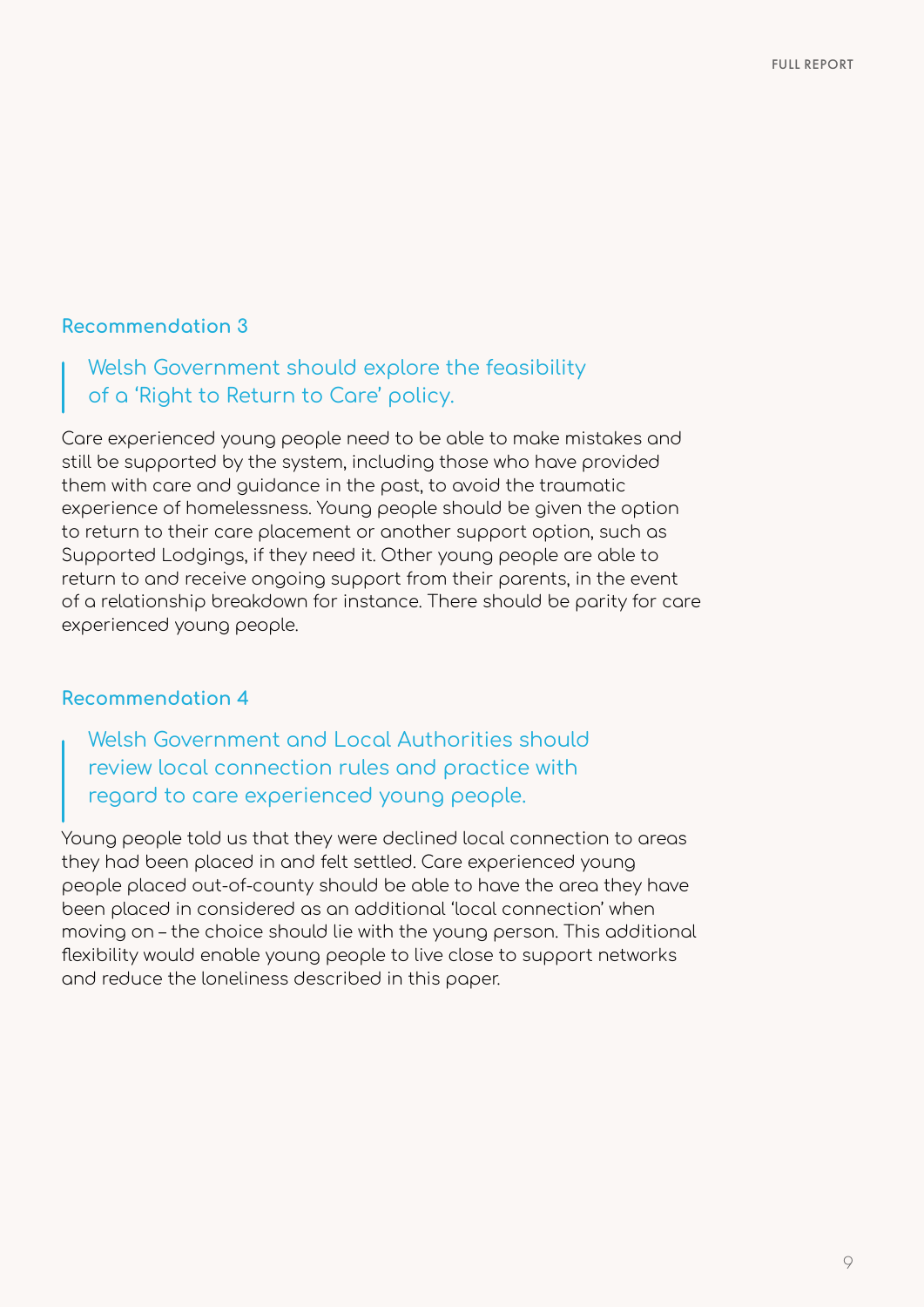Local authority housing options teams must always proactively seek to establish whether a young person is care experienced, upon presentation as at-risk-of-homelessness.

They must ensure that those who are care experienced are able to access all the support to which they are entitled, in cooperation with social services.

#### **Recommendation 6**

Welsh Government should review the capacity and levels of staff turnover in social services, providing additional investment, as necessary.

A review of the size and complexity of social services caseloads is needed, with the input of young people taken into account. Further investment in social services to allow for smaller case-loads could help to minimise the disruptive experiences in care, which young people have suggested were contributory to their later homelessness.

#### **Recommendation 7**

Corporate parents need to ensure care leavers' financial capabilities are developed through the pathway planning process and support is given to them from professionals to prepare for financial independence.

The young people we spoke to identified budgeting as the area they needed the most support with. Many felt unprepared for independent living, which contributed to the failure of their tenancies. Every local authority, as a corporate parent, should ensure that their young people have the opportunity to develop these skills while in care.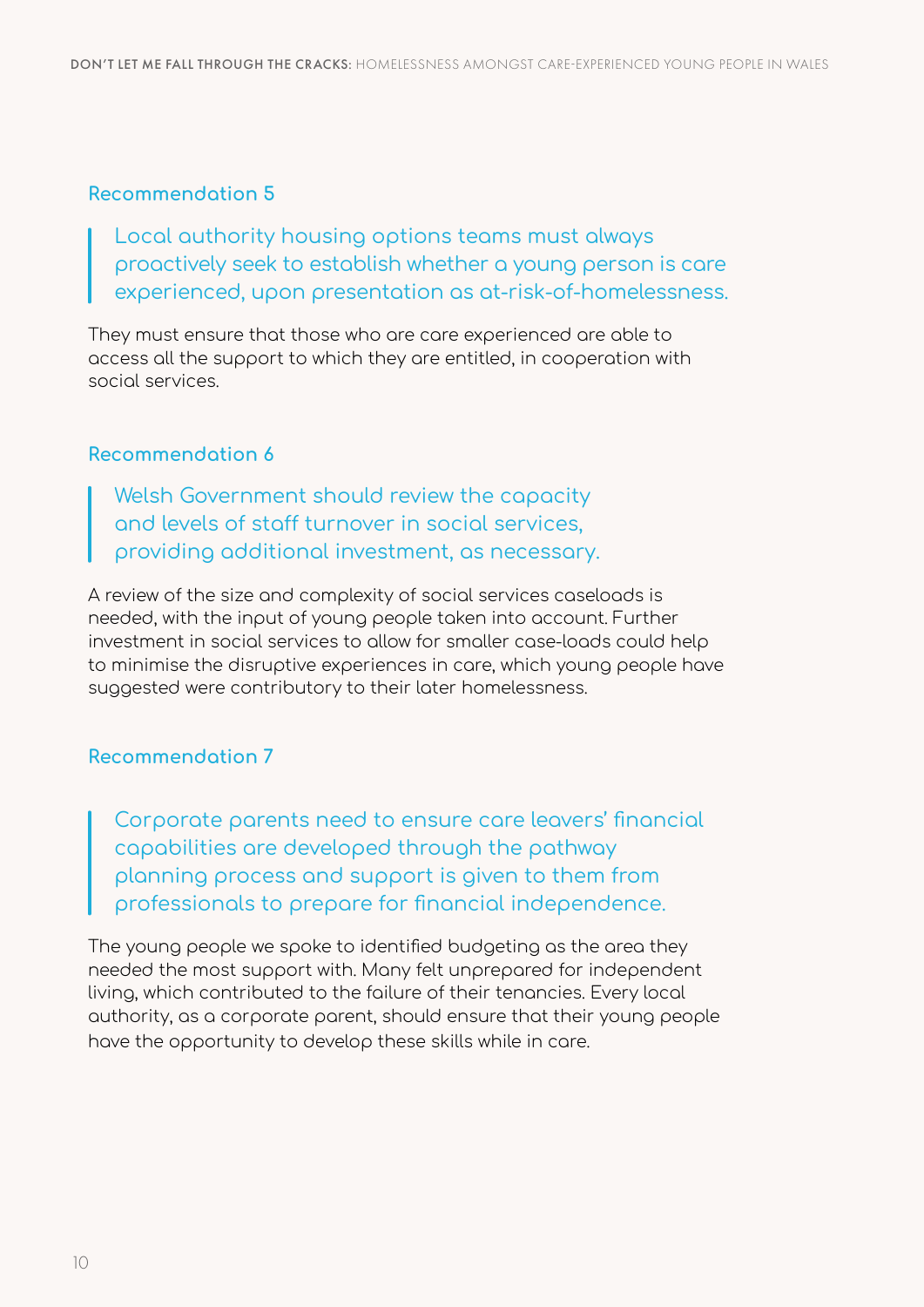UK Government should bring forward care leavers' exemption from the Shared Accommodation Rate of Universal Credit.

Currently care leavers are only exempted from the Shared Accommodation Rate (SAR) until they are 22. Once they turn 22 the housing element of Universal Credit is limited to the lower SAR meaning they can only afford to pay for a room in a shared house, which is inappropriate for many and restricts their ability to access settled accommodation. UK Government have pledged to address this in October 2023, but there remains a gap in the system until then which they should close as soon as possible.

#### **Recommendation 9**

Local Authorities should review the level of support available to young people in their care making the transition between CAMHS and adult mental health services.

Young people told us that consistency of support through this key transitional period is very important to them. Given the trauma that has been experienced by many young people in care, they should be a high priority for mental health support, whether via CAMHS or adult mental health services.

#### **Recommendation 10**

Local Authorities should review the availability of bereavement support to care-experienced and homeless young people.

Evidence from young people spoken to for this report indicates a link between bereavement, mental ill health and homelessness. The ability of care experienced young people to access bereavement support consistently and quickly, when needed, should be reviewed by all local authorities and appropriate action, such as additional staff training on the effects of bereavement and how to offer support, taken.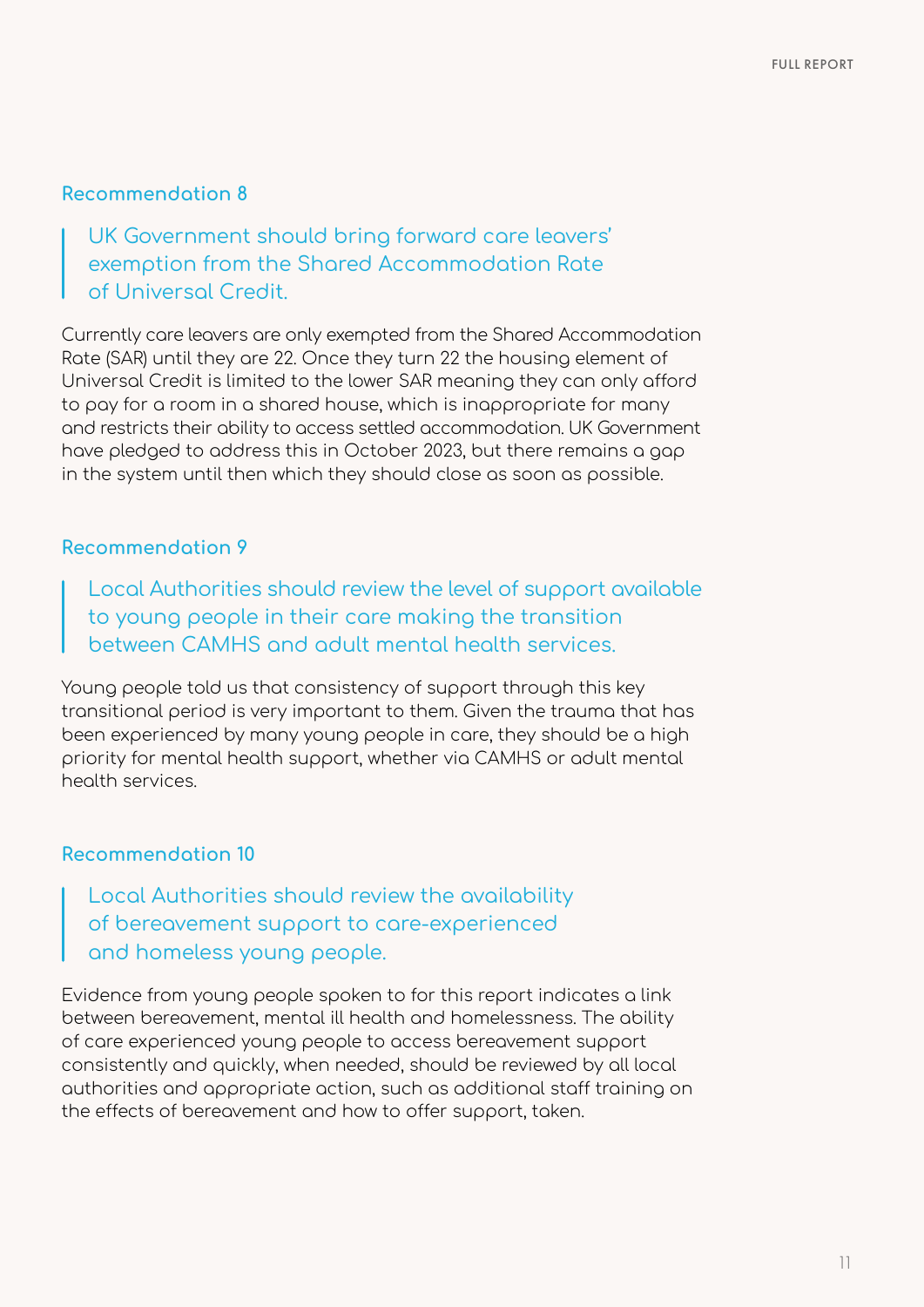Welsh Government should commit to ensuring that no 16 or 17 year old should be accommodated in unsupported temporary accommodation.

16 and 17 year olds who present to a local authority as homeless, whether care experienced or not, should be found appropriate, supported accommodation, whether via a supported housing project, foster placement, supported lodgings or similar, supported placement. If short term accommodation is required, to allow for assessments to be made and appropriate accommodation found, it must meet the minimum standards set out by young people in this report, with support provided and a timescale provided to the young person for their move to settled accommodation.

#### **Recommendation 12**

Welsh Government should deliver a commitment to strictly limit the length of time that any young person over the age of 17 should be expected to remain in temporary accommodation before being found settled housing, as has been done in Scotland.

The term accepted in Scotland is 7 days. This fits with Welsh Government's current stated approach of rapid-rehousing in settled accommodation. This settled accommodation might include youth-focussed, shared supported accommodation, or single-person accommodation (with floating support, as necessary), depending on the needs of the young person.

#### **Recommendation 13**

Welsh Government should enforce new, minimum standards of temporary accommodation.

These should be agreed in consultation with young people and informed by the 'golden rules' set out in this paper.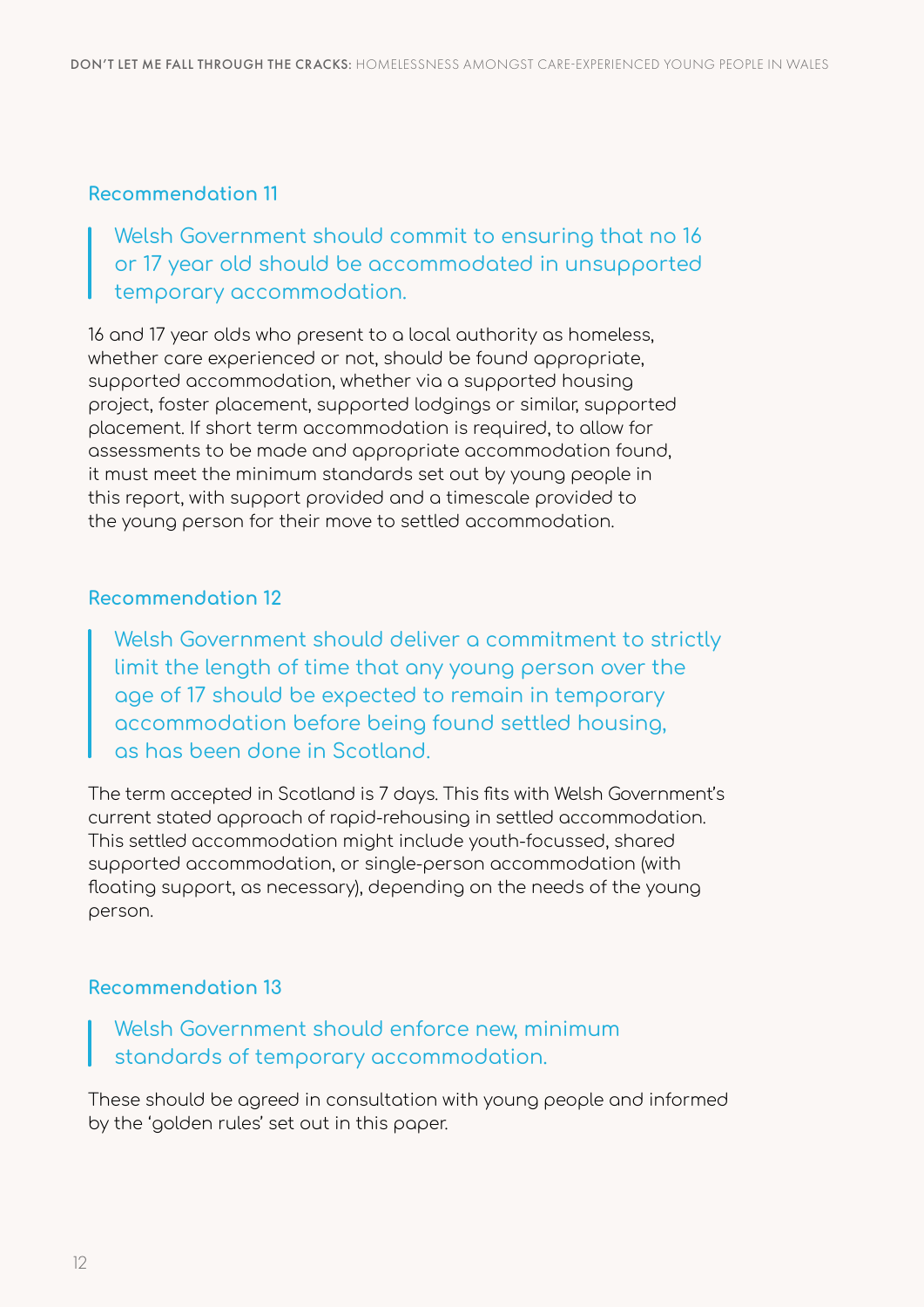## **Introduction and Background**

This report is based on the voices and experiences of care experienced young people who have been, or are currently, homeless across Wales. The aim of this research is to amplify these young people's voices to highlight the challenges they have faced when homeless and the need for reform of systems which have failed to prevent their homelessness. We appreciate that the experiences of young people presented in this report are by no means representative of the experiences of the majority of care experienced young people in Wales, but a disproportionately high number of looked-after or formerly looked-after young people will recognise their own stories in those presented here.

Interviews with young people took place from October 2019 until March 2020. The participants in the study were aged from 17 to 24 and were living in 10 different local authorities, at the time of interview. We spoke to 11 young women and 16 young men who had been in care and experienced youth homelessness.

The research was co-designed with care experienced young people from across Wales. Young people have been meaningfully involved in the study from set-up to dissemination. We were privileged to work with a group of care experienced peer researchers who have selected themes for the study, codesigned interview questions, attended interviews with us, analysed the findings and disseminated the research. We have also presented our findings to young people across Wales to check they reflect their experiences.

The young people we spoke to had experience of some of the worst forms of homelessness. One of the young people we spoke to had been street homeless. He is now in settled accommodation, with support. He describes what it was like to be street homeless when he was just 18:

It was in the middle of winter, we were sat in this tent and it was pitch black. I did not realise I had actually set it next to a grass verge and it had rained like mad at night so the tent and everything just got soaked. I woke up to the point I could barely take a breath, I was so cold and I was soaking wet. I literally had to get up and I thought to myself how can I heat myself up quick. So I started running up to the hospital and without any security seeing me I ran and just stayed in the men's toilets just to keep warm through the night.

**Lewys, 20**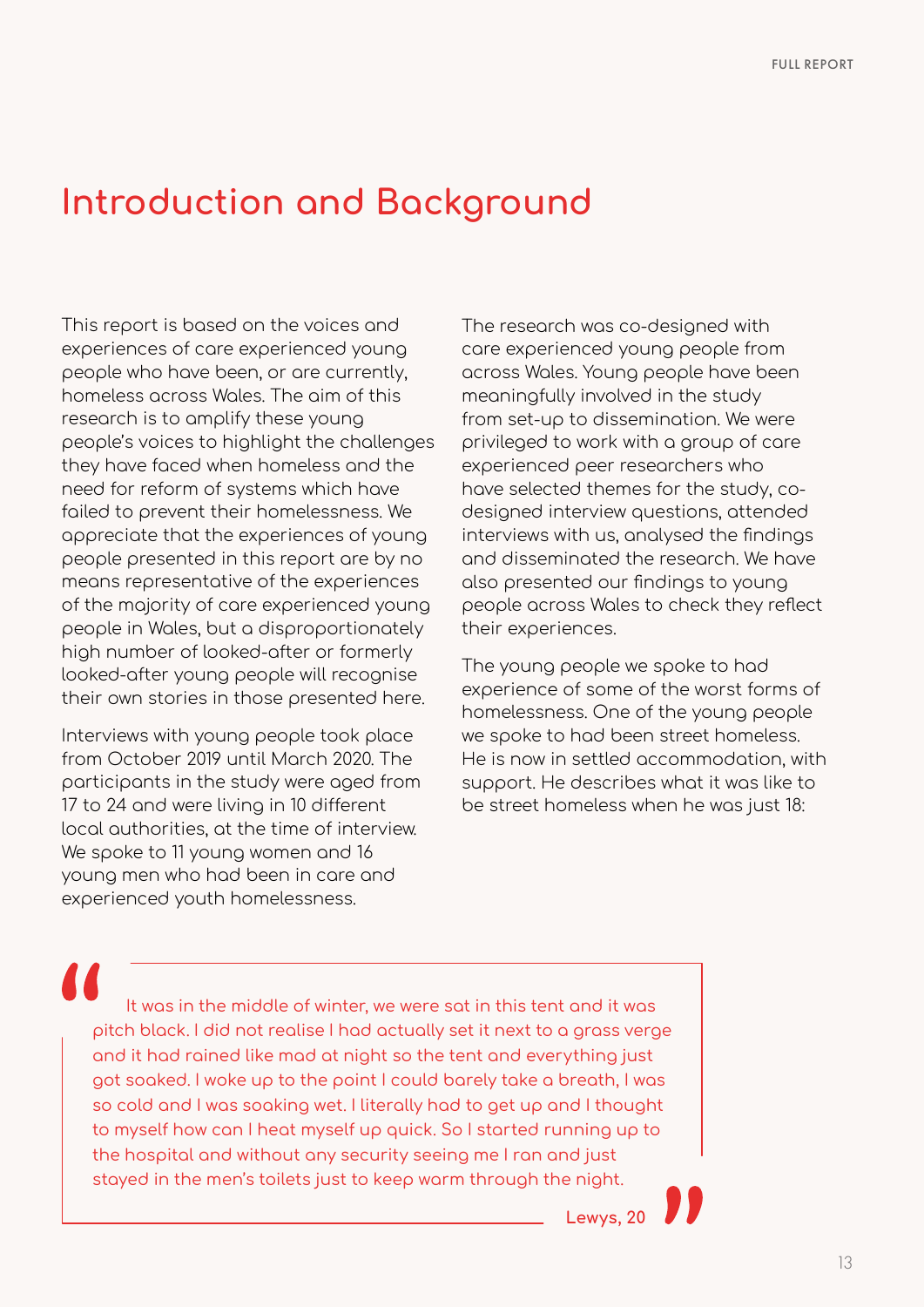The principal evidence this report's findings and recommendations are based on comes from these interviews, along with discussion of relevant literature and statutory data. The literature demonstrates that care experienced young people have well understood needs (Whalen, 2015). There is, indeed, a wealth of literature on this particular issue and there have been some positive policy developments in recent years, notably the Barnardo's Care Leavers Accommodation and Support Framework (Barnardo's, 2016) and the introduction of When I'm Ready, a Welsh Government scheme designed to allow young people to stay in foster care until they feel ready to move on. The Care Leavers Accommodation and Support Framework (Barnardo's, 2016) aims to help organisations working with care experienced young people find

suitable accommodation it can also be used by commissioners to inform housing strategies. 'When I'm Ready' supports young people in foster care to remain living with their foster carers after they turn 18. This is designed to enable them to stay with a supportive and nurturing family until they are 21 or 25 if they are in approved education or training (Welsh Government, 2016). However, the evidence provided by those who have experienced youth homelessness suggests that in some cases we are failing to fully support our care experienced young people. In conjunction with data, which shows an increase in numbers entering care and correlating data showing an increase in care experienced young people presenting as homeless, there is a clear case for reconsideration of the systems in place for this group.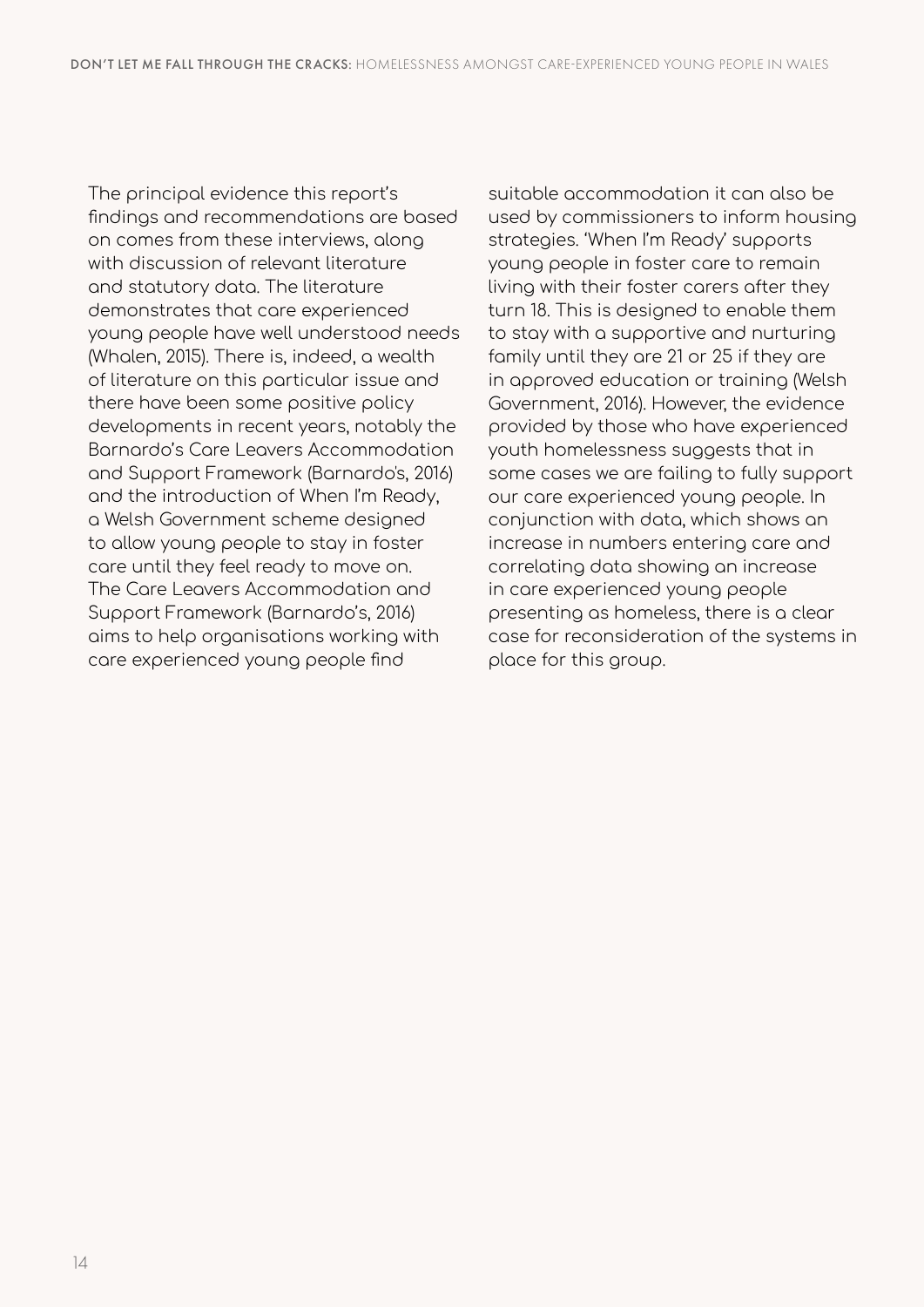## Number of Homeless, Care Experienced Young People

As of the 31st of March 2019, there were 6,846 children in the care of local authorities, in Wales, up from from 5,660 on 31st March 2016 (Stats Wales, 2019). A similar rise can be seen in Welsh Government's statistics for careleavers experiencing homelessness, from 69 to 90 between 15/16 and 18/19 (Stats Wales, 2019).

**Households found to be eligible for assistance, unintentionally homeless and in priority need during the year:**  Categories of priority need by type of household (section 75)

**A care leaver or person at particular risk of sexual or financial exploitation, 18 years or over but under the age of 21**

| Year    | Number of households |
|---------|----------------------|
| 2018/19 | 90                   |
| 2017/18 | 81                   |
| 2016/17 | 69                   |
| 2015/16 | 69                   |

As with all forms of official reporting on youth homelessness, these numbers should be read with the understanding that they only reflect those who have presented to local authorities as homeless and have been confirmed as a care leaver, so there is scope for undercounting.

A note of specific caution should be sounded when discussing the figures presented on Stats Wales, which do not allow the reader to fully gauge the extent of the issue. The category under which

data are collected is: 'A care leaver or person at particular risk of sexual or financial exploitation, 18 years or over but under the age of 21', which reflects categorisation in legislation setting out who is to be considered in priority need and groups care leavers with other vulnerable young adults. 16 and 17 year olds are grouped together for the purposes of homelessness data – there is no differentiation between those who are in care and those who are not.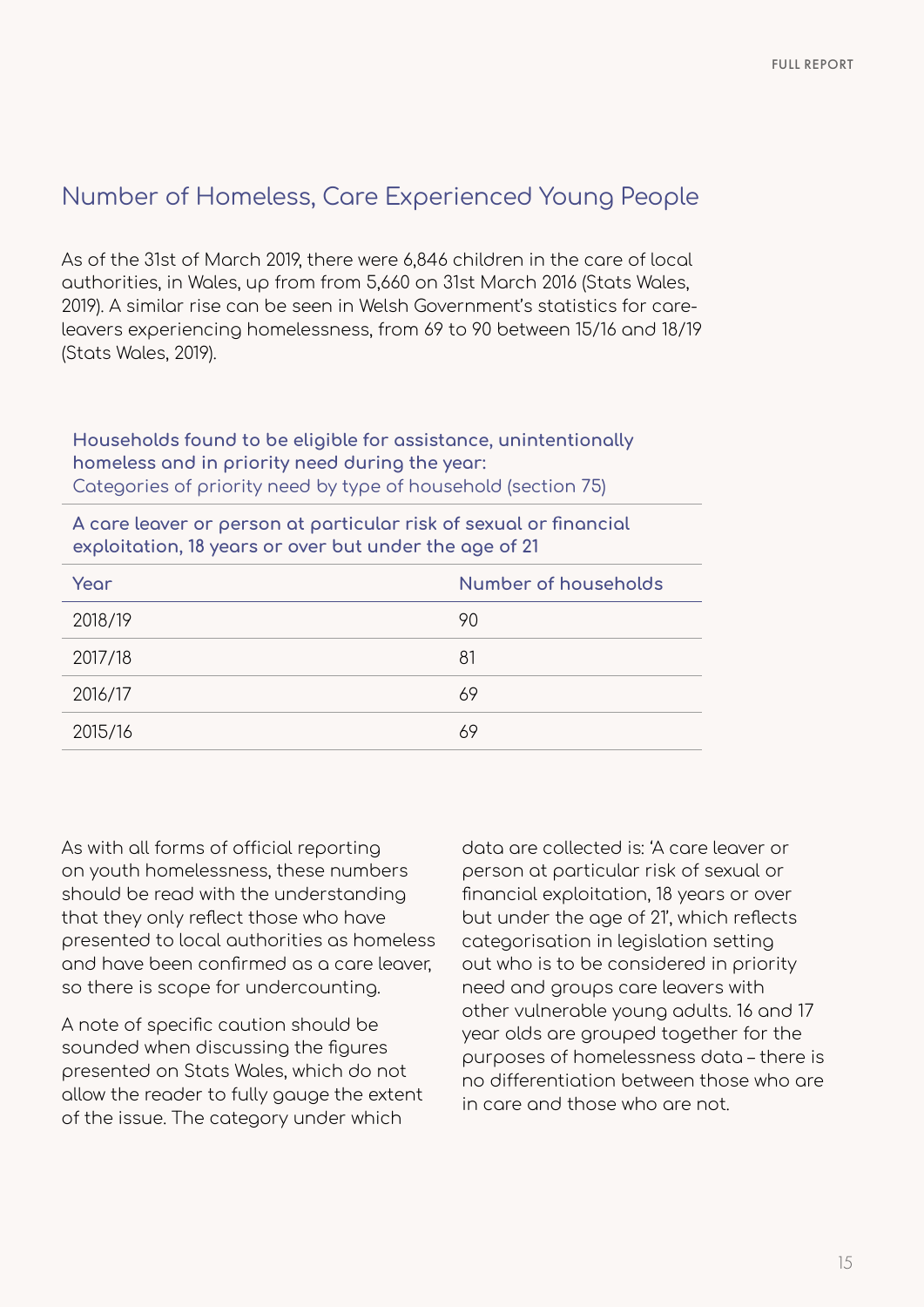## Literature

This study's findings are supported by academic and practitioner research throughout the report. The Wales Centre for Public Policy (WCPP) recently completed a literature review, which specifically included the views of children and young people (Park et al, 2020). The review explained that frequent placement moves led to care experienced children and young people finding it difficult to establish relationships (Park et al, 2020). The young people we interviewed spoke of instability and placement moves as 'just part of being in care'. As a consequence of frequent placement moves, young people experience a repeated need to rebuild relationships, which research indicates can lead to social isolation (Action for Children, 2017). In interviews, young people told us they felt lonely and isolated and in some cases, this had led to them associating with people who did not have their best interests at heart, which they felt had contributed to them later experiencing homelessness.

Study after study mentions that children in state care are not a homogenous group. Paths into care differ, as with the family experiences that led to individuals being taken into care (Oliver, 2010) and the ages when they were taken into care, reflecting wide and diverse trajectories and backgrounds (Holt, & Kirwan, 2012). This diversity was reflected in the group we interviewed, whose journeys into care, ages they went into care, and placement moves all differed. However, when we look at the outcomes for many care experienced young people, a more consistent picture emerges of disproportionate experiences of homelessness, poor mental health, poor educational achievements, being known to the criminal justice sector, unemployment, teenage parenting and poor social networks (Holt, & Kirwan, 2012). One of the young people we spoke to felt it was unacceptable that care experienced young people disproportionately experience homelessness. He commented:

I want to see a decrease of homelessness. I don't want to see an increase of it. I want people from your company to come up to me and say: 'guess what, we've just built a new block of flats now for young care leavers.' So if they are homeless (they have) a nice little refuge. I want them to go into training flats. I don't want a person who has been through the care system begging for money off me. I want them to have a better life than what I had.

**Dylan, 23**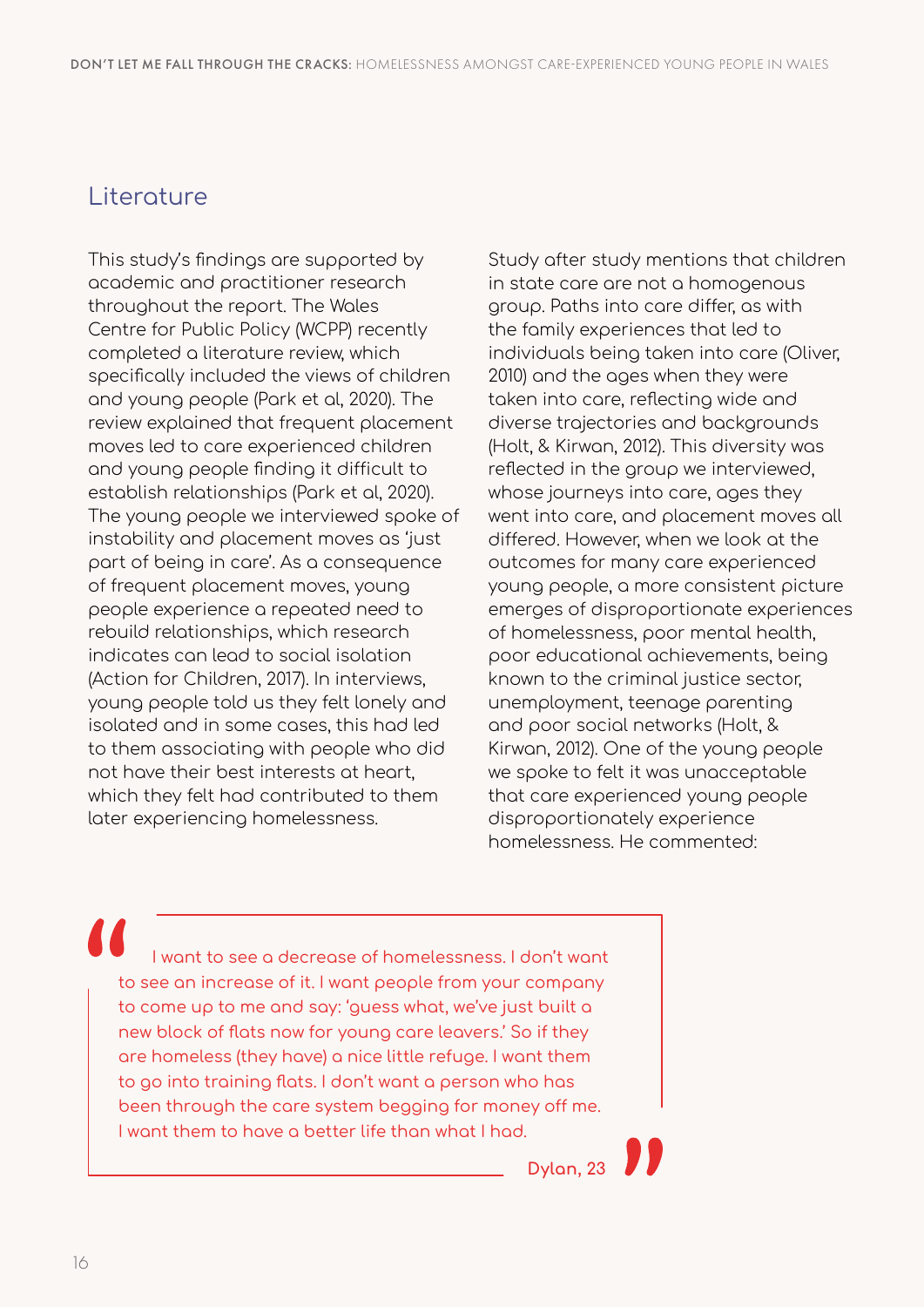## **Methodology: Amplifying the Voices of Care Experienced Young People**

### Peer Researchers

This study has used a participatory research design with care experienced young people acting as peer researchers. Research has shown that peer research is an effective way of empowering young people to develop research skills and knowledge as well as improving services for care experienced young people (Torronen & Vornanen, 2014). As such, we supported six peer researchers across Wales who were keen to be involved (in a similar fashion to the peer-led work we undertook on [LGBTQ+ Youth Homelessness](https://www.llamau.org.uk/out-on-the-streets) in 2019). All six peer researchers received bespoke training on Research Methods and 'Having a Voice in Welsh Politics' delivered by End Youth Homelessness Cymru's (EYHC) research team.

When conducting research with peer researchers it is important to acknowledge they are experts within their own experience. In order to be effective and inclusive, it is our belief (supported by literature, such as Dixon et al 2015) that peer researchers should take an active and participatory role in the research process from set-up to dissemination and not just be involved in data collection.

Care experienced young people have therefore been meaningfully involved throughout the research process. Two young people in north Wales and one young person in south Wales analysed the themes of the research and co-designed interview questions. Research findings were also fed back to a focus group in north Wales to check whether they agreed with our presentation of them. Peer researchers' expertise was invaluable, particularly when we planned the study and interview questions and when we analysed the data. The study focusses on recent experiences of the care/ homelessness systems so by including people with recent, lived experience on the research team, insights were gleaned that might otherwise have been missed.

To ensure recommendations could be applied to the existing legislative context, the study's scope was to examine the experiences of young people who left care after the introduction of the Care Leavers Accommodation and Support Framework in Wales in 2016. The majority of the young people we spoke to in the study had left care since 2016.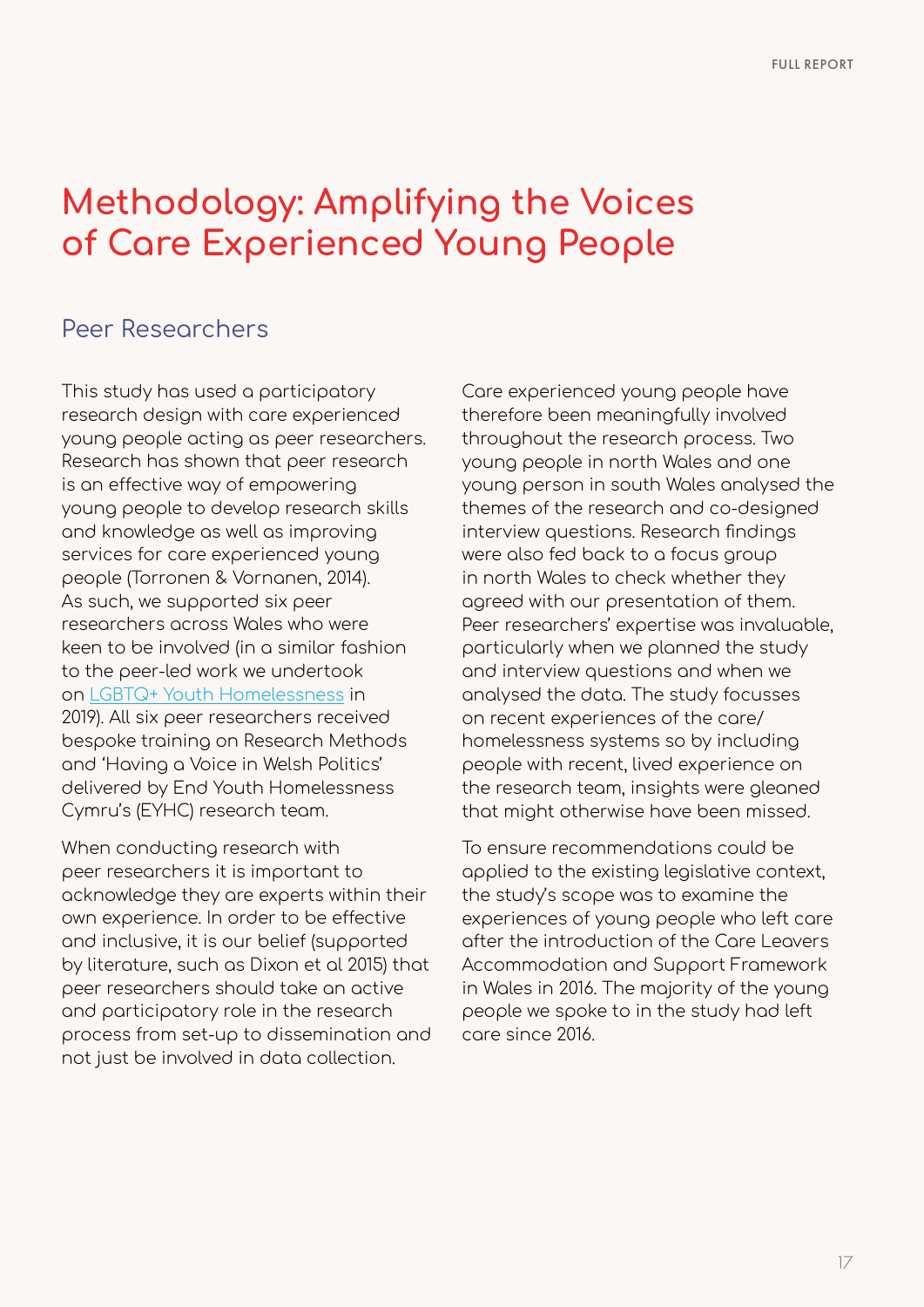### **Ethics**

As with all research undertaken by EYHC, ethical considerations were fundamentally important, given that the research involved such a vulnerable group. Both peer researchers and participants were recruited via partner organisations from around Wales, who were providing support to the young people we worked with. EYHC is a Wales-wide coalition, so it was important that we represented the experiences of young people from across the country. Support staff from partner organisations identified young people who had experienced care and had been or were currently homeless. Interviews with young people were undertaken in spaces where the young people told us they felt comfortable - an appropriate room (e.g. training room/ private lounge) either in the supported housing project they lived in or in an office of the housing or support organisation where they were housed or received support. Holding interviews in these places also meant support was available should they need it, during or after the interview.

A consent form and information sheet were provided. Written in young personfriendly language these forms explained the purpose of the study and ethical guidelines. Participants were reminded their involvement was voluntary, they were told they did not have to answer any questions they didn't want to, and that their responses would be presented anonymously (Torronen, & Vornanen, 2014). We remained constantly aware of the vulnerable position of participants and were always prepared to guide participants to relevant support.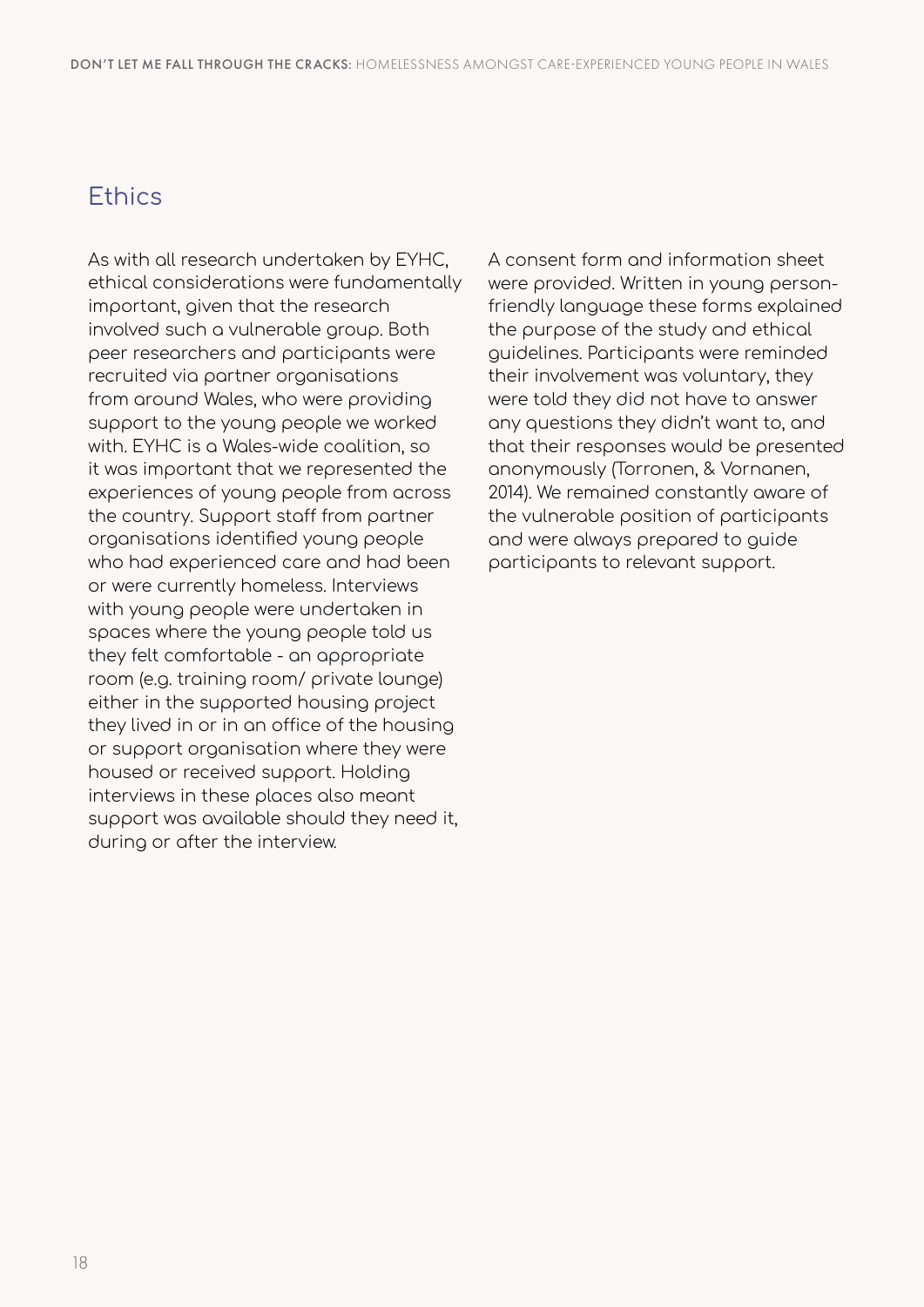## Care Experienced Interview Participants

We interviewed 27 young people who had been in care and had been or were, at the time, homeless. When the Welsh Parliament's Public Accounts Committee (PAC) (2017) were gathering data for their influential report 'Care Experienced Children and Young People' they consulted 30 young people across Wales about their experiences of being in care, so we took our participant target from them. Unfortunately, we had to cut short just before reaching this target as the COVID-19 pandemic made it unsafe to interview face-to-face, in the same style as the other interviews had been undertaken.

Achieving representation from young people who had experienced systems across different local authorities in Wales was an important objective, so we spoke to young people in Caerphilly, Cardiff,

Conwy, Gwynedd, Isle of Anglesey, Merthyr Tydfil, Neath Port Talbot, Torfaen, Rhondda Cynon Taf and Wrexham.

Of the 27 care experienced young people we spoke to, twelve were living in settled accommodation in a mix of tenures including the private rented sector, local authority and housing association properties. Thirteen were still homeless at the time of the interviews: one participant did not want to reveal her living situation just answering it was 'complicated'. Of the twelve young people living in settled accommodation, two had sofa surfed when they were homeless; four had lived in supported housing; one had stayed in B&B's and five had been street homeless, sleeping in tents, shop doorways or car parks.

| <b>Where Participants were</b><br>Living at the Time of Interview | Number of<br>Participants |
|-------------------------------------------------------------------|---------------------------|
| Homeless: Sofa surfing                                            | 3                         |
| Homeless: Night Shelter (including floor space)                   | 5                         |
| Homeless: Staying in a Bed & Breakfast (B&B)                      |                           |
| Homeless: Staying in supported housing                            | 4                         |
| Returned to live in the family home                               | 1                         |
| Did not disclose                                                  | 1                         |
| Living in settled accommodation                                   | 12                        |
| Total                                                             | 27                        |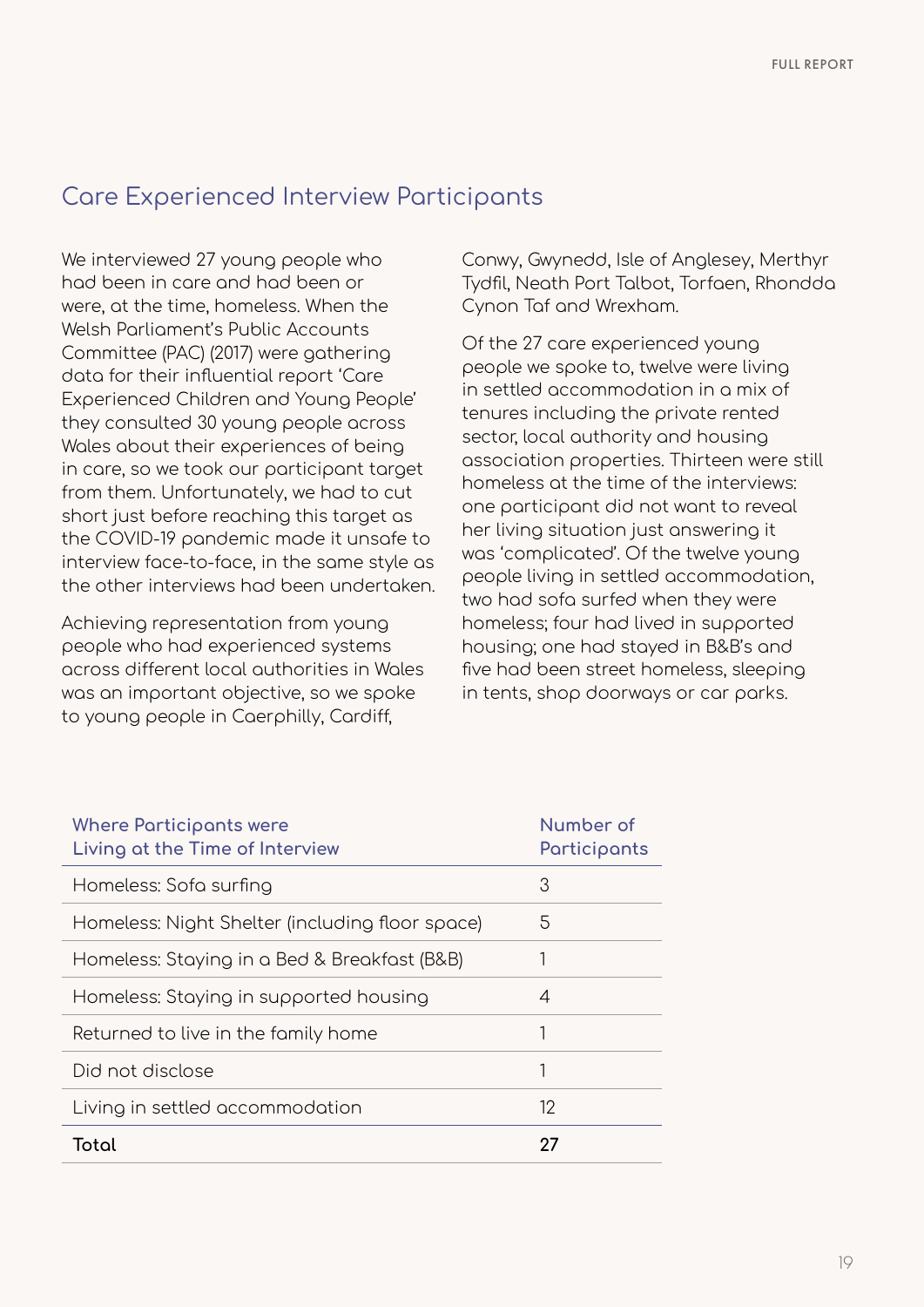## Age of Participants

The participants in the study were aged from 17 to 24. We included 17 year olds on a case-by-case basis, in conjunction with their support workers. In all we interviewed three 17 year olds, two with support workers present in the interview and one with a support worker in the next room. Of the other participants two were aged 18, five were aged 19, nine were aged 20, one was aged 21, three were aged 22, two were aged 23 and two were aged 24.

## Interviews with Other Homeless Young People

During the data collection process, EYHC also interviewed thirteen young people who had been homeless but did not have direct experience of the care system. The care experienced young people we spoke with often wanted to be interviewed with friends who had experienced homelessness, but had not been in care. Separating the two groups at the time of the interviews, particularly when undertaking them as drop-in sessions, would not have been appropriate. EYHC believe that every young persons' experience is valid, whether directly relevant to this study or not, so although their responses have been left out of the data presented in this report, it is appropriate to mention their experience in this introduction. In each case these young people had similar backgrounds and homelessness experiences to the care-experienced young people but without the same legal protections and financial assistance available to those who had been, or were in care. Bender et al (2015) undertook a large study of

homeless youth, in which they examined the crossover between care leavers and the general youth homeless population. They found few differences between those who had been in foster care and those who had not, finding they shared risk factors including child abuse and neglect, family conflict and poverty (Bender et al, 2015). However, they found that young people who had been in foster care were generally homeless for longer periods than those who had not, suggesting they may become homeless earlier and may be more vulnerable to homelessness and may need homelessness support services for a longer duration than their non-care experienced peers (Bender et al, 2015). There is a strong case to be made that the system of support available to care experienced young people should be accessible to other young people who have been made homeless. They have often experienced comparable trauma and need help to leave their experience of homelessness behind them.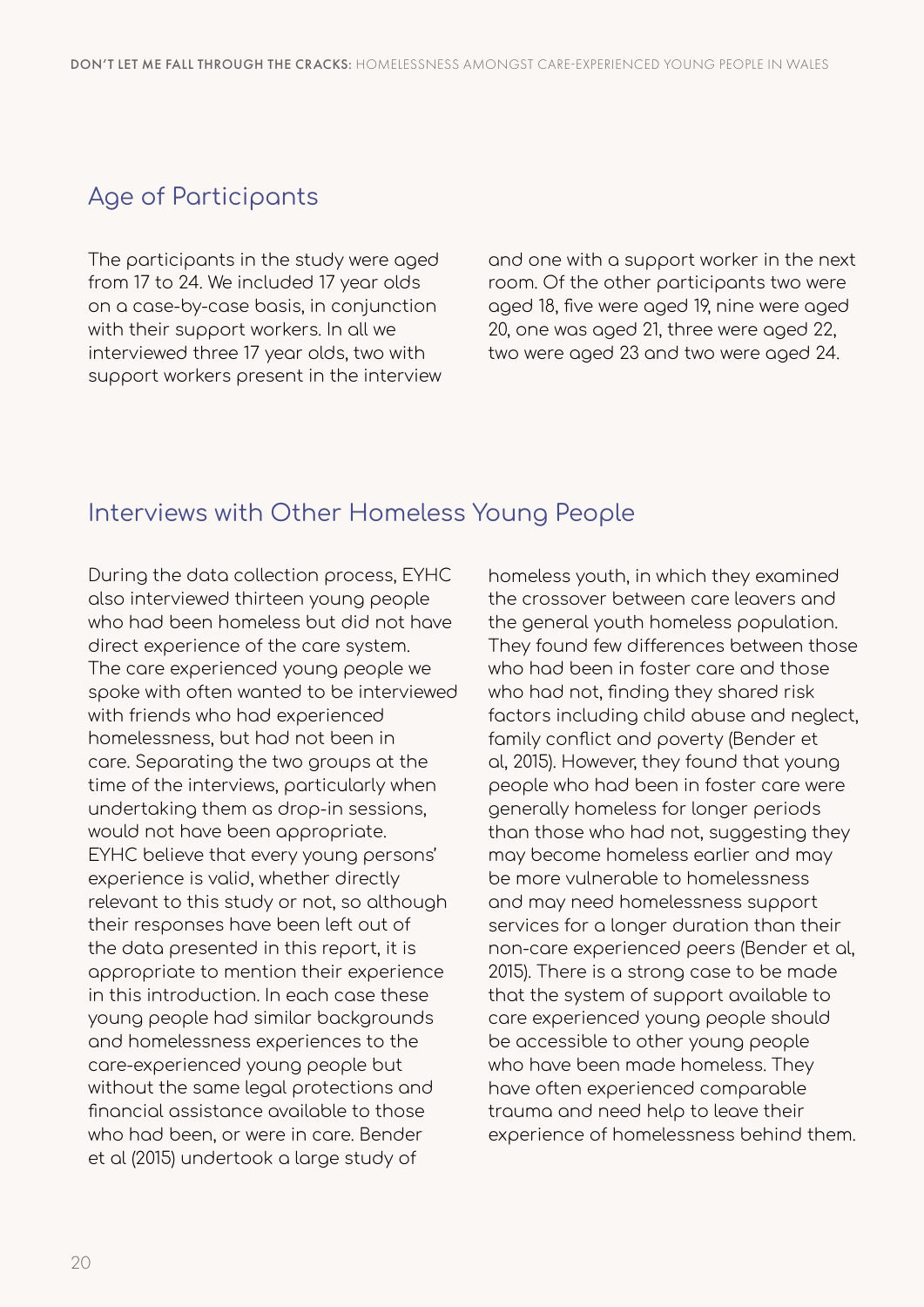## Input of Expert Group

Along with the input of experts-byexperience into this work, we have also been guided throughout by a group of practitioners and academics who work in, or whose research focusses on, the systems explored in this paper. End Youth Homelessness Cymru works by bringing together people from a variety of backgrounds to achieve collective impact. With this in mind, our group has discussed the issues that sit at the heart of the disproportionate likelihood of looked after children going

on to experience homelessness, pulling together an action plan, which informs some of this report's recommendations. Members of the group have also considered and shaped drafts of this report, for which we are most grateful. Further input was secured in identifying good or promising practice examples, which are shared through the report to guide commissioners or practitioners looking for fresh approaches to some of the issues laid out in this paper.

**The group membership has changed over c. 18 months of existence but, at the time of this report's preparation, membership is:**

**Sharon Lovell**  Chairperson, National Youth Advocacy Service (NYAS)

**Henry Vaile** Welsh Government

**Dr Howard Williamson** University of South Wales

**Kate Hollinshead** Vale of Glamorgan Council

**Sophie Morris** Team Around the Tenancy (TGP Cymru)

**Jay McCabe** Swansea Council

**Sarah Wynn** Caerphilly Council

**Dr Shelley McCann** Action for Children

**Dr Alyson Rees** CASCADE (Cardiff University)

**Bill Rowlands** Housing Network

**Tim Ramsey** Pembrokeshire Council

**Tim Crahart** Voices From Care Cymru

**Elizabeth Flowers** The Office of the Children's Commissioner

**Jemma Bridgeman** End Youth Homelessness Cymru

**Hugh Russell** End Youth Homelessness Cymru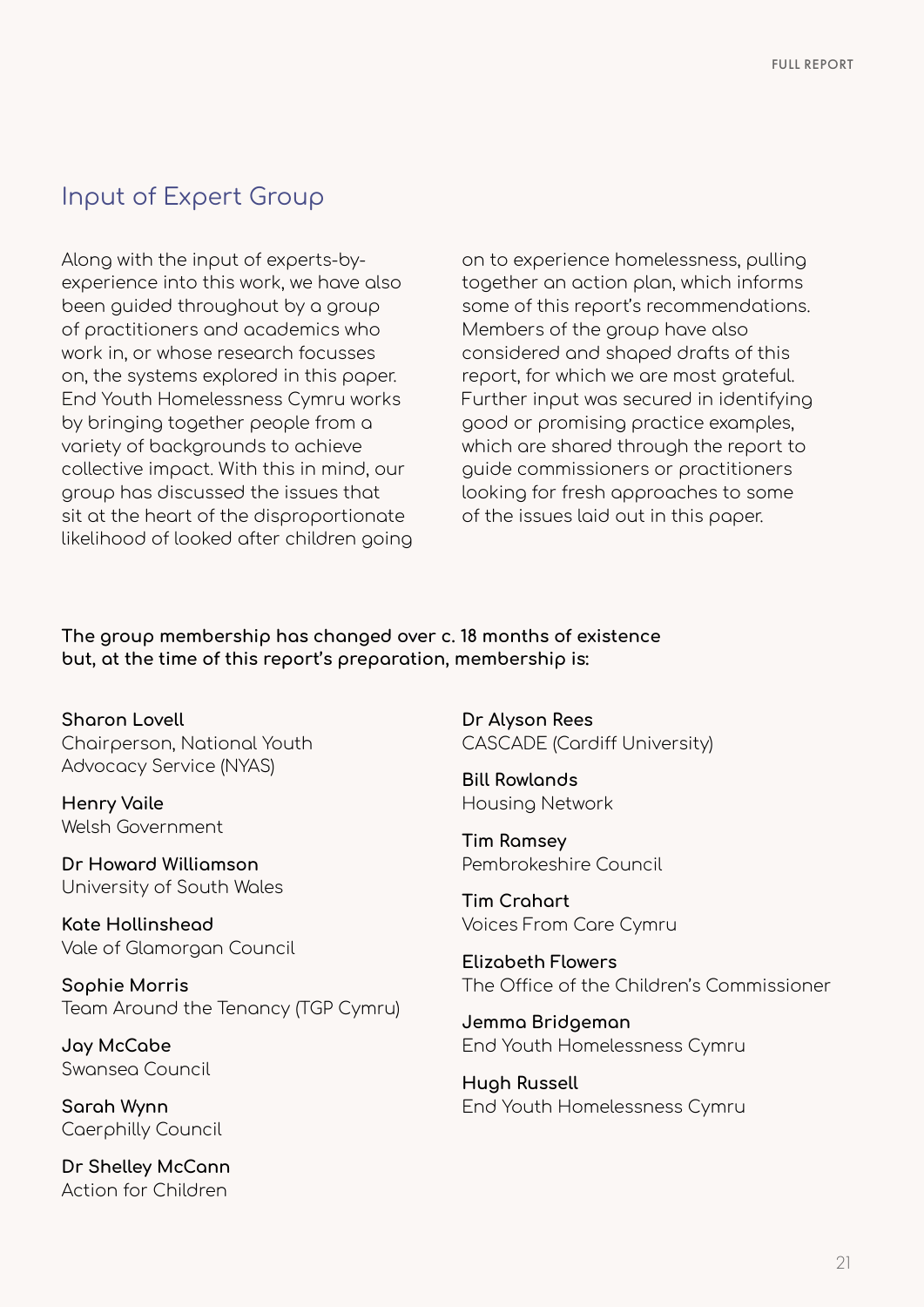## **Understanding why Care Experienced Young People Become Homeless**

This chapter examines the structural issues, system failures and relationship breakdowns that can lead to a young person experiencing homelessness.

The evidence suggests care experienced young people are more vulnerable to homelessness than their peers. A Canadian study found 57.8% of homeless youth had been involved in the child welfare system and a UK study found between 22-33% of care experienced young people experienced homelessness within a year of leaving care (Schwan et al, 2018). Care experienced young people often do not have the support networks that other young people have to fall back on when they experience housing insecurity and homelessness (Whalen, 2015). Care experienced young people are also expected to transition to independence at a much earlier age than their peers, on average (Sutherland, 2019). Research describes a 'cliff edge' of care where young people move out when they are 18 whether or not they feel prepared or ready (Whalen, 2015).

Research suggests care experienced young people often have a weak informal support network, with little or no contact with their biological family during their time in care and there is a risk that they will enter adulthood alone, without support when social services are no longer involved (Bengtsson et al, 2018). Bengtsson et al, 2018 suggest this results in a double vulnerability during their transition to adulthood and an increased probability of social exclusion before they have the chance to establish themselves as independent adults.

When researchers have looked at homelessness in the past, they have, in many cases, given the impression that homelessness is random and distributed across the population. This has made it difficult, historically, to either predict or prevent homelessness. More recent research shows that this is not the case – Bramley and Fitzpatrick (2018), made a cogent argument that those members of the population who have experienced childhood poverty have a significantly greater likelihood of being made homeless later in life. Expanding on this argument, the Wales Centre for Public Policy (WCPP) international review of evidence on preventing youth homelessness lays out the case for a three-tiered set of causal factors (designed by Gaetz and Dej, 2017) explaining why a young person might become homeless (Schwan et al, 2018). Stirling's (2018) mapping of youth homeless interventions for care experienced young people across Wales is structured using the typology of homelessness prevention used by Schwan et al (2018) which is based on Gaetz and Dej's (2017) typology to homelessness.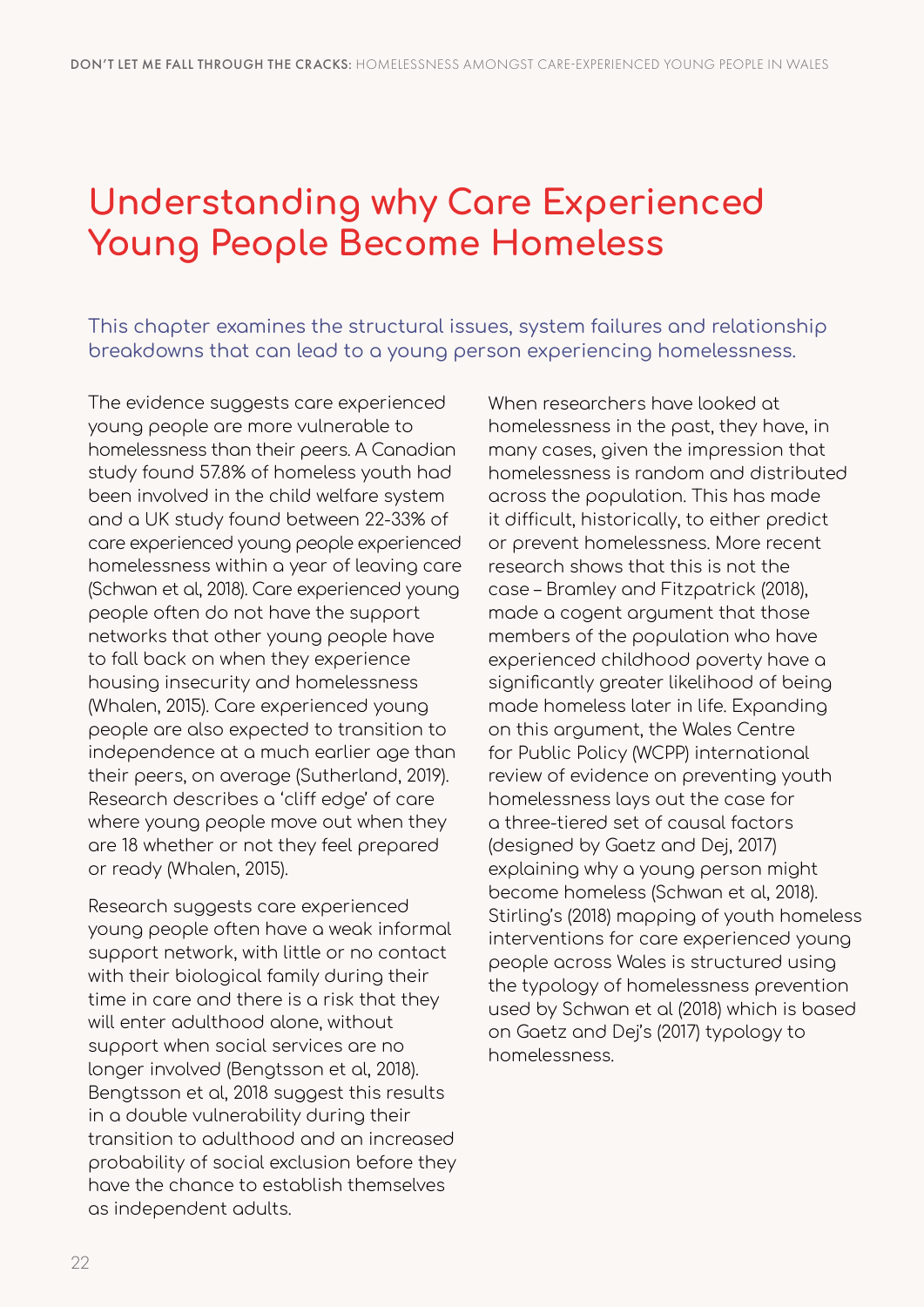The WCPP review explains that youth homelessness occurs as a result of an interaction between **structural factors** (such as childhood poverty or the lack of affordable housing), **system failures** (where systems are not designed with a user in mind or fail to communicate with one another to the detriment of the user – the care and housing systems are often a good example) and **individual and relational circumstances** (Gaetz and Dej, 2017). The latter – personal and relational crises – often occur because the structural and systemic issues in a young person's life have not being addressed. System failures for care experienced young people include a lack of support when they are transitioning from care and the cliff edge of leaving care when they are just 18 (Schwan et al, 2018). System failures are exacerbated by structural factors such as a lack of affordable housing the vast majority of 18 year olds would not be able to support themselves to live independently, yet care experienced young people are expected to do just that (Schwan et al, 2018). This helps explain that for any young person experiencing homelessness it is often the cumulative impact of a number of factors rather than a single cause, and that many young people are born into circumstances that make them particularly likely to experience homelessness later in life, without intervention.

In interviews with young people, we asked questions about the causes of their homelessness; specifically, we asked what they felt was the main reason for their homelessness and secondly, we asked how they felt other young people could be prevented from becoming homeless in the future. Their responses, as exemplified below, bore out Gaetz and Dej's (2017) causal framing, with experiences of all three causes highlighted by young people as having contributed to their homelessness.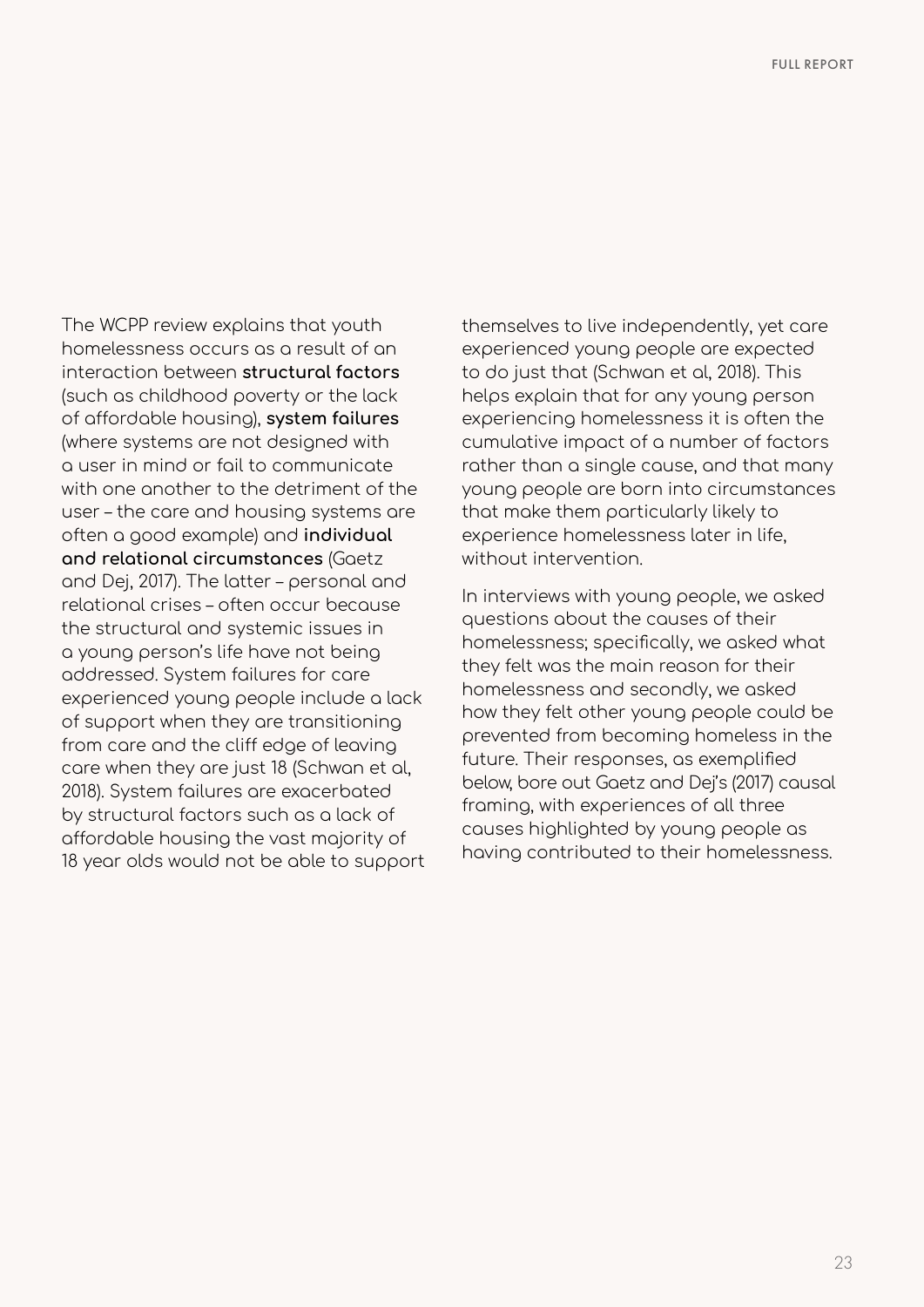## Structural Factors

Structural Factors are broad systematic, economic and societal issues that affect opportunities, social environments and outcomes for individuals e.g. poverty, discrimination and a lack of affordable housing (Gaetz & Dej, 2017). These tend to underlie systemic and individual issues (e.g. a structural issue like poverty, might lead to a system failure, such as reliance on an insufficient welfare system, which leads to an individual's inability to pay rent, leading to homelessness). Young people felt strongly that structural factors had a major impact on their homelessness, focussing frequently on the undersupply of affordable housing available to them, in particular. To counter this, they suggested building more houses and bringing empty properties back into use.

"I think one of the things I would ask for is to build more houses. There are just not enough houses around here at all. There are just not enough places for young people to go"

There should be more options on where to go. There is nothing. When you see all them houses that are all boarded up. There is nothing being done with them.

**Dafydd, 20**

Some young people described their anger at the failure to provide sufficient affordable housing for them and their peers, with one noting that they felt like they were being mocked.

"There is a huge building, it used to be (a bank), they are knocking it down to build a restaurant. We don't need another restaurant. Give something to people who need it not another overpriced restaurant that we will never see…because we don't earn enough. It's mocking. It's really, really mocking" – Bill, 17

– Eryn, 20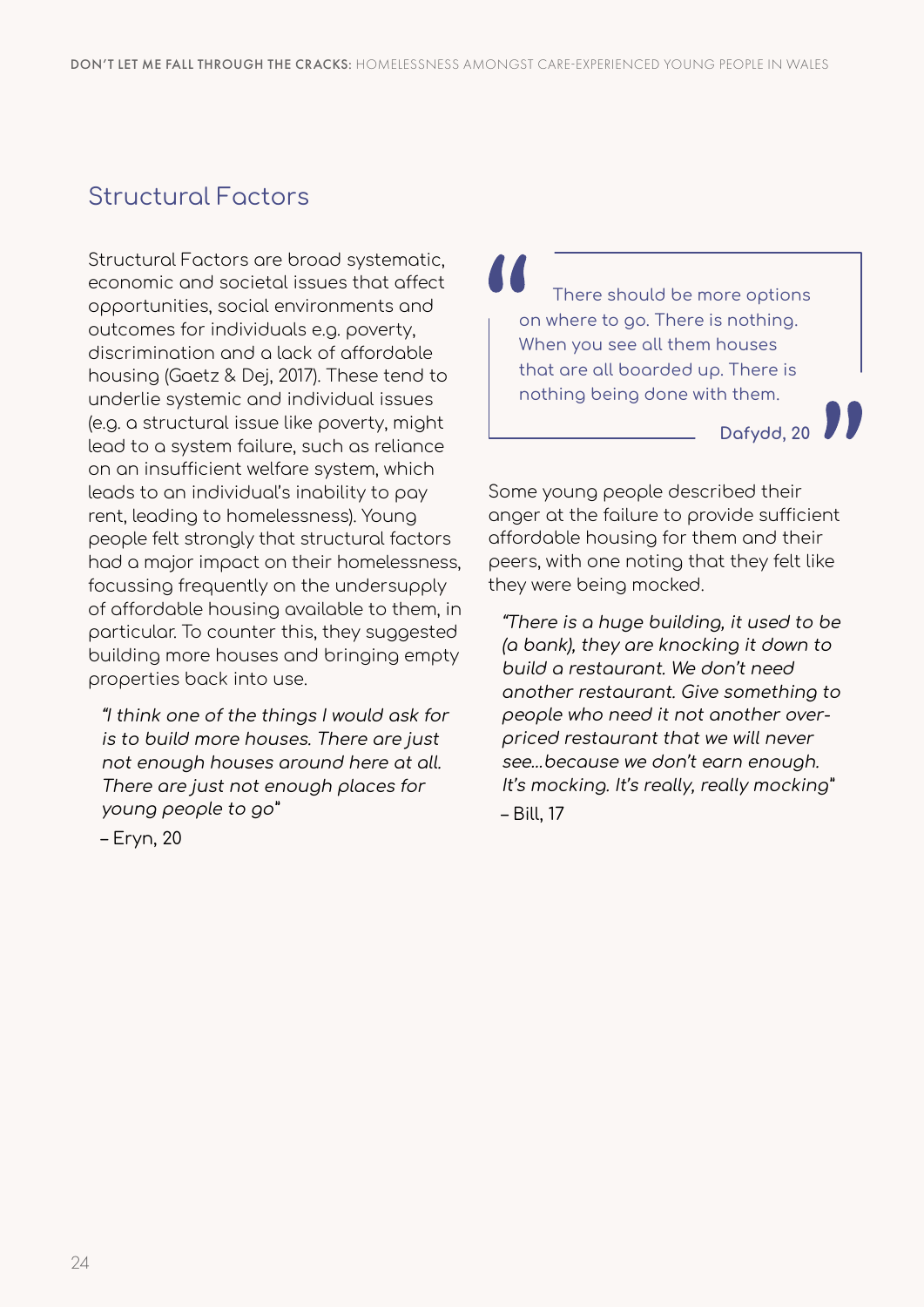## Systems Failures

Systems failures that contribute to young people experiencing homelessness include barriers to accessing public systems, failed transitions between institutions and silos and gaps both within and between government funded departments and systems (including notfor-profit agencies). System failures within

social services, health, housing and other areas were repeatedly described during the interviews and clearly contributed to many of the care experienced young people we interviewed becoming homeless. One young woman described how young people can fall between systems:

Obviously you have got the people who are homeless sleeping on sofas, you've got other young ones sleeping in B&B's, or the others who are in the middle of the system - 17 turning 18. You've got social services saying: 'they are not my (responsibility), I don't look after them anymore they are 18, that's housing.' Then housing go 'well they are 17 they are not ours yet'. So you've got the battle (within) the council of who looks after (that young person). Then you've got a PA who has disappeared to get a new job and you are skint and you have no other support.

**Eryn, 20**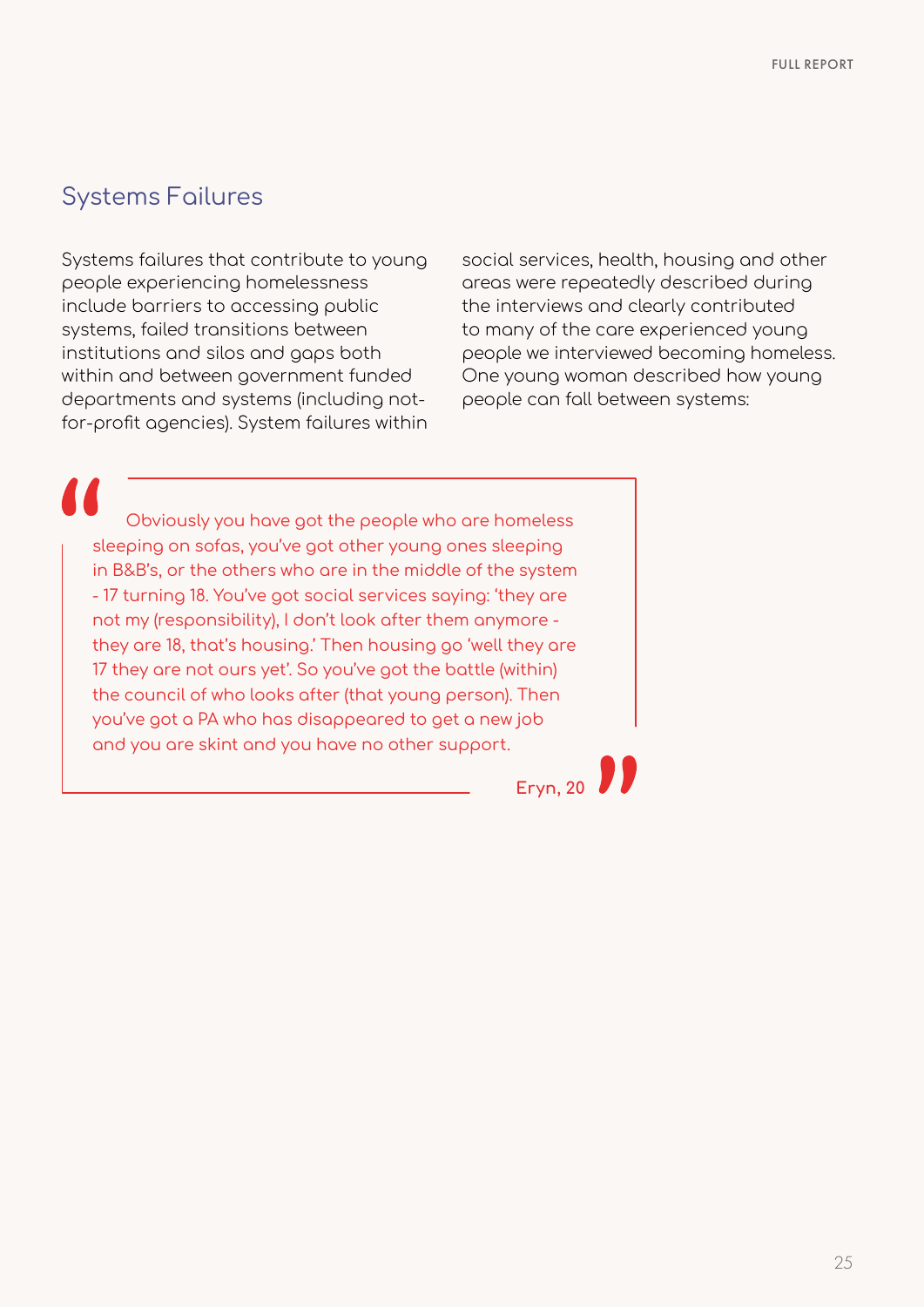## The Justice System

One young person described their experience of being discharged from prison into homelessness due to a systems failure:

They gave me housing forms (in prison). They were supposed to set me up for a hostel. It's supposed to be a probation hostel for when people come out. I got promised that place and they didn't give me that place when I came out. I went straight to housing options the second I came out. I didn't go for no food. I didn't see none of my cousins, I went straight to housing. I got promised a hostel and I was looking forward to it. Before I went to jail too I was homeless for about two months. Literally staying on the street and when I came out they said go down to the night shelter and I have been waiting for my hostel ever since.

Pierpoint and Hoolachan's (2019) recent evaluation of the Welsh Government's 'National Pathway for Homelessness Services to Children, Young People and Adults in the Secure Estate' covered some positive examples of how the pathway promotes multi-agency work, with one participant stating:

"We've seen some really good examples of three, four-way partnership based joined up approaches in terms of a young person's need and stuff and often that involving offending behaviour". – Pierpoint & Hoolachan 2019: 54

However, a strong theme of the review was that the pathway designed to reduce systems failures for the benefit of young people, was undermined by structural issues, notably a lack of available housing:

**Nick, 20**

"…I don't think it's an issue around policy or procedure or guidance. It's an issue of resources available"

– Pierpoint & Hoolachan 2019: 54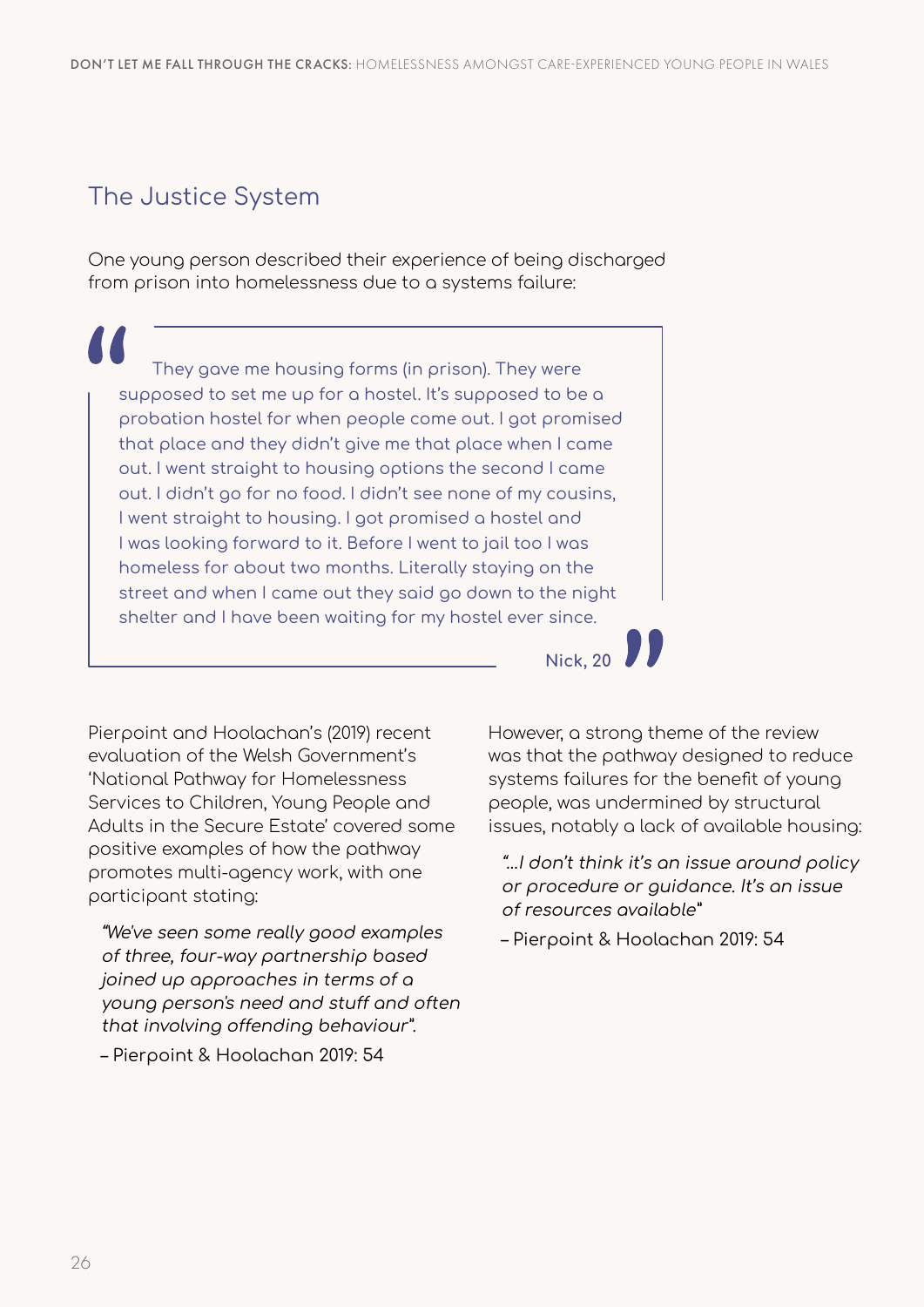## The Care Leavers Accommodation and Support Framework for Wales

Another pathway, designed by Barnardo's and partners, the 'Care Leavers Accommodation and Support Framework for Wales', exists to guide local authorities in helping young people to transition from care to settled housing (Barnardo's, 2016). The pathway has been designed to be used at both strategic and operational levels: to help support staff to ensure that looked-after children have a smooth transition into settled housing and by commissioners to inform housing strategies (Barnardo's, 2016). This framework provides a potentially valuable tool to help local authorities to overcome the system failures reported by those we interviewed.

The Barnardo's (2016) framework has the following key principles. Young people leaving care should be:

- given as much information, choice and control as possible
- able to make mistakes and never 'fall out' of the framework
- helped to succeed
- offered flexible support that adapts to meet their needs
- offered supportive and unconditional relationships
- the shared responsibility of their corporate parent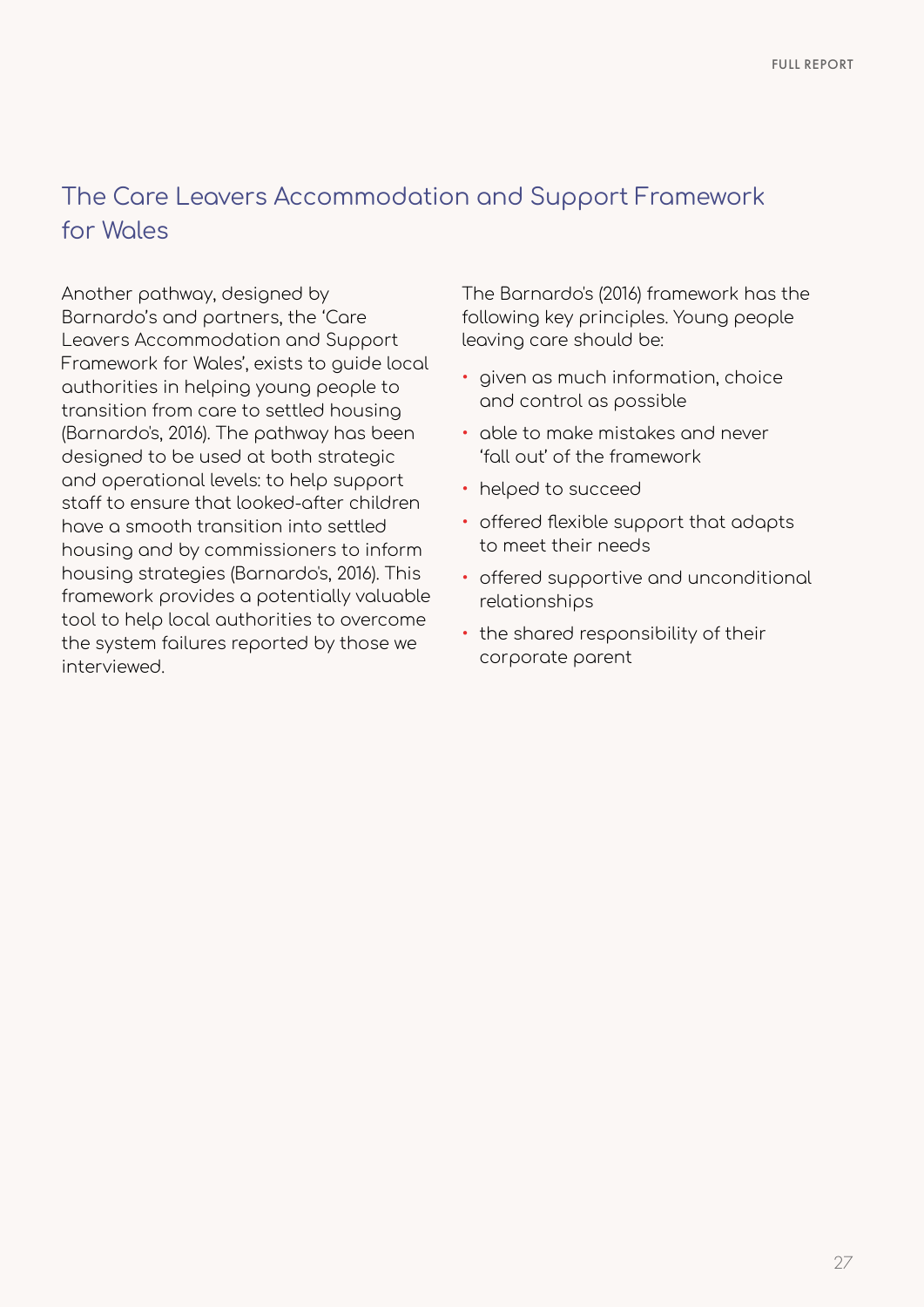Rowlands (2018) analysed the effectiveness of the Care Leavers Accommodation and Support Framework for Wales in mitigating care experienced young people's propensity to homelessness. This small-scale, academic review of the pathway's effectiveness in a single local authority found that the framework and its underlying principles were useful (Rowlands, 2018). However, Rowlands' (2018) findings suggest implementation of the framework was inconsistent, particularly in terms of the support and advice given to young people leaving care, which was significantly less comprehensive than suggested in the framework (Rowlands, 2018). In interviews with people working in housing and homelessness he found that the framework was underused, that there was a lack of awareness of the framework, or that staff were unclear as to whether the document was intended for their use (Rowlands, 2018).

Stirling (2018), looking at provision for care-leavers across Wales, found a similar level of inconsistent use with regard to the framework, describing it as "well used in some local authorities - and little used in others" (Stirling, 2018).

Rowlands (2018) placed emphasis on the views of the young people themselves as a 'highly marginalised group', interviewing 13 care leavers. He found that where young people were prepared with some practical independent living skills, there was a lack of financial preparedness, a deviation from the approach advocated in the framework. He also found the majority of young people's views did not match the aspirations of the framework. Young people felt they were not being given as much information, choice and control as possible (Rowlands, 2018). Care leavers frequently fed back there was a lack of choice and one young person fed back services should "just do the opposite of what they do now" (Rowlands, 2018). This study concluded that in some cases young people had been let down by their corporate parents.

Clearly, the Care Leavers Accommodation and Support Framework for Wales provides a potentially useful tool for local authorities, but the consistency of its application and its relevance in light of recent, COVID-19 related developments must be reviewed.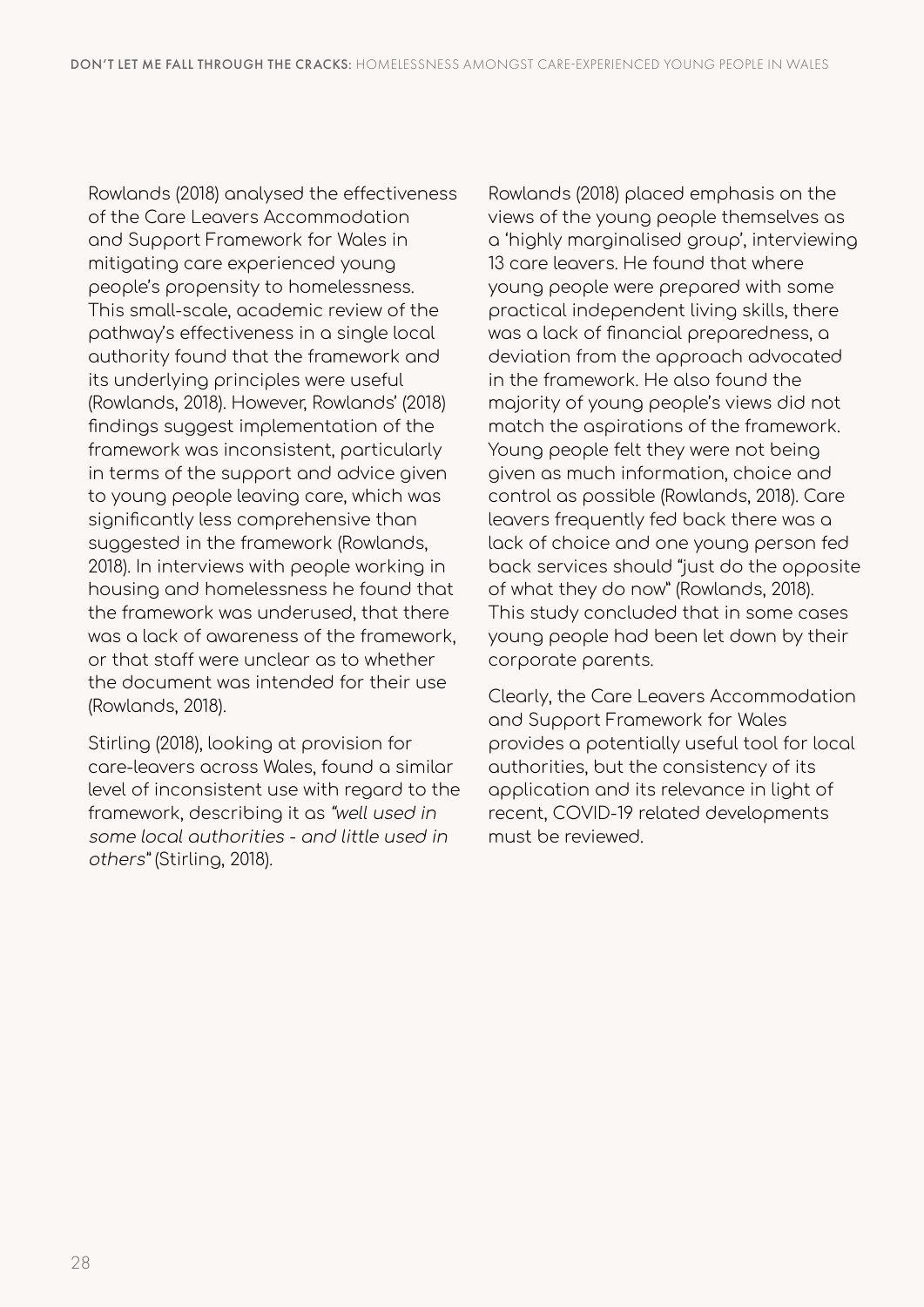### Discharge into Homelessness from a Mental Health Unit

Research has linked unsupported transitions from healthcare institutions including mental health units to youth homelessness (Schwan et al, 2018). Two young people, from this study, had been discharged into homelessness from a mental health unit. Bill felt he had not received any help; he was 17 when he was discharged from the mental health unit into homelessness, after he attempted suicide following a bereavement. Eryn felt she had a lot of professional support, notably from social services, including a social worker, PA and mental health worker. She was placed in temporary accommodation on discharge from hospital. Eryn was just 17 when she was placed in temporary accommodation. Her experiences of this accommodation, covered in the next chapter, were mixed – some places she described as being very good, others were dirty and the shared living arrangements were inappropriate.

"I drank really through the whole of August. Then I tried to take my own life and then I was in hospital then. I think it was 12 days and then they just kicked me out. I was on the streets till November".

"When I was put in hospital and they asked me if I had family to go to. 'No.' 'Do you have anywhere to go?' 'No.' They didn't help me".

– Bill, 17

"I became homeless through being in a mental health unit and I got made homeless in that unit…umm… from my mum because she just couldn't look after me. So when I got made homeless there, that was when social services (intervened)".

"They were like ok we are going to look after her…Because I had a social worker and a PA and my mental health worker so I had a few people".

– Eryn, 20

I think it is all about the support. I think it is about someone saying 'I do care I want to help you'. That would have meant more to me because I have no family no friends, nothing. I was in my car.

**Bill, 17**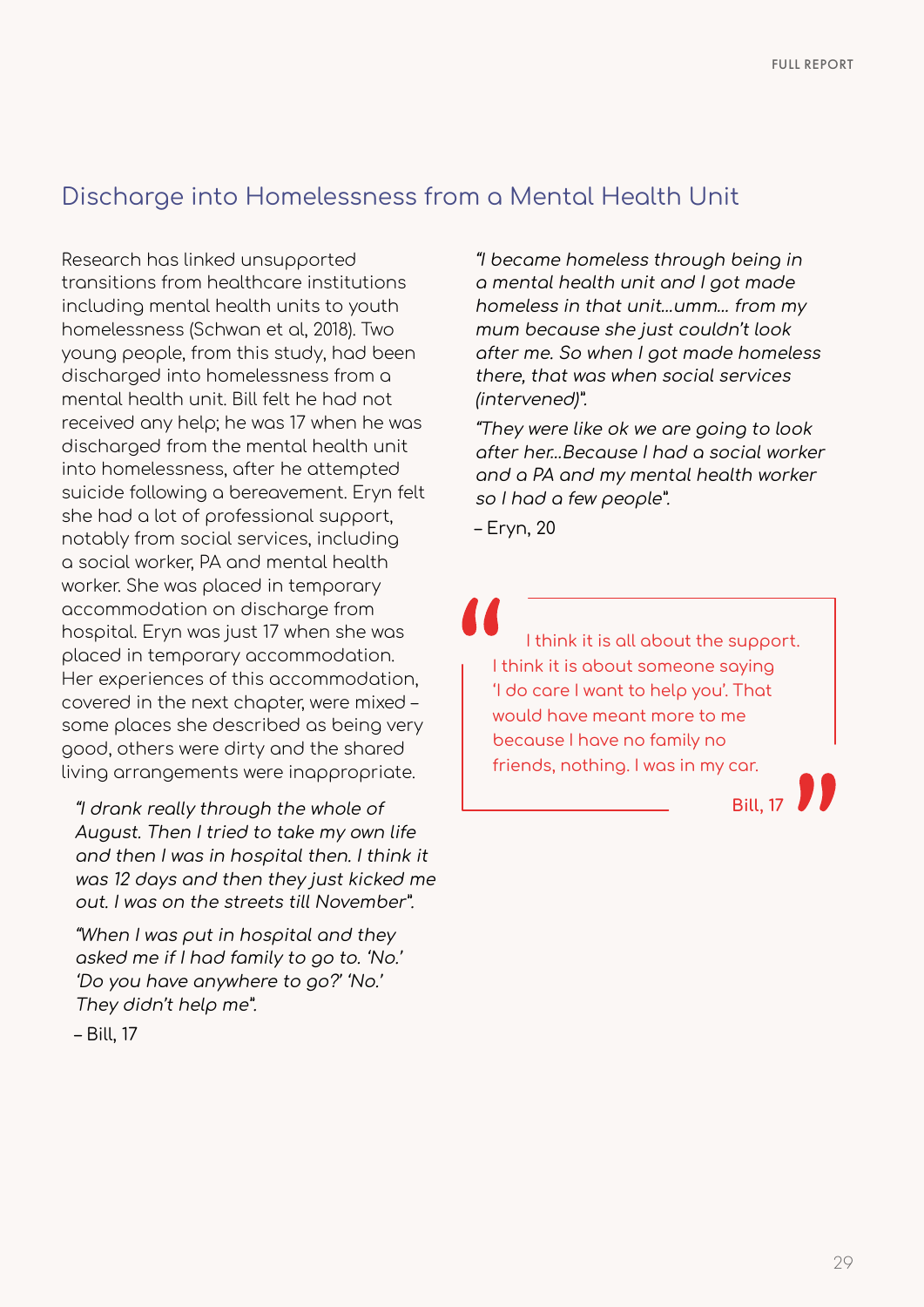## Individual and Relational Factors

Individual and relational factors refer to the personal circumstances that place people at risk of homelessness. They may include housing insecurity, relationship breakdowns, persistent and disabling conditions, interpersonal violence and trauma (Gaetz & Dej, 2017). Fifteen of the 27, care experienced young people we spoke to felt a family or relationship breakdown had contributed to them experiencing youth homelessness. Two had fallen out with grandparents providing kinship care; eleven put their experience of homelessness down to a relationship breakdown with a parent; two young people had become homeless after a relationship breakdown with a partner after they had left care. Another young person had returned to live with his father. He then moved in with his boyfriend, but later became homeless when his partner became abusive. He was provided support and moved into supported housing accommodation. Below are some quotes from young people about the family and relationship breakdowns which contributed to them experiencing youth homelessness.

"I eventually moved in with (my real Dad) under a care order. So technically he was my carer. Then we fell out over money about my PIP and that. Because, I wasn't seeing any of it and I wasn't happy so he said. That's ok then in a bit I will put it in my name and I will leave and I did. It was my decision to go homeless. It was completely spur of the moment and I just did it"

– Osian, 21

"Shit happened with my mum" – Dafydd, 20

"I was a little shit for my parents and I got kicked out when I was 15" – Sian, 19

"My family fucking hated me when I came out! First of all they said it was a phase, and it wasn't a phase because I was going out with someone. Then it was: 'you're disgusting', 'you are filthy', getting spat at and slapped, being kicked, getting the shit beat out on me, because we are the same sex"."

– Bill, 17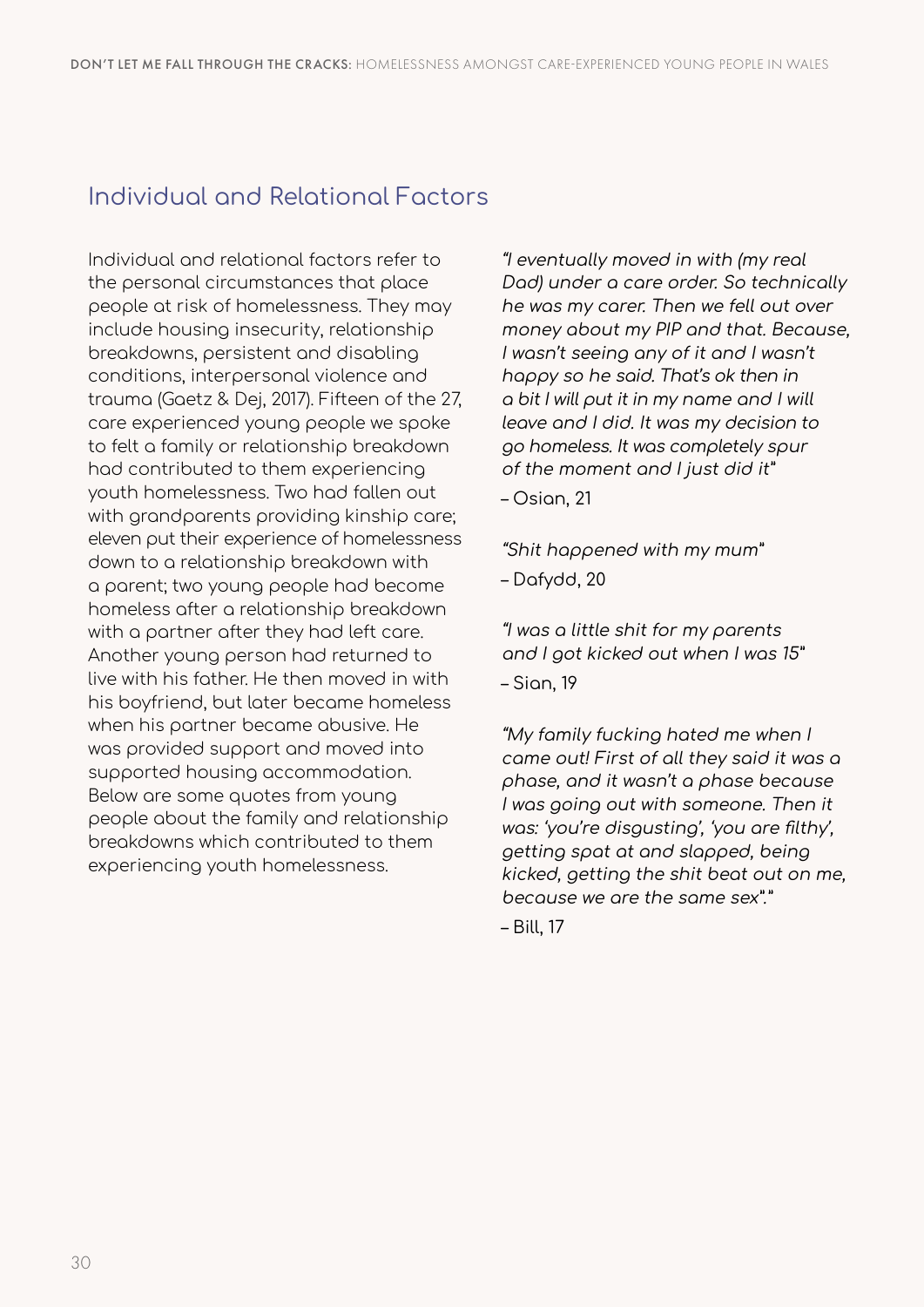One young woman left residential care and moved straight in with her boyfriend at 18; she felt that following this, the system of support she needed was withdrawn and when she and her boyfriend broke up there was no help to prevent her from becoming homeless. Independent living is often difficult for young people and circumstances like relationship breakdowns can make it seem impossible. Care leavers should be able to make mistakes without feeling as a result they will have no support. Research from Scotland proposes that care leavers should be able to return to care if life doesn't quite go according to plan (Sutherland, 2019).

When leaving care, a high proportion of young people return to their birth family, even if this is for a short period of time (Whalen, 2015). Relationship breakdown was a common theme in our interviews. When there had been a relationship breakdown young people tended to blame themselves. The comment below is from a young person who returned to live with his birth family after exiting care. He subsequently fell out with his dad over money (another example of how structural factors often underlie to individual and relational crises).

"It was 3 o' clock in the morning he (biological father) came in pissed asking for my rent money. I have to wait until the morning until it goes in. He is there at 3 o' clock in the morning saying go and get my money. I said 'I am not getting up at 3 o'clock in the morning and going all the way to the town centre which is miles and miles, just to get your £60'. I said 'it is not happening, there is not a chance in hell'. I said 'wait until the morning' and he was having none of it. Then I was (street) homeless for a month or two"

– Dylan, 23

"Nothing would have prevented my homelessness; it was my decision to go." – Dylan, 23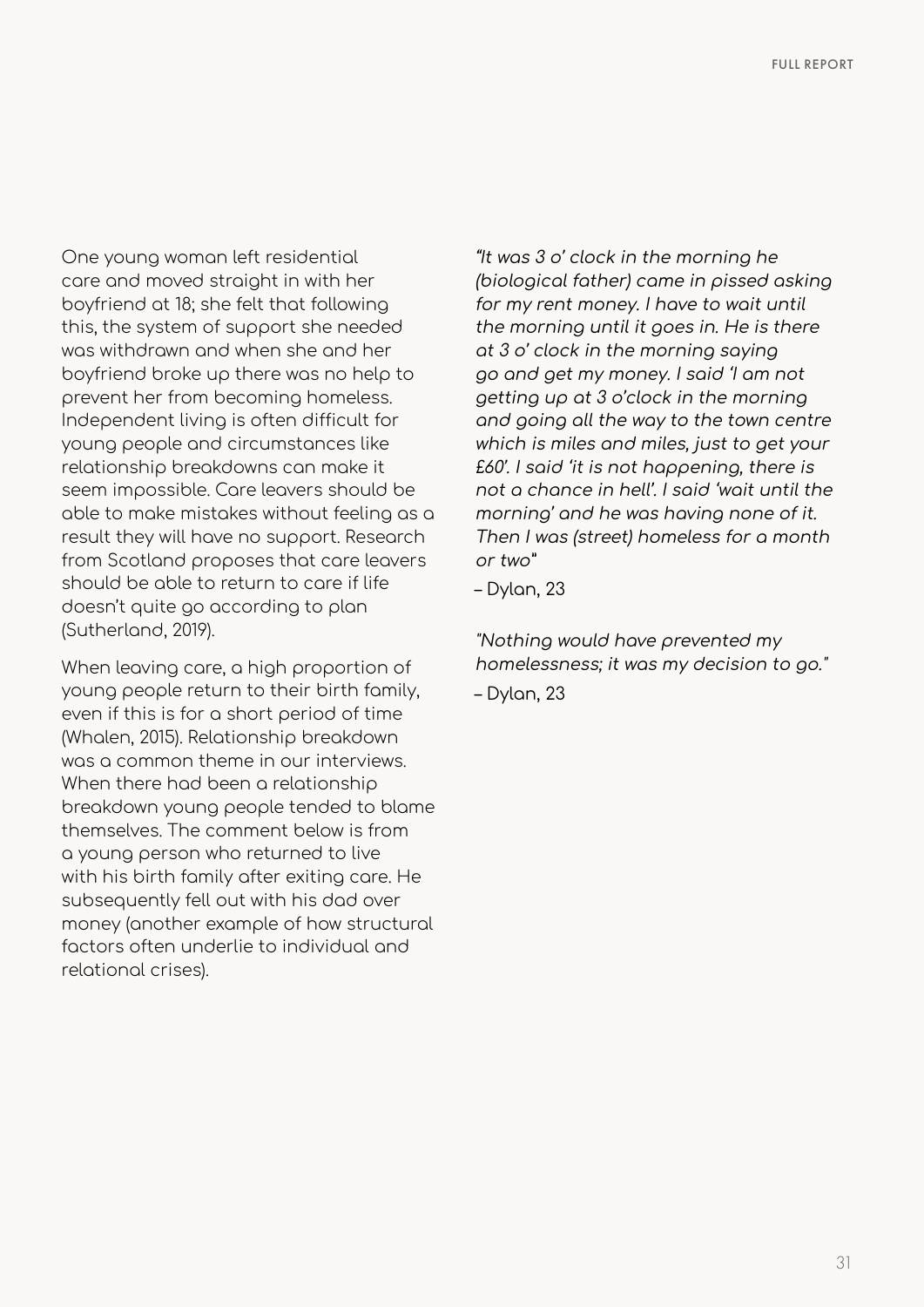The second comment is from a young person who was sleeping on floor-space in a large homelessness hostel, as she did not have a local connection in the local authority (LA) her support network was in.

"Yeah, I was sent back to Bylia<sup>1</sup> not long ago. A relationship breakdown with my mum again… I ended up homeless. But I have no one in Bylia my partner is in Ber Falls so I ended up coming back to Ber Falls. But Ber Falls won't do anything because I've not got a local connection, so…"

**Grace, 18**

As well as demonstrating the impact that a relationship breakdown can have, this latter example is a clear case of a system failure undermining a young person's ability to find suitable accommodation. As a demonstrably vulnerable young woman, it is an indictment of the system she was trying to progress through that no better option could be found for her than sharing floor-space with other homeless people, because of local connection rules.

Local authorities can apply local connection as one of the criteria to determine if someone is eligible for the 'help to secure' duty under the Housing (Wales) Act 2014 (Shelter, 2020a). The authority does not have to secure physical accommodation but it needs to take reasonable steps to ensure the applicant can retain or secure reasonable accommodation. Local connection is discretionary with the intention that local resources are used for local people (Shelter 2020b). The legal definition of local connection is deliberately wide (including that a person is currently residing in the local authority or has done so in the past; is employed there; has family within the area or there are other special circumstances) to reflect its discretionary nature (Shelter, 2020b). Young people placed in care often grow up and form relationships in local authorities other than their places of birth but when they leave care and try to find accommodation, local connection rules can present significant barriers to their ability to settle in areas where they have the personal connections fundamental to successfully transition to adulthood.

<sup>1</sup> Names of places have been anonymised for confidentiality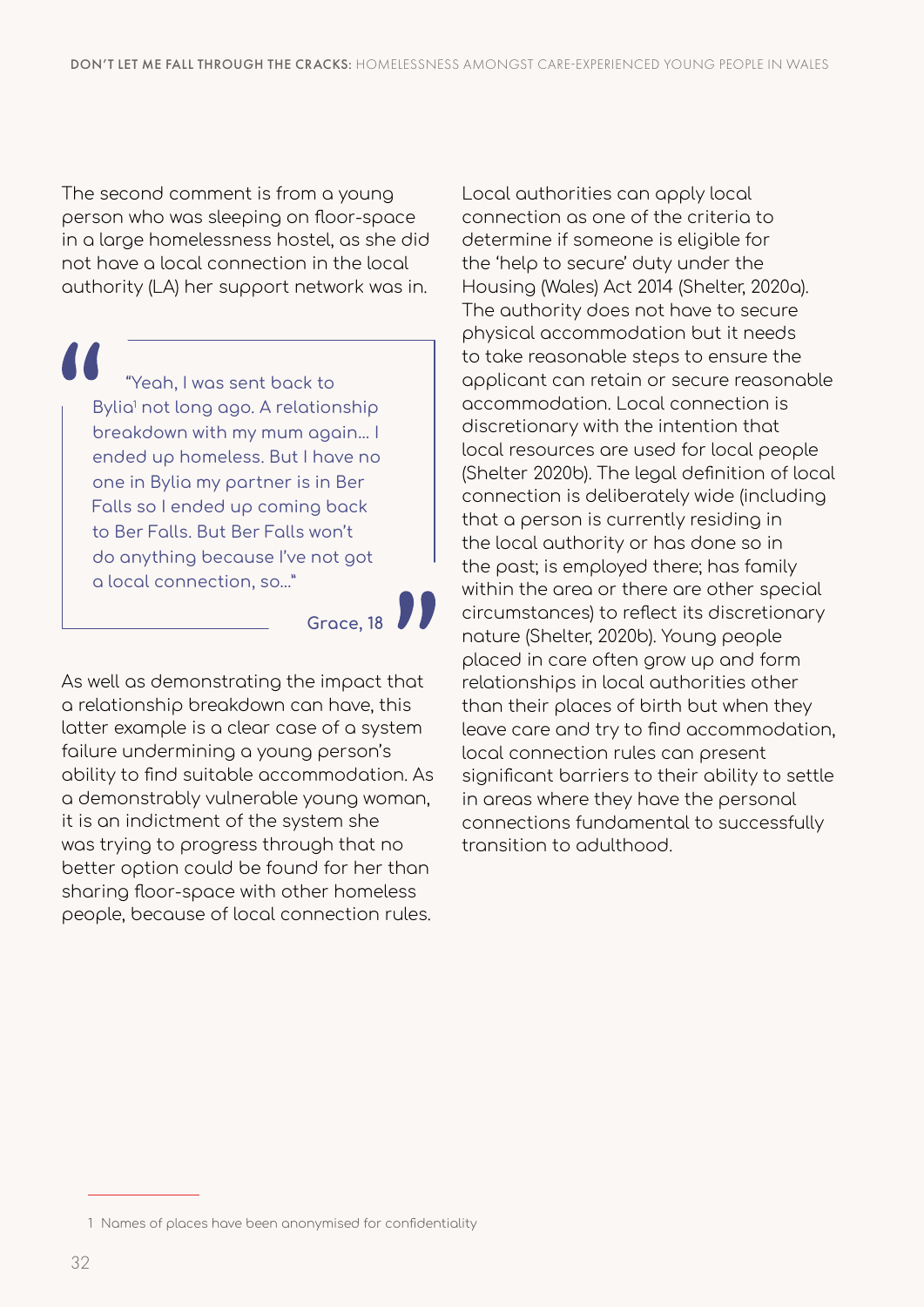### **Recommendation 1**

Welsh Government should review the practical implementation of the Barnardo's Care Leavers Accommodation and Support Framework for Wales.

That the numbers of care experienced young people becoming homeless has increased since the Framework's development should trigger a review of its use and effectiveness, including whether local authorities have sufficient resources to make best use of it.

### **Recommendation 2**

A multi-agency review should be undertaken any time a care experienced young person presents to a local authority as homeless or at-risk-of-homelessness.

This would ensure that the young person gets the help they are entitled to but also provide an opportunity for all relevant partners to review and address any flaws within systems, caused by miscommunication, lack of resource or disconnection between services, to ensure that future, similar cases are prevented. This should be led by the director of children's services, or a local authority colleague of equivalent seniority, to ensure that the group's findings can swiftly lead to remedial action.2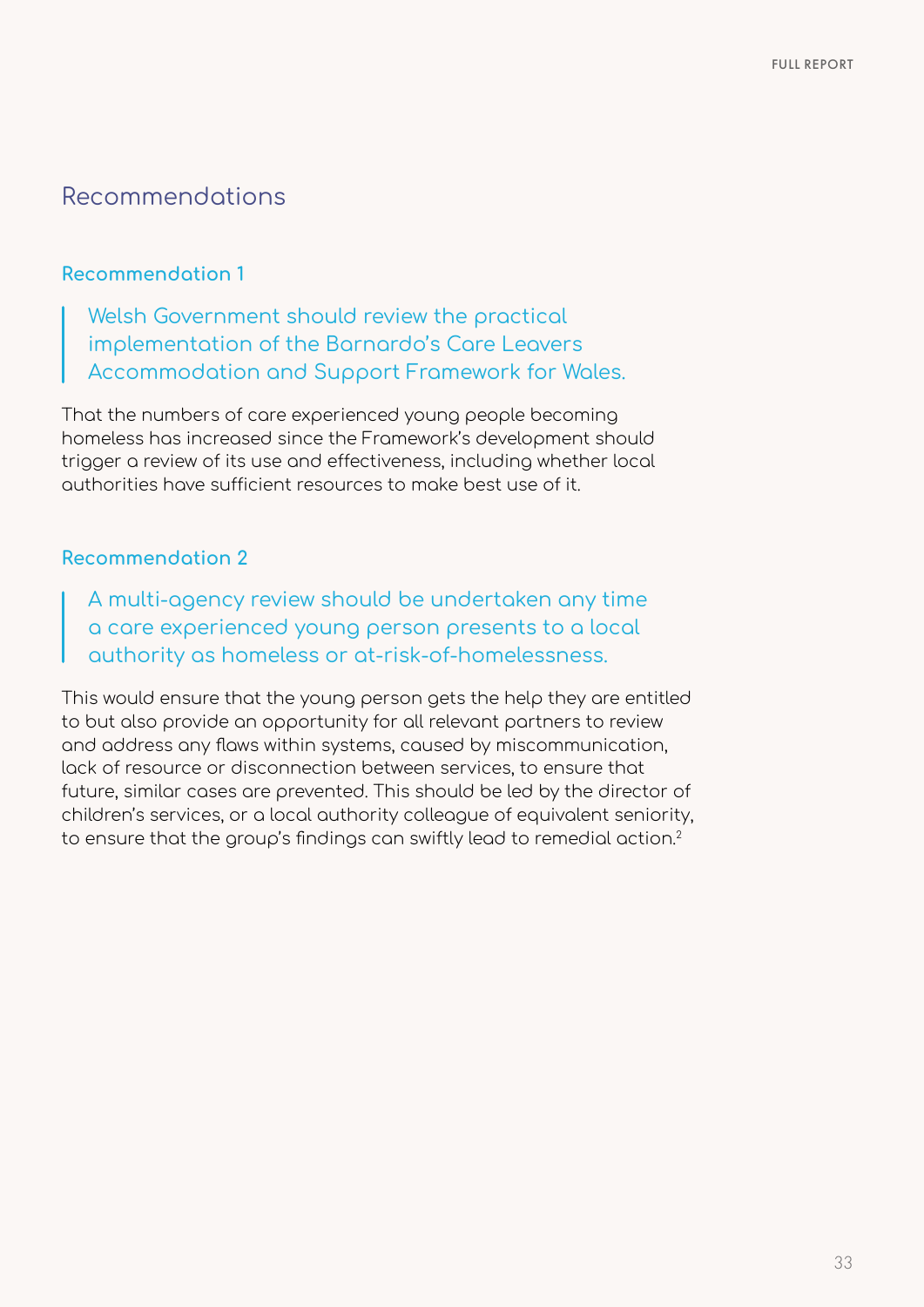### Welsh Government should explore the feasibility of a 'Right to Return to Care' policy.

Care experienced young people need to be able to make mistakes and still be supported by the system, including those who have provided them with care and guidance in the past, to avoid the traumatic experience of homelessness. Young people should be given the option to return to their care placement or another support option, such as Supported Lodgings, if they need it. Other young people are able to return to and receive ongoing support from their parents, in the event of a relationship breakdown for instance. There should be parity for care experienced young people.

#### **Recommendation 4**

Welsh Government and Local Authorities should review local connection rules and practice with regard to care experienced young people.

Young people told us that they were declined local connection to areas they had been placed in and felt settled. Care experienced young people placed out-of-county should be able to have the area they have been placed in considered as an additional 'local connection' when moving on – the choice should lie with the young person. This additional flexibility would enable young people to live close to support networks and reduce the loneliness described in this paper.

#### **Recommendation 5**

Local authority housing options teams must always proactively seek to establish whether a young person is care experienced, upon presentation as at-risk-ofhomelessness.

They must ensure that those who are care experienced are able to access all the support to which they are entitled, in cooperation with social services.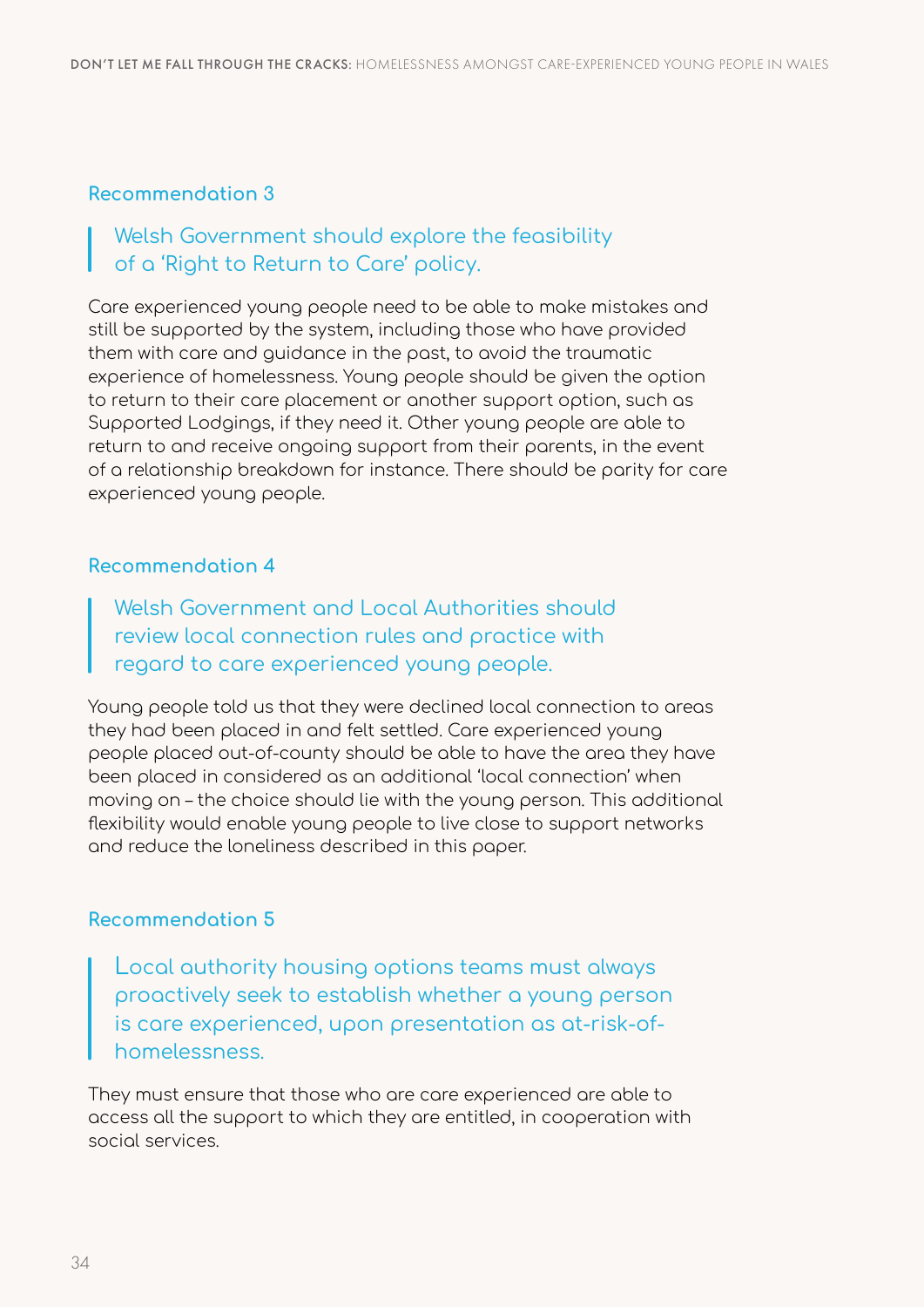## **Homeless Young People's Experiences of the Care System**

Care experienced young people's vulnerability to homelessness is increased in almost all cases by childhood trauma, (Grey and Woodfine, 2019) but can be mitigated for many by consistent support and a smooth transition via services that meet their 'arguably well understood' needs (Whalen, 2015: 7).

Academic research suggests the qualities and skills possessed by care staff are fundamental in engaging with young people in care and that there is transformative potential in the positive relationships formed between young people in care and their carers (Swan et al, 2018). The continuity of these relationships is particularly important in the transition from care to adult life, with research frequently associating outcomes for young people with the quality of the relationship between the care worker and young person (Swan et al, 2018). Research

indicates the features of a successful move-on from care include the stability of care placements, the forming of secure attachment relationships with trusted adults, and leaving care with educational qualifications (Whalen, 2015). Many of the young people we spoke to felt let down by the systems designed to ensure that they had this kind of stable transition to adulthood. They shared with us a range of experiences within the care system, which they felt, had undermined their abilities to sustainably move on.

## Building Relationships: High Caseloads and Staff Turnover

The young people shared a perception that their personal advisors (PAs) and social workers were burdened with high caseloads. One young person commented that they considered their workers to be nice people, but perceived them to be very busy 'as they've got thousands of cases', reinforcing a sense that they were one among many, rather than worthy of attention in their own right. Young people described themselves as feeling resigned to being a tiny part of a larger caseload. They were grateful for the support they received but it came across in interviews

that they did not like asking for help and only really contacted their PA or social worker if there was an emergency. One young person described their response to a request for help as a 'slow burner':

You tell them something and they say they will get it done next week or the week after and you are still waiting three or four months later.

**Josh, 22**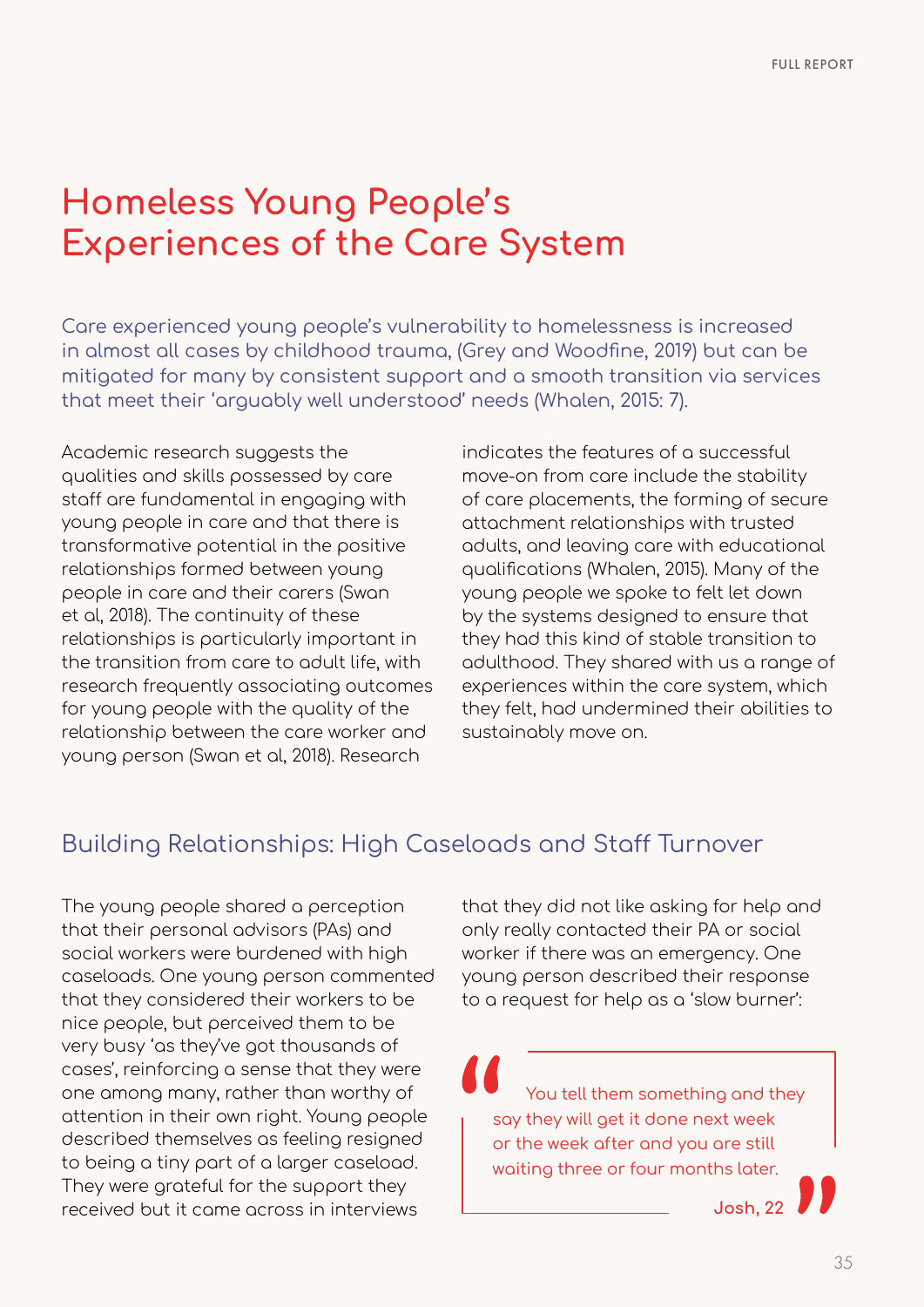They also discussed turnover of staff, which they felt undermined the consistency of their relationships. Some put this down to the level of investment in social work, with one saying 'it's just the funding of it, isn't it?' While unduly high turnover of staff has a significant impact on young people's abilities to build and maintain meaningful relationships, it is also economically inefficient. Research indicates the challenges of staff retention and the frequent staff turnover in many care settings undermines continuity, security and trust - all fundamental to building positive relationships between staff and young people in care (Holt and Kirwan, 2012).

Research consistently demonstrates that children and young people find the process of getting to know a new social worker "frustrating, repetitive and exhausting" (Park et al, 2020: 19). This is an issue that local authorities have clearly responded to: a recent Care Inspectorate Wales report explains that local authorities have been active in addressing workforce pressures, working on recruitment and, increasingly, focussing on retention (Care Inspectorate Wales, 2019). However, authorities reported that recruiting experienced staff could be challenging and that there was an overreliance on newly qualified staff (Care Inspectorate Wales, 2019). Kinman and Grant (2011) report the high levels of stress and burnout social workers go through has been found to contribute to

a growing retention problem within the profession. The comments below from young people illustrate that such turnover led to them feeling they were not able to build a relationship and so felt unable to ask for help. One young person found herself sofa surfing while she was in the sixth form and felt that no one had been there to help her before she reached this stage. Her PA had gone on maternity leave and, as far as she knew, no other support had been put in place for her.

"I tried to get in touch with my PA. She went off on maternity leave and I heard nothing back from them after that. I've struggled in sixth form sleeping on my mate's sofa and it took me a month or two to move into (a supported housing project). I was still doing everything in between and it was a lot.

**Carla, 22**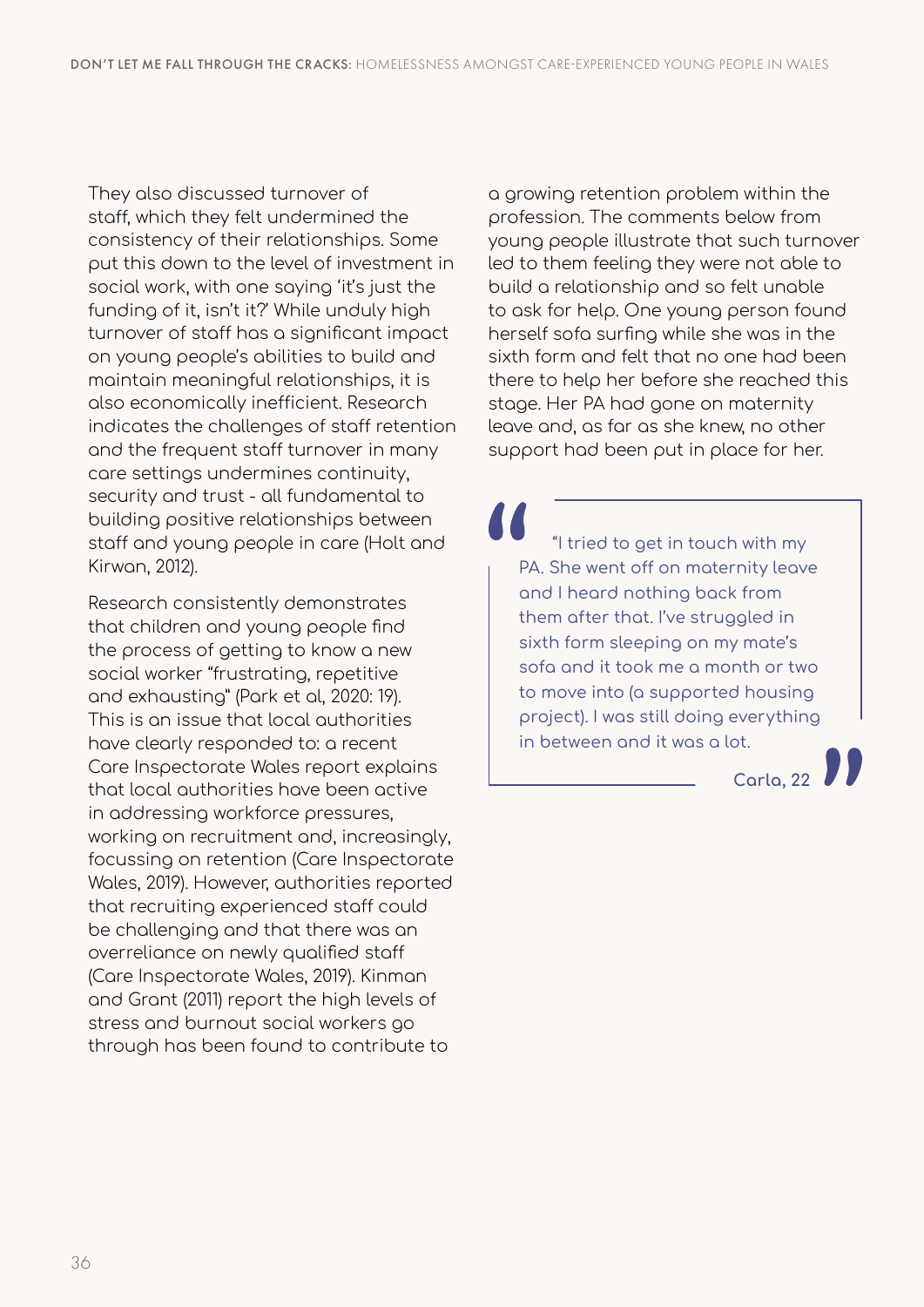Another young person talked about feeling a lack of certainty that their social worker had the capacity to support them:

From when I was 16 until I was 18 I had three social workers, which was ok because I know they can change more often than that, and now I've got a PA, so now it's changed again, but I barely saw the social workers for about a year. I think she came out twice and I didn't feel like I could call her if I had a problem and I don't think she could have helped anyway.



Elsewhere a young person talked about their perception of the turnover of social workers in their lives.

social worker most of my life. I don't remember most of their names because there is a different one every time they come and see you.

**Eryn, 19**

Another young person described how she feels she lost an excellent PA due to a lack of managerial support and an overly high caseload:

"My PA was amazing. She was absolutely phenomenal but then the council basically worked her to death. They treated her disrespectfully. The sheer misconduct and malpractice… What was going on in the council sent her into a whirlwind of depression… (Her caseload was) extremely high, because for one thing (she) always took the cases no one else would. When I first came into care, everyone refused to work with me because I was so high risk, so dangerous. (She) said 'I'll take her' and that's what they did; they gave every challenging case to (her) and then wondered why her resilience wasn't able to cope with it all"

– Ally, 23

These examples show something of the impact of young people's perceptions of a Um yeah I haven't had the same system that they view as under-resourced.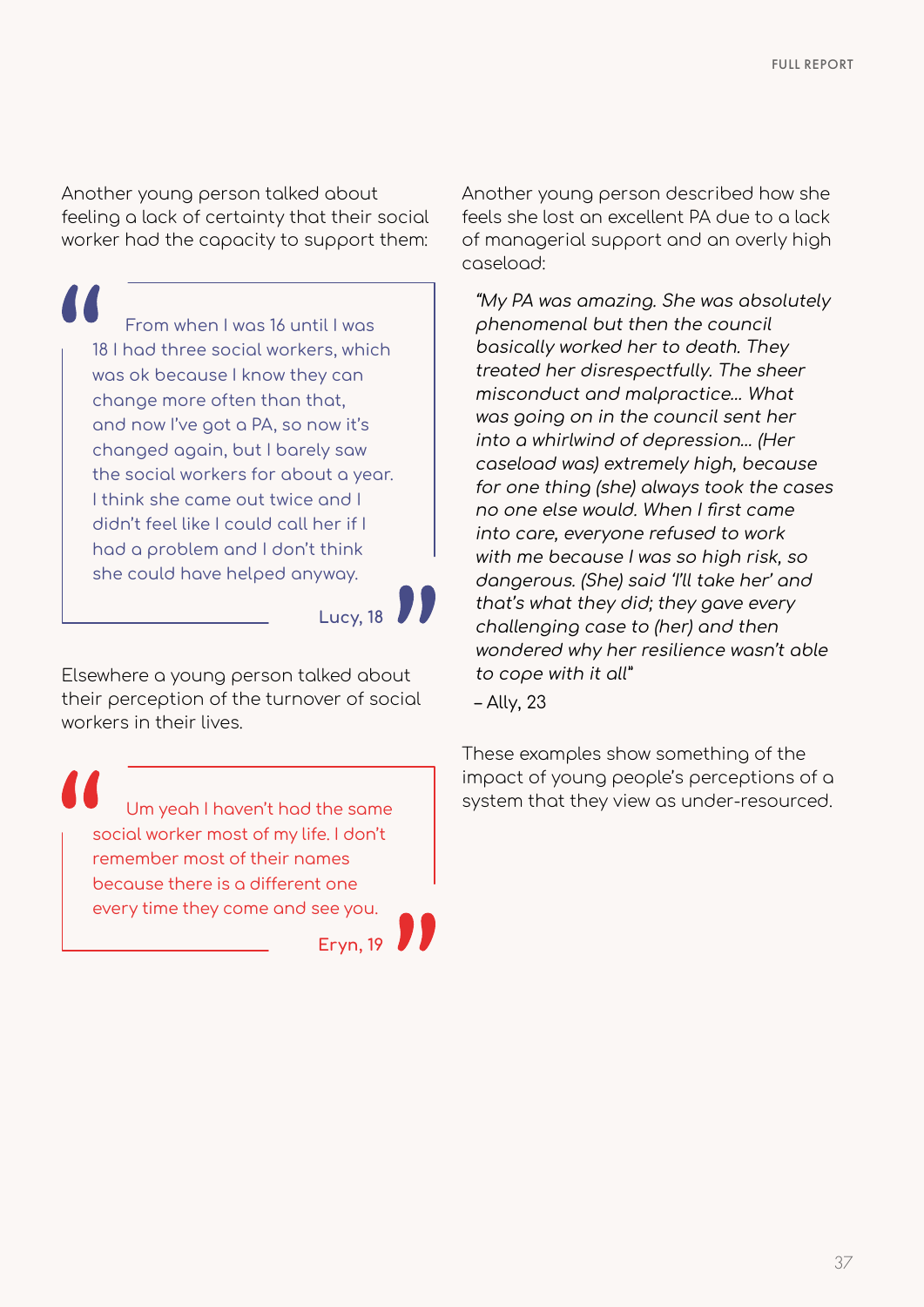# Paperwork, Trauma and Risk

Young people explained that having to repeat their story was often retraumatising. Some felt angry that they had been judged all their lives based on risk assessments completed by people who saw them infrequently. They felt this was only 'a paper view' and 'you can't judge somebody off a piece of paper'. They felt the risk assessment was not just a social services issue as the assessment often followed them and informed new risk assessments filled in by housing providers and support agencies. Young people commented:

You find you repeat yourself a lot…You go to the same meeting you had a month before because they've forgotten it or haven't read it. So they have forgotten what's happened.

**Alys, 22**

"They are taking information the wrong way… I couldn't get housed because of my risk assessment… The risk assessment is done everywhere you go. So looked-after children have got a risk assessment and individual housing associations and hostels will have one. No matter what, risk assessments are piled together. It's paper, it's a paper view. You can't judge somebody off a piece of paper"

– Rees, 20

"A LAC review would happen every six months. The strange woman who was my social worker would come and see me, (then) ask the placement how I have been, and she would write the risk assessment based on how they portrayed me. Making decisions about where I was going. My risk assessment was so high everything broke down. There were no carers willing to have me." – Alys, 22

This concern about the way different agencies worked together, whether sharing risk assessments or other important personal information, permeated many of the interviews. One young person felt that when agencies did not share information this led to a lack of consistency.

"That's the one thing: I've had about twelve agencies with me but the consistency and the sharing of information… you just keep having to repeat your story over again. Like I said, 'there is a file that should be read, (but) literally it doesn't get read, you just keep dragging up all the shit that has happened to you about ten years ago. You've got to drag it up again" – Alys, 22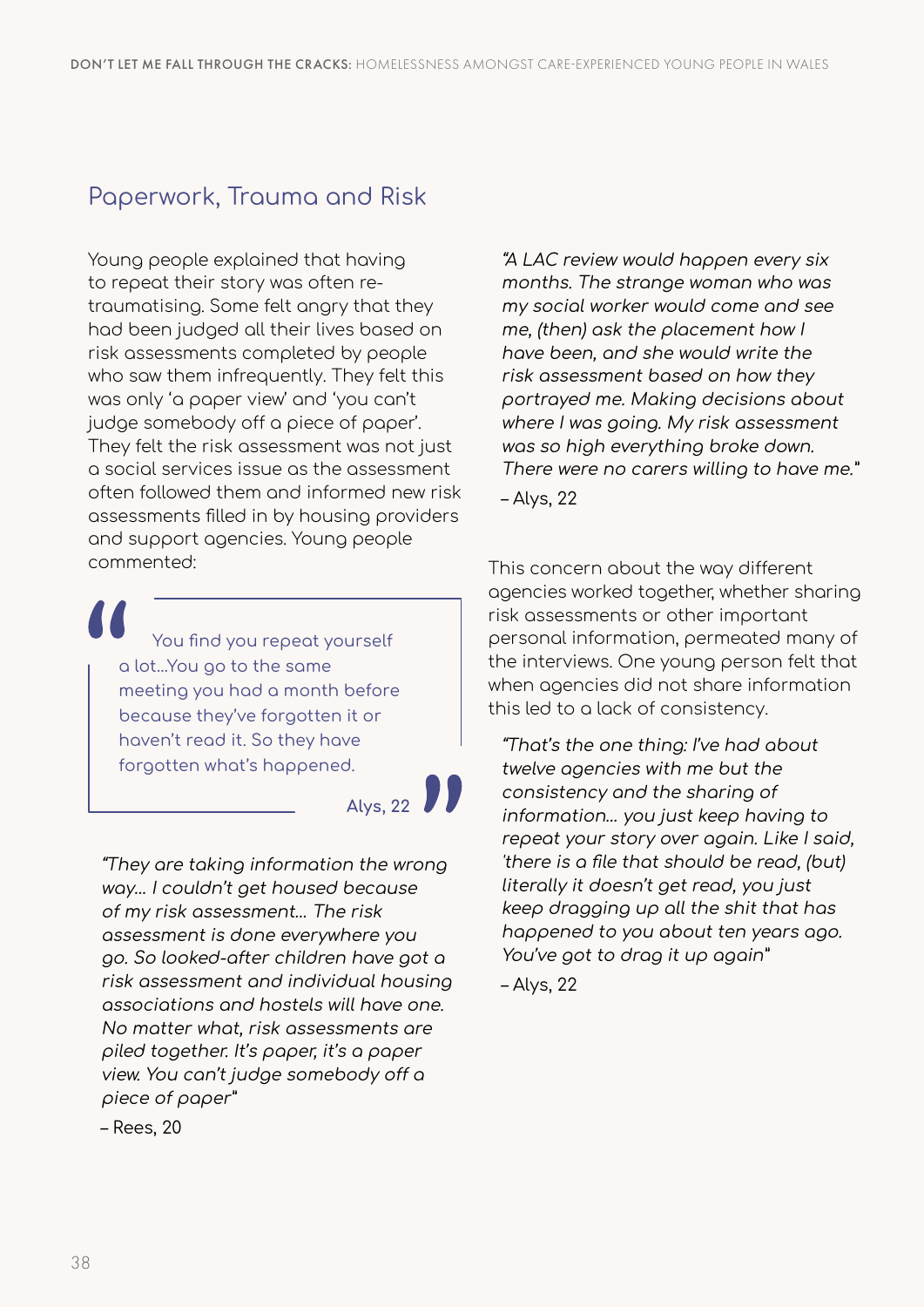### High Frequency of Placement Moves

Research suggests that when children and young people experience several moves of placement and schools it makes it more difficult for them to make friends and maintain friendships (Action for Children, 2017). Following interviews with care experienced young people, Serge et al (2002) found that those who had a more positive experience of care, such as those who had fewer or more stable placements, were less likely to experience youth homelessness. Research consistently stresses the importance of stability for children and young people in care - they want to live in a secure home and be able to build long-term relationships; nevertheless, many still experience frequent placement moves (Park et al, 2020). A frequent need to build and rebuild relationships with carers, social workers, teachers and their peers reinforces a sense of instability amongst looked-after young people and can intensify feelings of isolation (Action for Children, 2017). This is particularly important because, as Whalen suggests, one of the key features of a successful move on from care is having stability in care placements (Whalen, 2015).

The young people we spoke to were used to instability and placement moves. They spoke of mixed emotions: excitement to hear they were moving placements, disappointment when they got to them. Through all of this, a perception of not being in control and not being involved in decision-making came across.

"I was in foster care from the age of 12. Every foster placement I had broke down. I must have been in around fourteen foster placements. Between, the ages of, 12 and 16 I had about 5-6 social workers in that time also. None of the placements would have me, no foster carers. Supported lodgings placements wouldn't have me. So the hostel literally was my last resort"

– Alys, 22

Yeah, I was in a few foster placements. I was very unstable so I ended up going from foster placement to foster placement from residential to residential.

**Grace, 18**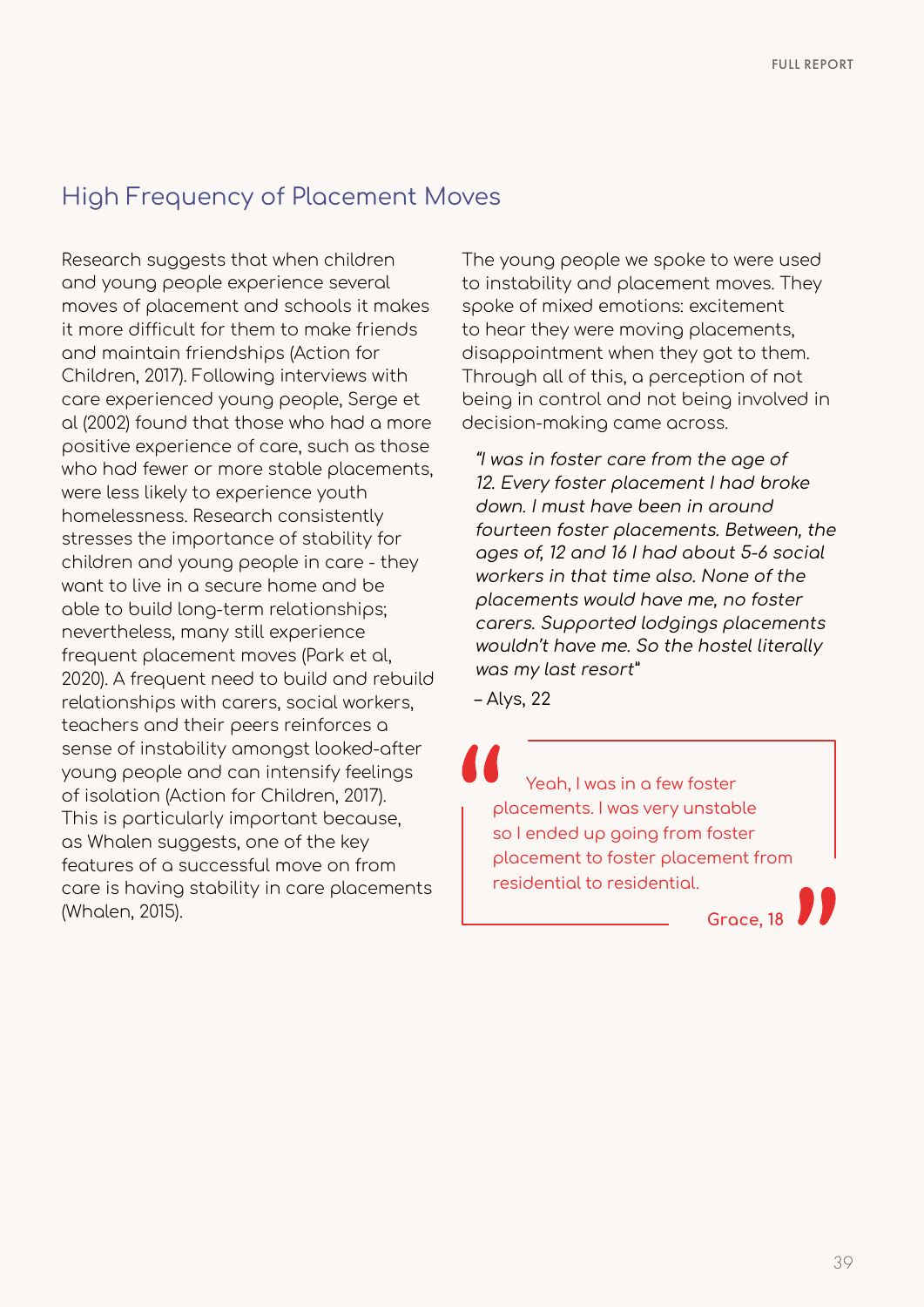I went into foster care for about six months. I wasn't that experienced or anything like that but ever since then, ever since I left home. I have moved 21 times. 21.

**Josh, 22**

"Yeah, they kind of just told me you are moving house and I was like in my head, 'this is going to be sick' and I just get there and I was like, 'oh this is worse than the last place I was in'"

– Cai, 20

"Wherever I was put it wasn't my decision. Even when I didn't want to go somewhere they put me there anyway…I feel like that's part of being in care. Not knowing where you are going to be next. That's part of it I guess"

– Osian, 21

Care experienced young people are likely to carry the burden of having lived through traumatic situations, meaning developing and maintaining relationships will be challenging (Furnivall and Grant, 2014). The evidence suggests that when in the care system, frequent placement moves and high staff turnover will further impact young people's abilities to build relationships (Whalen, 2015). The findings of this study suggest this could lead to feelings of isolation and loneliness, and, ultimately, impact on young people's ability to sustain housing. Stable relationships and a sense of belonging to a community seem to be key in mitigating the harmful impacts of trauma.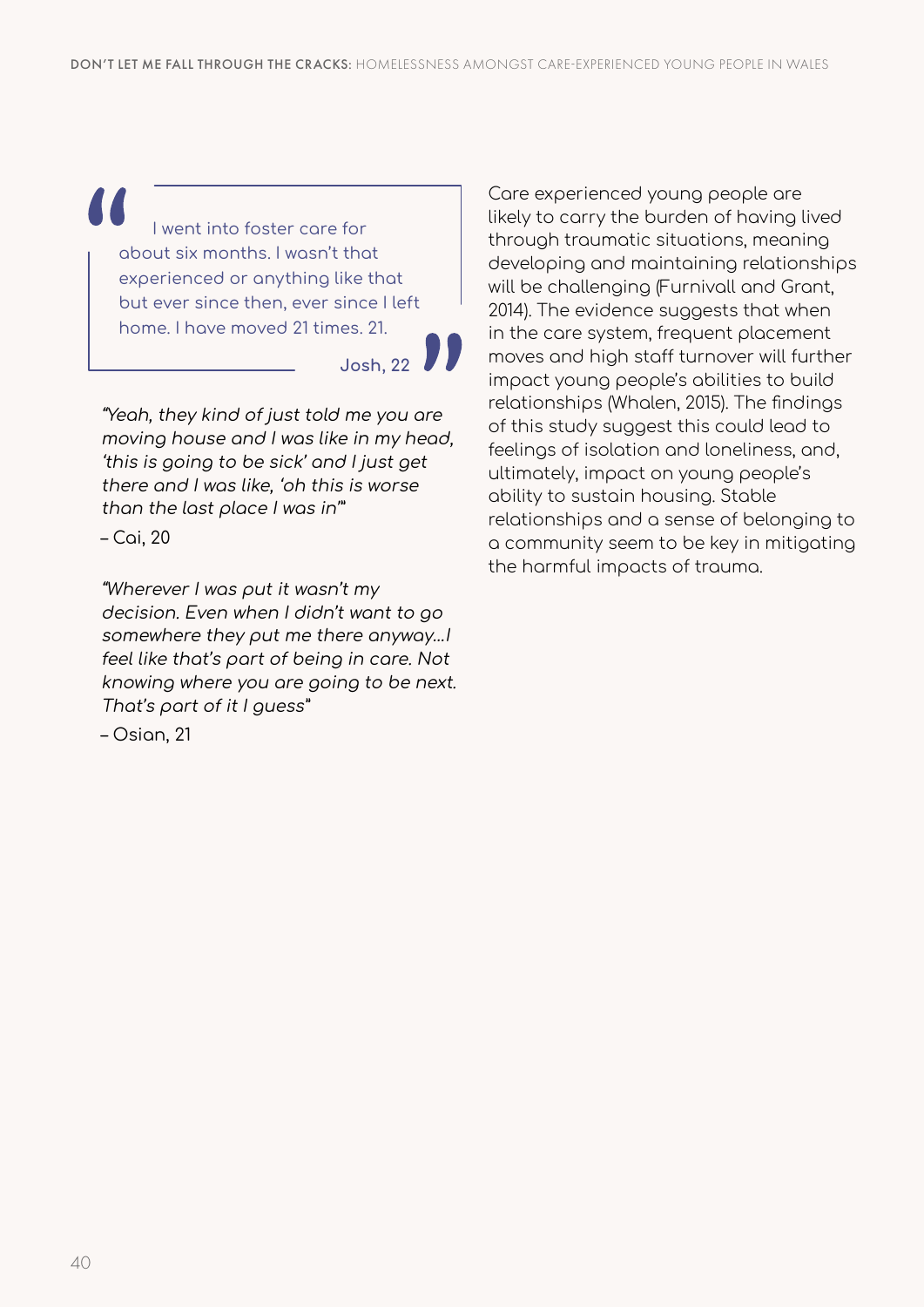## Independent Living Skills

Development of the skills needed for independent living, such as budgeting, maintaining a tenancy and learning to shop and cook, are proven to be fundamental for sustaining housing and moving on from homelessness, developing self-esteem and retaining a home (Helfrich, and Fogg, 2007). The young people who contributed to this research had mixed experiences of support to develop independent living skills. One young person spoke of how beneficial it can be to have adult support with the development of these skills.

"They were straight to the point with me. You do your own cooking, your own washing your own ironing. You cook your own food; you switch things off after you have used them. You knock the light off after you've used them, save yourself electric. The other foster carers they would do it all for me and I wasn't learning as much and I was panicking a bit for the future. What am I going to do when I am on my own when I am independent? But the last set of foster parents I had set me up for that. Here I am today six years down the line doing well for myself".

Budgeting came up frequently as something young people would like to have been taught more about at school, as part of a suite of independent living skills learning:

"Budgeting would have helped, something basic, how to pay your bills, your electric. How to pay community charges. But that should be a standard thing. That's what I mean. I didn't get taught none of this. You should be taught that in school"

– Nick, 20

"I've had little or no support when it comes to teaching people about council tax or rent and all that sort of stuff. The actual practical adult stuff. There is very little support to do with that. Like when I lived in the hostel they would take us go karting and stuff like that and yeah that's great but how am I going to pay my bills? Who am I supposed to get in touch with when I start work and pay council tax? There is not as much practical support".

– Josh, 22

– Dylan, 23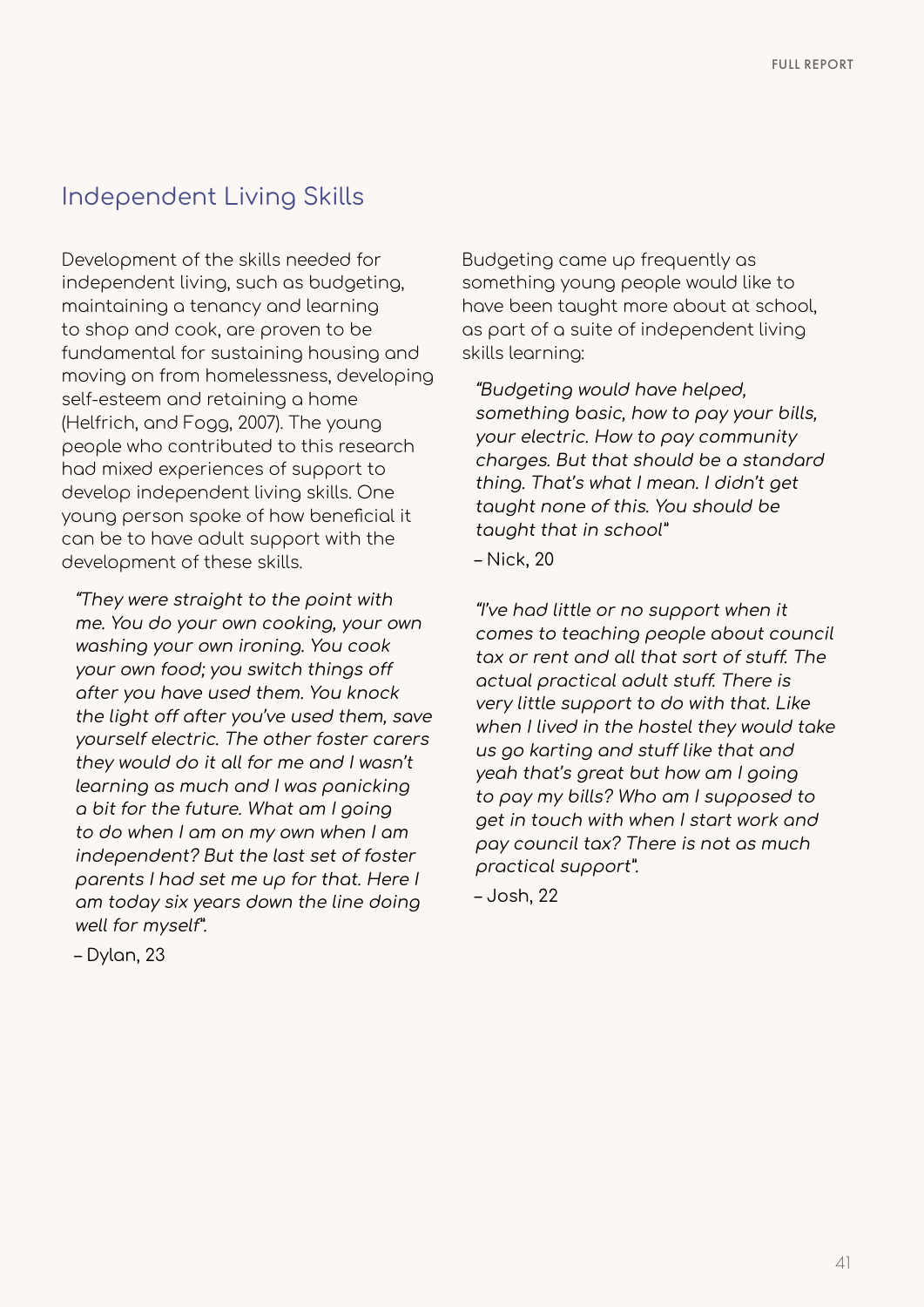Some young people felt the independent living skills they learned were too basic. This left them feeling they were on their own, when it came to living independently. They felt they had got to a certain standard but would have liked to learn more. One young person felt that she needed more help to build on her strengths, rather than workers in her residential placement accepting limited progress as sufficient:

Well I knew how to use a washing machine. I know all the basic stuff like that. But, it was like 'where do you buy light bulbs from?' Because when my bathroom light bulb went…. I went without a light for weeks because …. I didn't know what to do and it's the little things like council tax that freaked me out.

**Ally, 23**

They give you very, very brief examples on how to do certain things like life skills cooking and that and they will take you to courses where you go and do cooking and like life skills in general. But after you turn 18 it's like you do it all on your own.

**Carly, 22**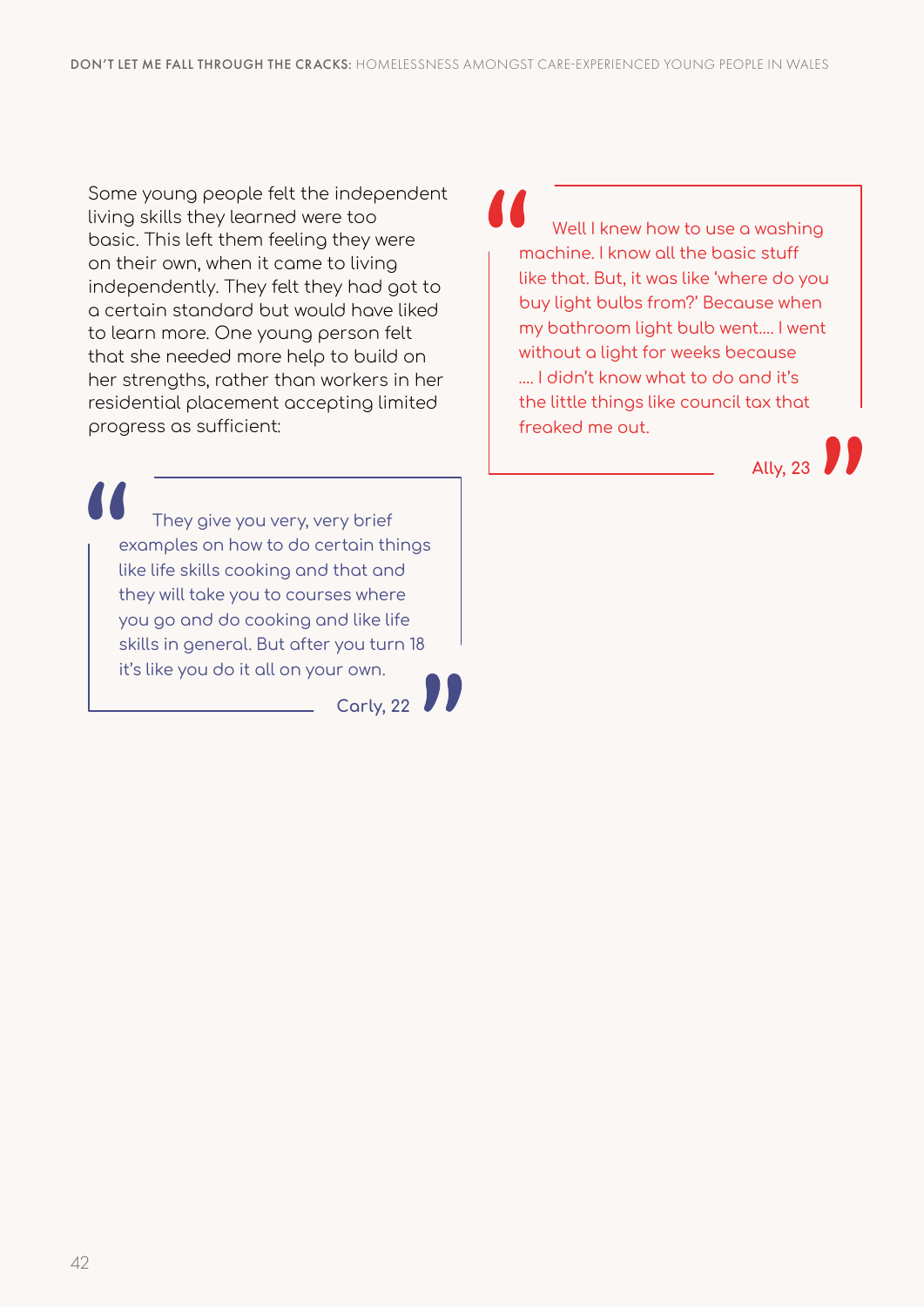## Good Practice: Housing First for Youth (HF4Y)

One of the interventions that can be used to move care experienced young people out of homelessness is Housing First for Youth (HF4Y). Housing First is an intensive model of support which includes accommodation and works well as one approach amongst others. The HF4Y model provides much more than housing, or even housing stability, it aims to facilitate a healthy transition to adulthood and it should be viewed as a model of support where housing is provided rather than just housing provision alone (Gaetz, 2017). Gaetz (2017) explains, there should not be arbitrary time limits on HF4Y as a key goal is to support young people to make a successful and healthy transition to adulthood and short-term time limits, such as one or two years, can set unrealistic expectations for young people especially if they have experienced trauma (Gaetz, 2017). Furthermore, this model provides young people with the time they need to build relationships with workers and engage meaningfully in HF4Y support services.

In Scotland, the Rock Trust have collaborated with Almond Housing Association to deliver a pioneering HF4Y programme for care leavers. The Rock Trust set up the service because many young people leaving care will have experienced trauma, instability, multiple placement moves, and a lack of security through their childhoods. These experiences mean temporary accommodation becomes an extension of their childhood experiences making it difficult for them to move forward. They also found housing models where they

had to prove their 'readiness' at each stage to be able to move on did not work for many care experienced young people.

The service provides young people with permanent, fully furnished homes alongside the high intensity support needed for them to manage their own household and cope with living independently. The support provided is unique because tenancies are not only permanent they are unconditional, this means young people can stay in their homes once they have achieved independence.

A recent evaluation undertaken by the Housing First Europe Hub, alongside the Centre for Housing Policy at the University of York, roundly praised the positive outcomes achieved by the Rock Trust's HF4Y model, which included tenancy sustainment for 11 of the 12 young people involved in the evaluated pilot.

A number of pilots of this method are underway in Wales, funded by Welsh Government's youth homelessness Innovation Fund. EYHC chairs a community of practice, run by Cymorth Cymru, which brings those practitioners piloting the model together to share progress and support one another (the Rock Trust are also members). Despite the difficulties of operating during the pandemic, practitioners report initial success with the model. Evaluation of these Welsh pilots has been delayed by the COVID-19 response, but will eventually provide clarity on the effectiveness of this approach for care experienced young people, with hopes that its outcomes match those achieved in Scotland.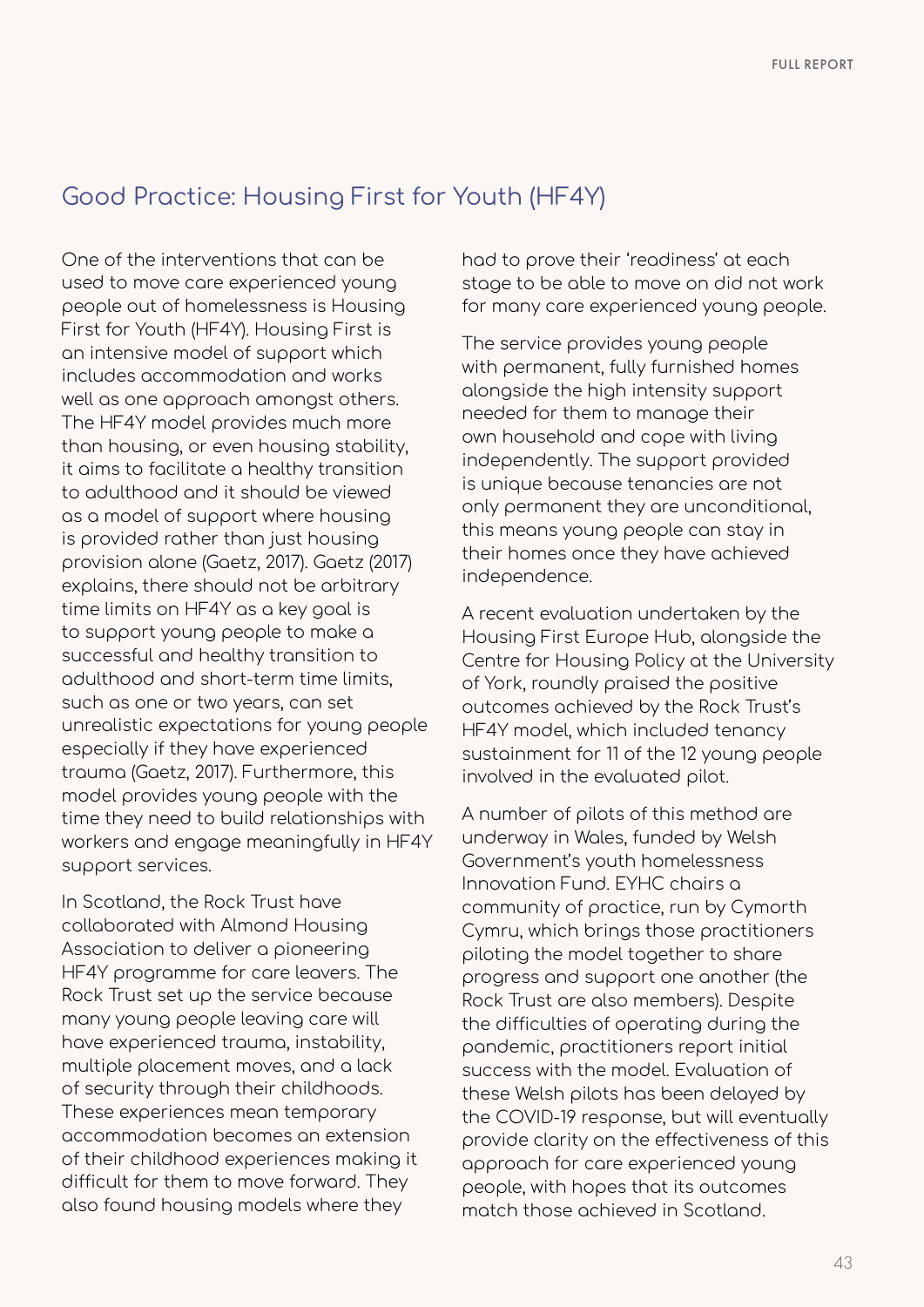## Good Practice: TGP Cymru's Team Around the Tenancy

TGP Cymru's Team Around the Tenancy service has been operating in Conwy and Wrexham since October 2019 with plans to expand across North Wales, following an announcement of expansion funding from the Big Lottery Fund, provided based on positive outcomes initially achieved. This service is another funded by Welsh Government's youth homelessness Innovation Fund, in its initial incarnation.

The Team Around the Tenancy work with care experienced young people aged 18-25 who:

- Are at risk of homelessness
- Are homeless
- Are in a new tenancy
- Have recently lost a tenancy.

The team prioritise helping young people secure a home, recognising the importance of the stability that comes with steady accommodation to all other areas of a person's life. Working restoratively and focussing on young peoples' strengths, they seek to empower individuals to be involved in finding their own solutions to any challenges that they face, working with them, rather than doing to or for them, to ensure a sustainable outcome. They provide tailored advice for the individual and focus on coordinating the systems that young care experienced people are involved with. Small caseloads allow practitioners the time needed to help young people navigate these systems effectively.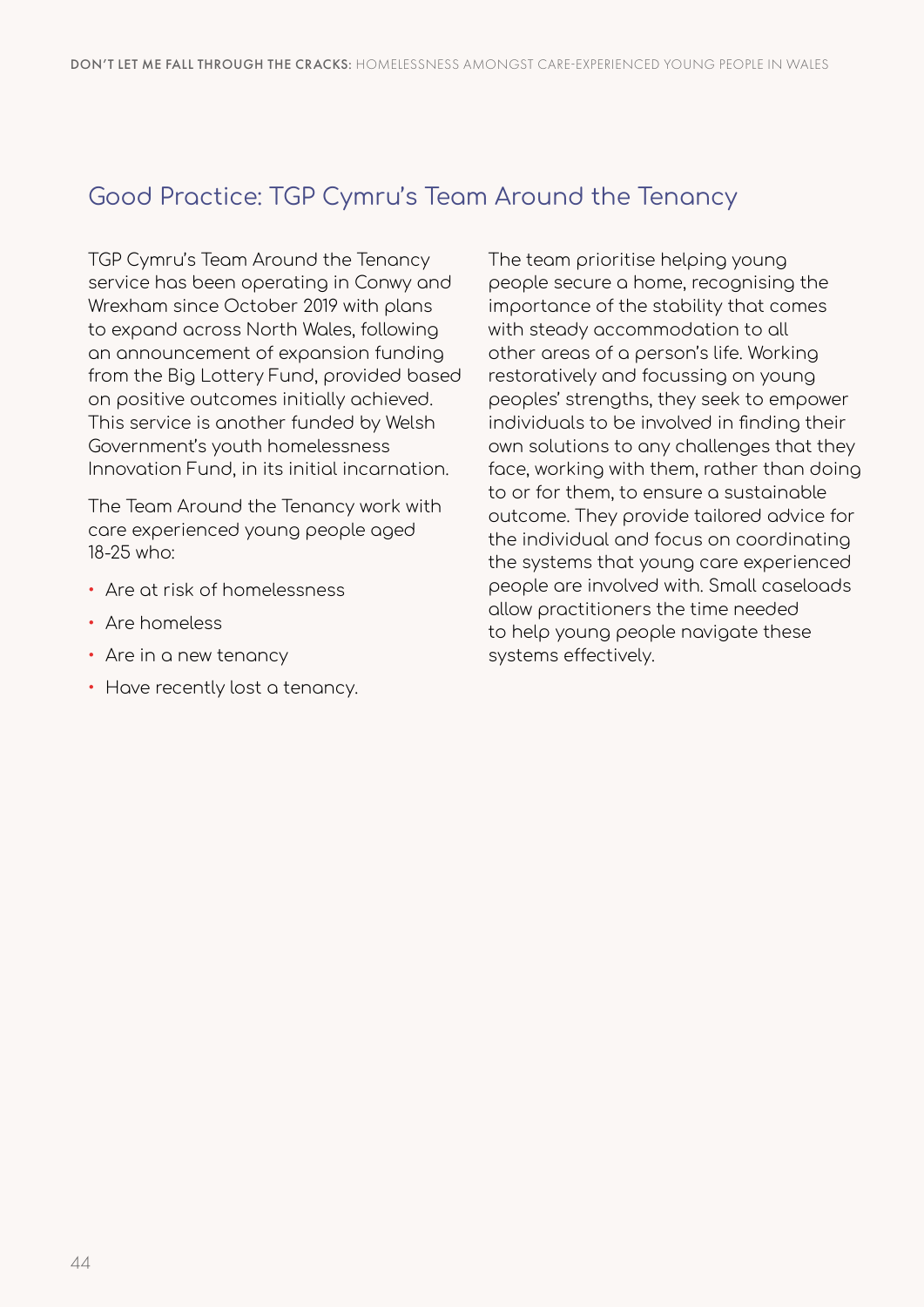#### Recommendations

#### **Recommendation 6**

Welsh Government should review the capacity and levels of staff turnover in social services, providing additional investment, as necessary.

A review of the size and complexity of social services caseloads is needed, with the input of young people taken into account. Further investment in social services to allow for smaller case-loads could help to minimise the disruptive experiences in care, which young people have suggested were contributory to their later homelessness.

#### **Recommendation 7**

Corporate parents need to ensure care leavers' financial capabilities are developed through the pathway planning process and support is given to them from professionals to prepare for financial independence.

The young people we spoke to identified budgeting as the area they needed the most support with. Many felt unprepared for independent living, which contributed to the failure of their tenancies. Every local authority, as a corporate parent, should ensure that their young people have the opportunity to develop these skills while in care.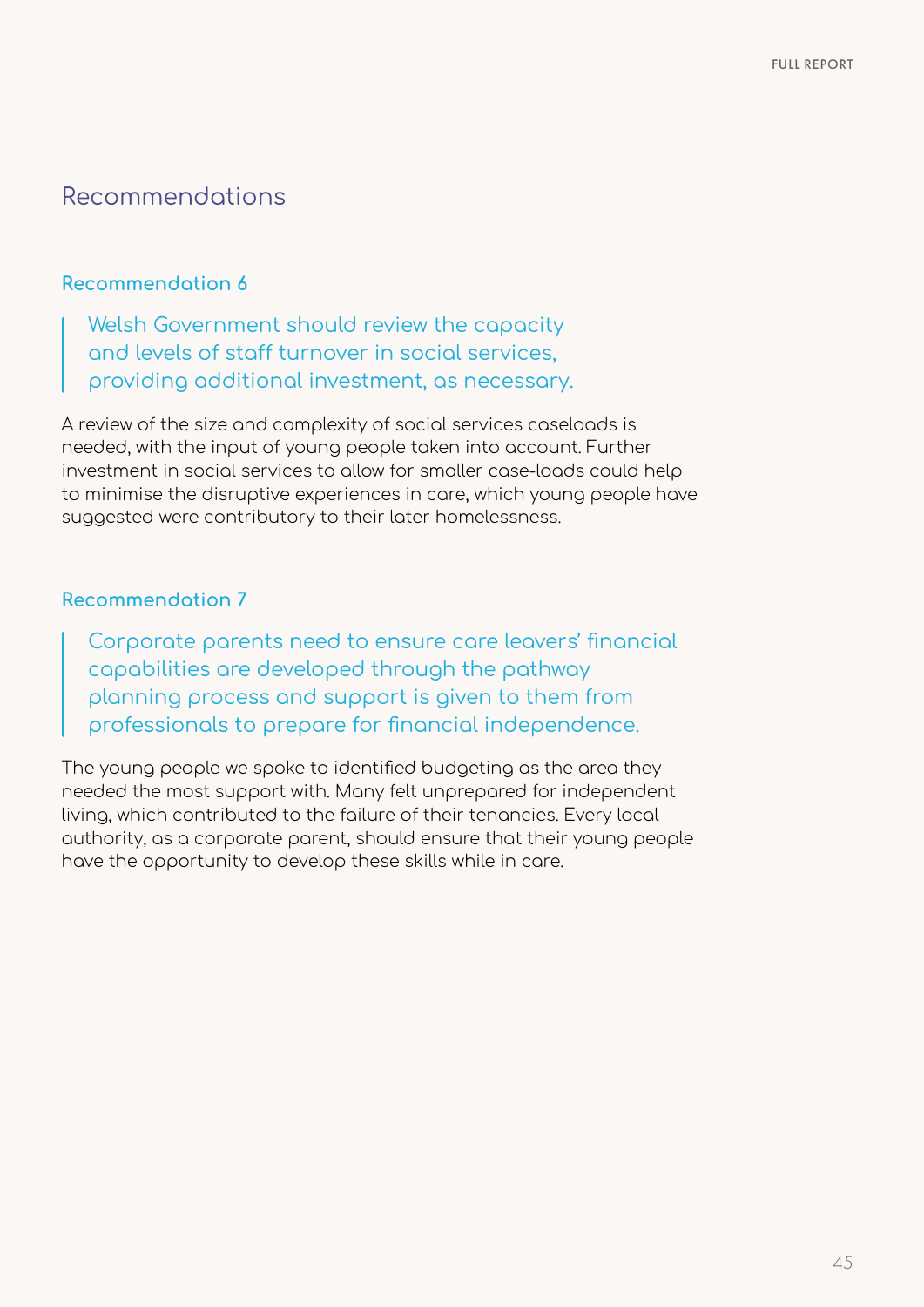# **Exiting the Care System: Early Independence, Isolation and Loneliness**

The average age for a young person to leave home in the UK is 25 (Sutherland, 2019) but in 2018-19 the average age at which care leavers left home in Wales was just 17 (Welsh Government, 2019a).

Research describes the 'cliff edge' of a move out of care for most young people on, or around, their 18th birthday whether or not they feel ready or prepared (Whalen, 2015). The 'When I am Ready' scheme supports some care leavers to stay with ex-foster carers but for many young people, often those at a particularly high risk of homelessness, this is unlikely to be an option (Whalen,

2015). In Sutherland's (2019) study on care experience in Scotland, young people described horrible feelings of isolation and loneliness when they transitioned to independent living. Whalen (2015) reports that many care leavers in Wales feel very lonely when they live alone and that, for many, moving into an independent tenancy at the age of 18 is liable to lead to tenancy-failure.

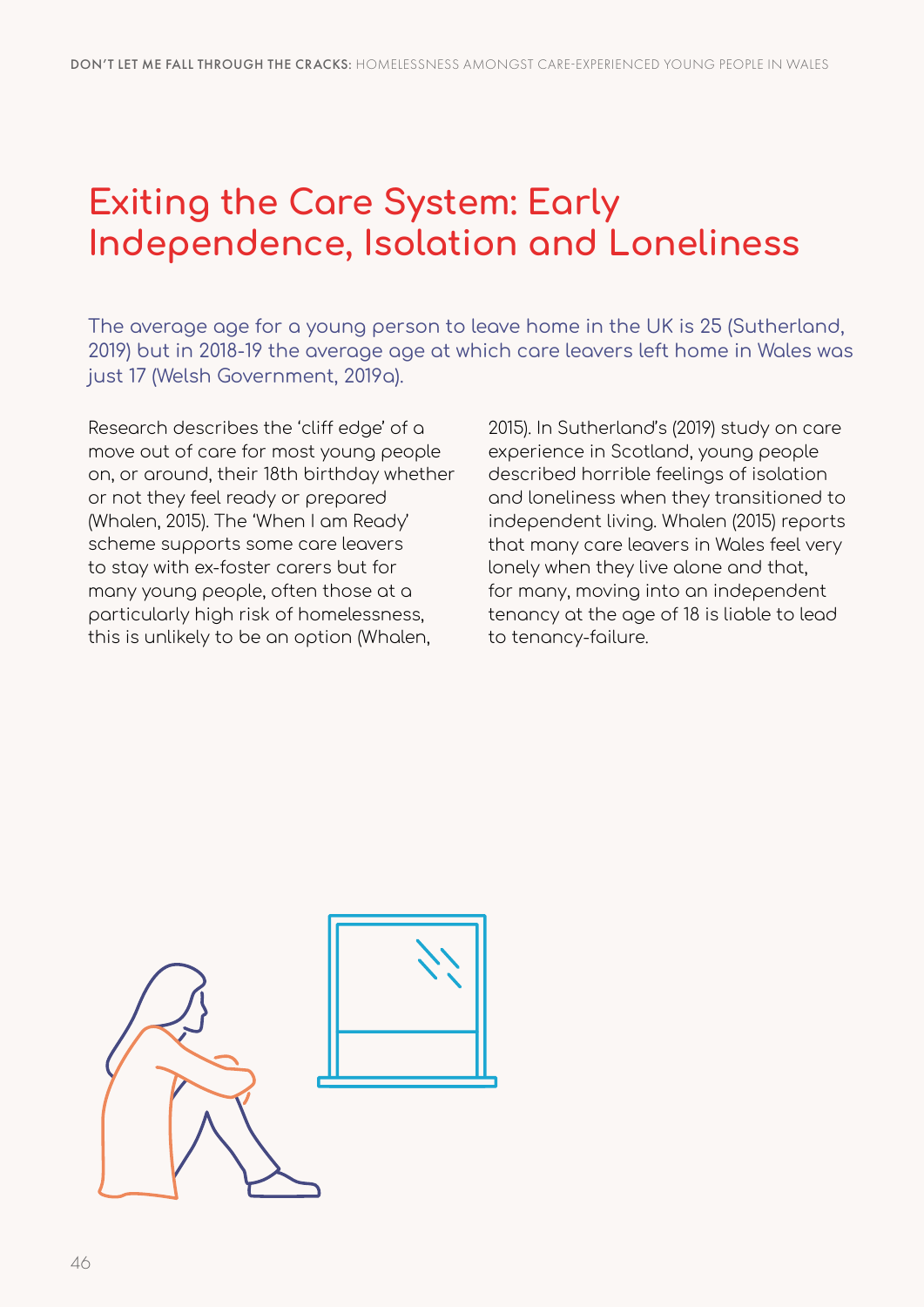## Turning 18

Before leaving care (usually by 15 years and 9 months), children looked after in Wales should be provided with a personal adviser (PA), who is supposed to provide support with accommodation options and accessing entitlements such as welfare benefits, as well as support with education, training and life-skills. The PA should remain involved until the young person reaches the age of 25 (this is not currently a duty, but an expectation of Welsh Government) regardless of whether they are in education or not. They are intended to provide consistency and oversee the young person's progress along their Pathway Plan, advocating for them and supporting with access to their entitlements. Their role should support a smooth transition to adulthood. Despite this, the young people we spoke to described turning 18 as a point of decline. Some felt that the level of support available to them fell sharply from that point; for some there was a sense that, all of a sudden, there was no-one there for them. One young person told us that no one had told her she was leaving care and everything came at once. Another spoke of how her PA turned up on her birthday amidst the celebrations and asked her to ring the job centre.

As soon as I turned 18 there was no more support at all…I just ended up moving on my 18th birthday with my ex-partner. Because of that they did nothing.



"On my 18th Birthday I was still in the hostel. So on that day my PA turned up and amongst all my celebrations for my birthday said 'do you mind making a phone call to the job centre - you are not going to be on subsistence any more'.…Within, three weeks I was in a room. I was 18. I was supposed to get all the support and my PA didn't even move me in. My PA didn't even see me on my moving day"

– Alys, 22

"I wasn't ready to move on from my hostel but I had to go because of my age. I wasn't ready. I have a 24-year-old social worker, who is still living at home with her mother for support, telling me I've got to live on my own. No thank you, love. Go back home to your mother and I'll stay here"

– Alys, 22

"I had my social worker up to the age of 18 and then that was it" – Cai, 20

"They stop working with you, after you turn 18, and after that it's like… you do get a few services but it's not great"

– Carly, 22

"I was 17 when I moved here. One day, I had support with everything and I was living in the care home and then the next day I was living here with no support"

– Ally, 23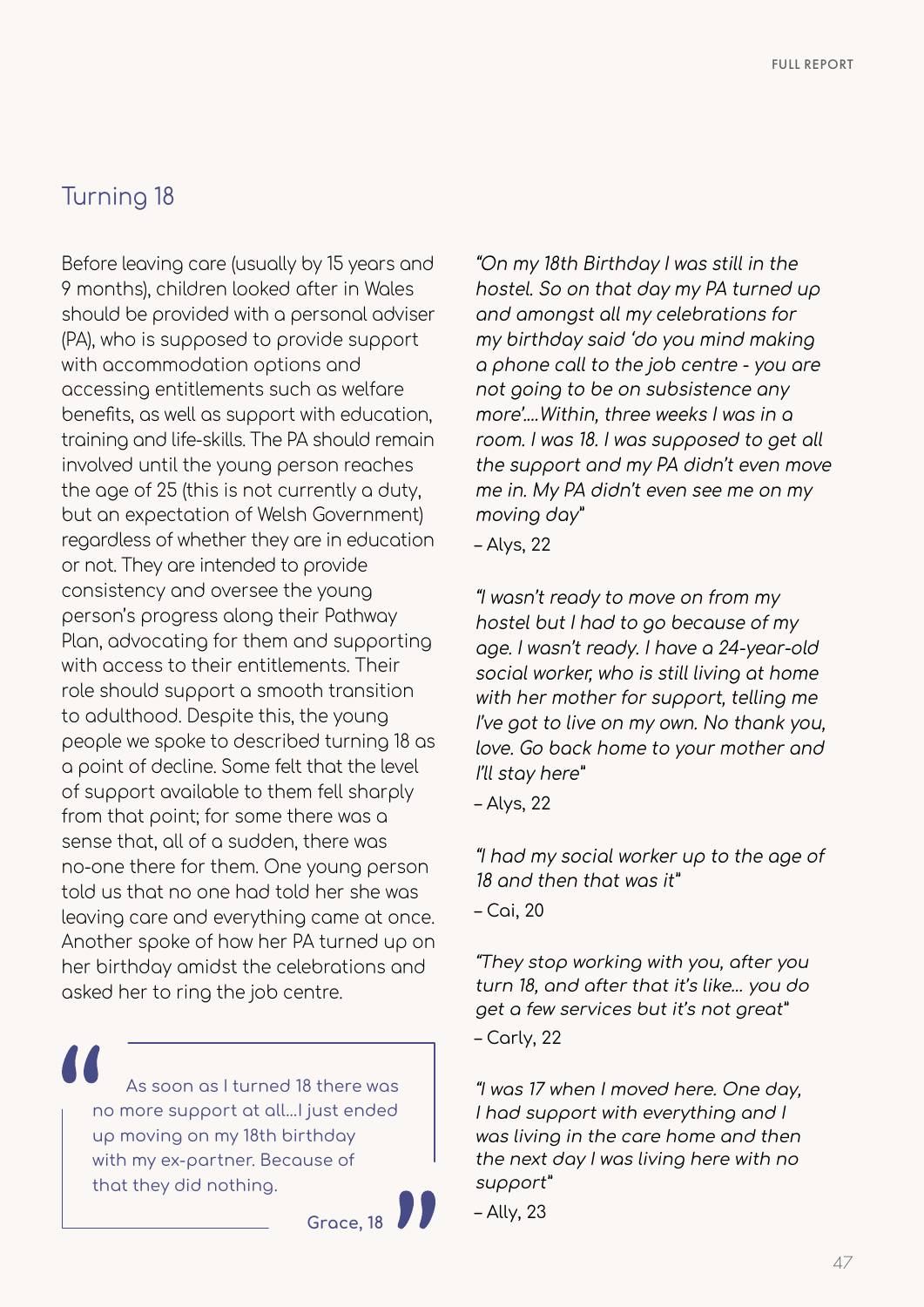## Isolation and Loneliness

Care leavers may need to be supported, emotionally and socially to build relationships and resilience to help them tackle isolation and loneliness. Young people need individualised responses; research has repeatedly found that young people will be more successful making the transition from care when they are ready, rather than at a pre-set age (Oliver, 2010). Coram Voice surveyed 474 care leavers across six local authorities in England. They found 1 in 5 respondents (19%), aged 16-24, felt lonely often or always (Coram Voice, 2019). The evidence suggests young people feel lonely in care and even lonelier when they leave care (Coram Voice, 2019). Academic research has also demonstrated relationship development skills are as important as independent living skills for a successful transition from care (Dinisman and Zeira, 2011) and the loneliness and the social isolation care experienced young people face on their transitions from care (Sulimani-Aidan, 2014). Elsewhere it has been demonstrated that when careleavers move into their own properties, loneliness is a key factor affecting housing sustainment (Elsley et al 2007).

Research suggests care leavers need more support to maintain and extend their social networks and would like more informal and relationship-orientated support (Oliver, 2010). Ten of the 27 young people we interviewed spoke about the loneliness and isolation they felt. Six of them felt that loneliness was the main reason they had become homeless. Five had challenges managing visitors to their property and had not been able to sustain accommodation because of this. One felt she could not hold a tenancy down because of her feelings

of loneliness. There were no interview questions specifically about loneliness and the figure may well have been higher if we had asked a direct question on isolation and loneliness. Young people in interviews described experiencing loneliness when they were in care, when they were homeless or when they were in independent accommodation.

"It is very, very lonely. You are on your own – that is what it feels like when you are in the care system. You genuinely feel like you are trapped on your own… Don't get me wrong in some of the places I've been I've met some really good friends. Some of the best people I've ever met". – Rob, 20

"I have always been on my own I don't feel like anyone has ever been there" – Sally, 19

"People don't really understand what people go through. I don't have family. I don't have friends. I do everything by myself"

– Cai, 20

"Not saying goodnight to anyone its heart wrenching. It grabs you by the balls and twists them not knowing, just lying there and thinking I have no company I am on my own"

– Dylan, 23

"I have got to the point where I am laying alone in a freezing cold fucking house no one is there and I was drinking. Drinking… it helps me fall asleep" – Bill, 17

48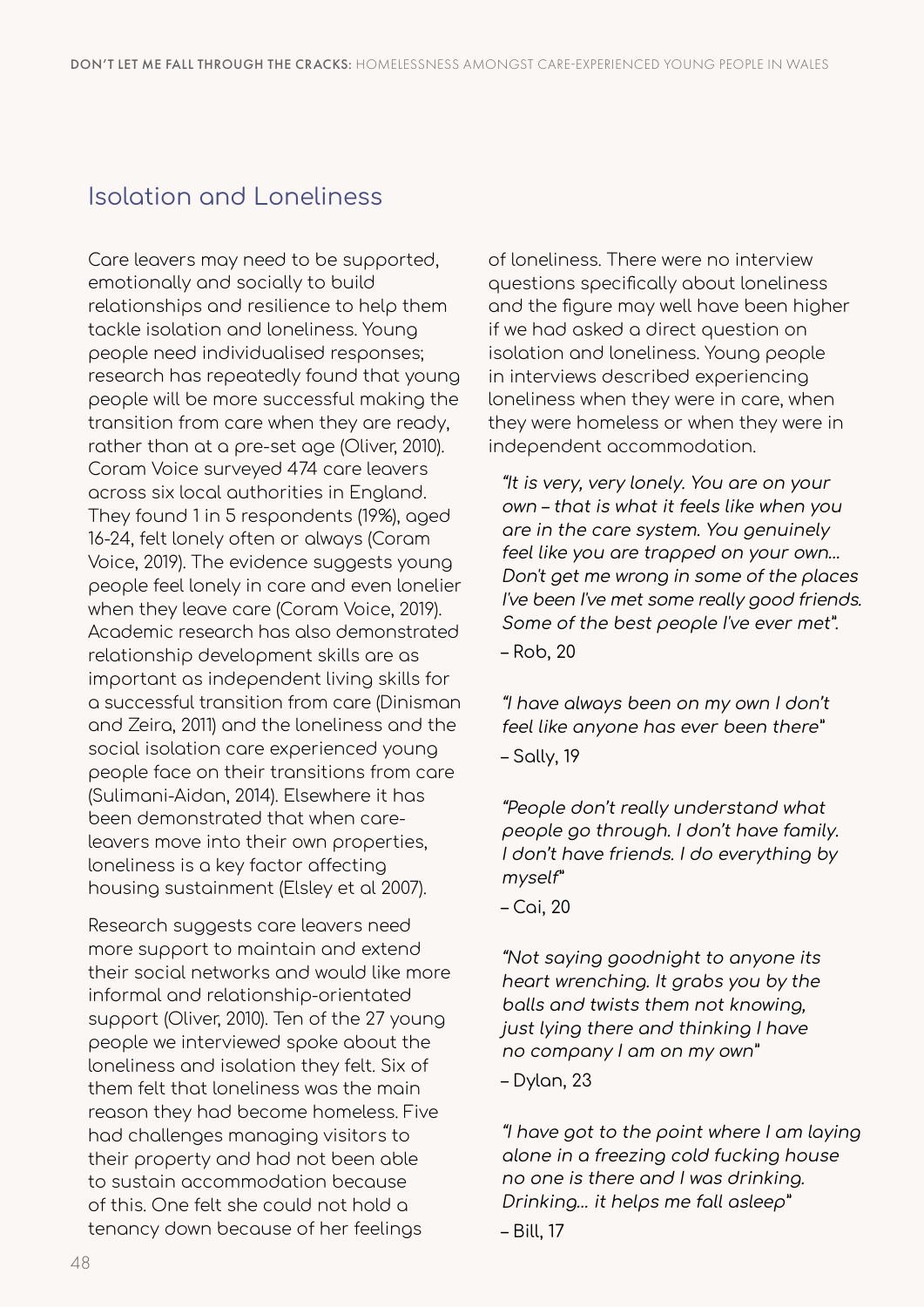### Managing Friendship Groups and Visitors to Accommodation

In a number of interviews, young people said that because they were on their own and felt lonely they had become friends with a friendship or peer group, which threatened their ability to sustain their accommodation. In these cases, they felt these relationships directly contributed to them losing their tenancies and becoming homeless. One young person explained, "It is always because someone is lonely that they accept that. They don't care who it is or what they are doing, its company". Some young people described how, when they were placed in an area without their support network, this had led to them developing relationships with people who had a profound, negative effect on their lives:

When I moved over here I didn't know anyone. I was a fresh face in (local connection LA) I was getting looks left, right and centre and when I made friends I made friends with the wrong crowd and started getting myself into trouble. I started getting into debt and taking drugs and that wasn't me. That's not me. Over (LA with foster parents) I would never have thought of doing anything like that.

**Dylan, 23**

"(I got moved to a hostel) in the most depressing and gloomiest place in the world…there was no support. I couldn't even get hold of family I was 15 miles away from any family in any direction. My mum couldn't help me and I just had to suffer it to the point where I attempted (suicide) three times. It got that bad for me that I couldn't cope with it any more"

– Lewys, 20

He went on to explain that lack of money meant it was difficult for him to prioritise paying for transport when he couldn't afford to eat, which led to disconnection from his established networks:

"If you don't have food you've got to use the money that social services give you to get food. So I couldn't get home to see anyone"

– Lewys, 20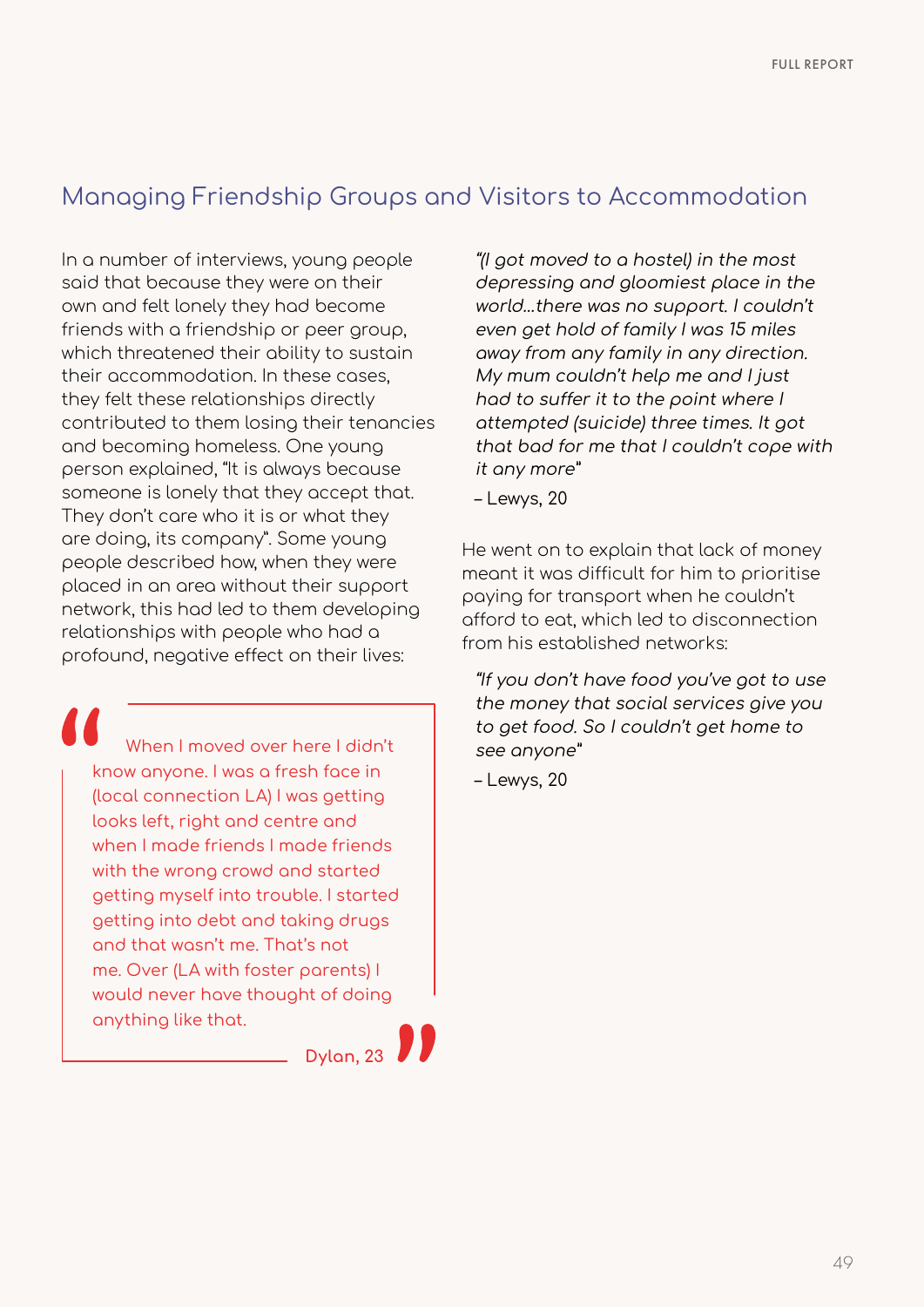Some young people had become homeless because they felt that, having been placed in an isolated situation without support networks, they had been taken advantage of:

"I moved into my flat and then I started meeting new people and then I led them over to my flat and that's when it started all going crazy. People were all smoking crack, sniffing coke, um on hard drugs, robbing people. Beating people up all the time for no reason. I was getting dragged into the wrong crowd and when I was going round with the wrong people. (They said) 'are you gonna do this and that… are you going to rob him, are you going to make all this money, are you going to get all these girls are you going to do this and get like street credit' and all that shit. I thought 'well, this is who I am chilling with, innit', and the more I was there the more it started to seem normal. So in the end I got into that"

– Nick, 20

"If someone phones you up and says 'do you want a party at yours'? And you are the only one, you say 'yeah, come round, of course, come over'. Then you get all these noise complaints and things like that. I was partying and partying because I didn't want to be here alone and I nearly got kicked out. I nearly lost my tenancy for that one… It's just I was lonely and that was it. I didn't care that there was drugs because someone was there and I didn't see how bad it got"

– Ally, 23

I didn't realise it at the time. Even though I was 16 I was still a kid. That is a kid, isn't it? Yes I was a kid, innit, so I didn't really know.

**Nick, 20**

Some of the young people felt that their actions were their own responsibility, for example, Nick aged 20 commented "the way I have been acting. I don't think it has helped me through the years". However, they also reflected they were just children when they had difficulties managing peer associations, friendship groups and visitors to their accommodation.

"Yeah. Well, I was stupid. The reason I ended up with a hidden homelessness story is because I got lonely and scared here on my own. I was a kid" – Ally, 23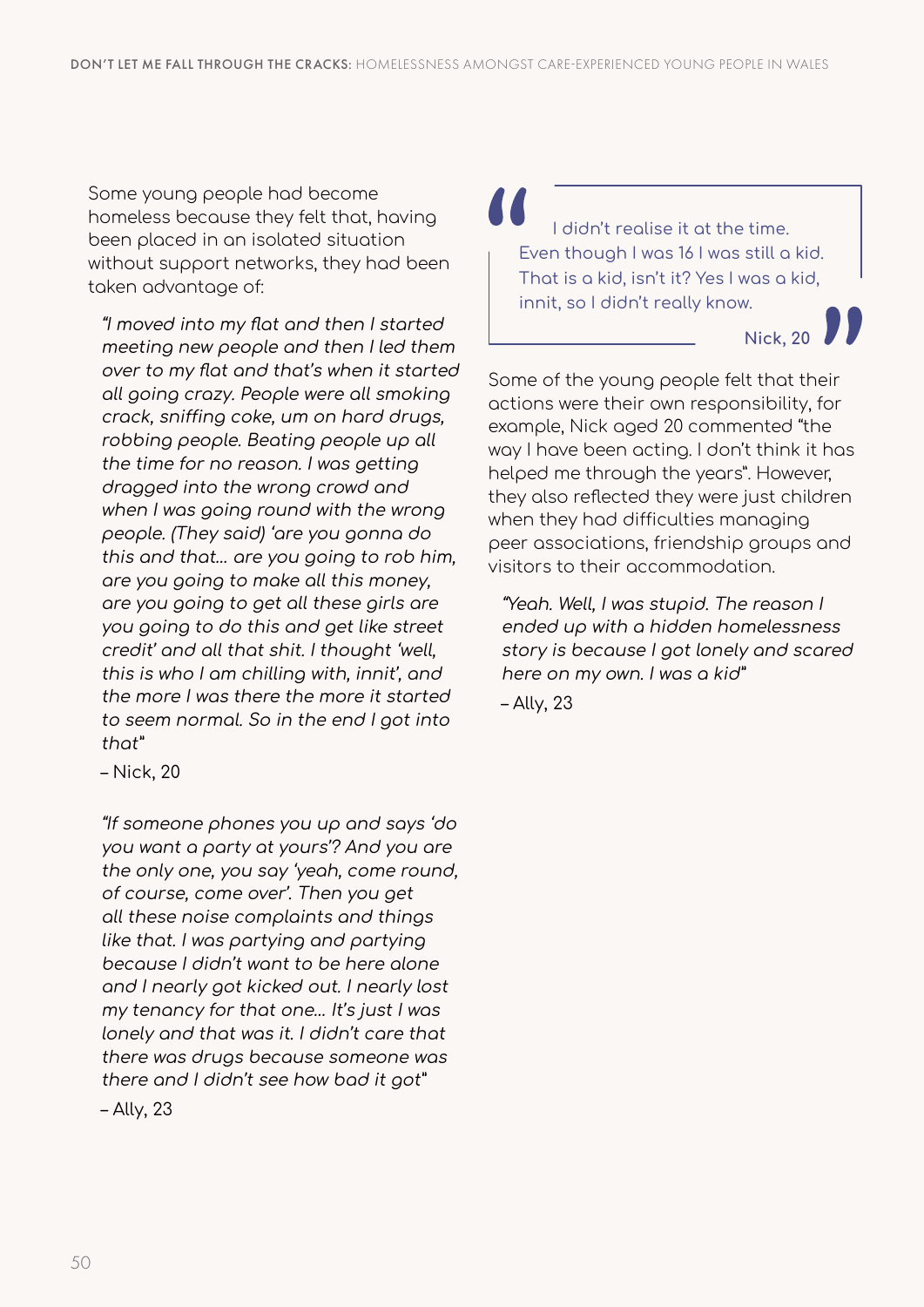# The Little Big Things

One street homeless young person, Nick aged 20, reminisced about "the little things" being important and counting when he was living in a supported housing project, for example, cooking classes, breakfast club and other activities. Similarly, young people we interviewed, currently living in supported housing projects, really valued social activities. Many of these activities were also open to former residents. Carly, aged 22, commented on some of the activities

they did at the supported housing project she was living at.

"We do activities throughout the year. They do rock climbing and that… To be fair though I do appreciate it. It gets us out of our heads for a bit. I just rate the stuff that they do because they don't have to do it. They still do it. I've got to say yeah, they do little things. Every Wednesdays and Fridays, we have a tea club".

## Sharing Accommodation

Some of the young people we spoke to believed that living with others, who share their experiences, would be a good housing option for them. It needs to be acknowledged that this is important for some care experienced young people, but it would be detrimental for others who were clear with us that they need their own space. The first comment below is from a young person who did not want to share with a stranger, but recognised that if a prospective flat-mate had been through similar experiences, it would be helpful for the emotional support. The second comment is from a young person who would rather not share with people.

"Yeah but if I could share a home with a person who has lost their other half, or doesn't like being on their own…I am not used to it. I am not used to going to an empty bed. I am not used to going to a quiet home. It is weird. It's odd" – Bill, 17

Yeah, because the issue of the shared housing is you've got so many different people and you have got a guy upstairs who is slamming the door. If I tell him shut the fuck up… then I am homeless again.

**Harry, 24**

One young person had failed to sustain three tenancies. She commented that she hated living on her own and that was one of the reasons she "can't hold them down". She explained that it was not about independent living skills, it was about having someone there. She recommended supported housing projects with emotional support.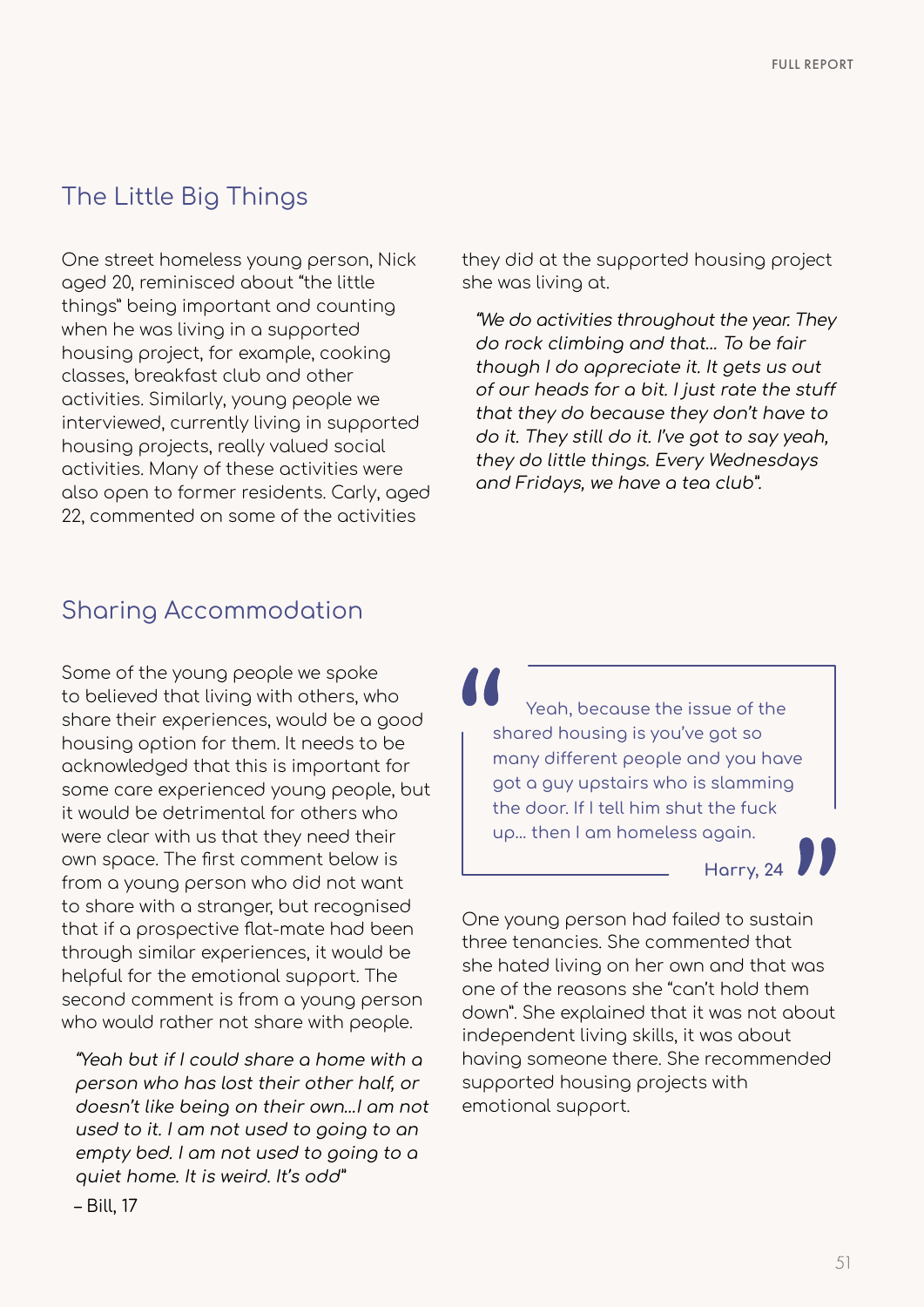"It is having someone to speak to even if you don't talk to them all the time, it's having someone… I would open up three or four projects to see how they go for 21-25 year olds. Get them out of the night shelter. Get them through supported housing projects. I want a project for 21-25 year olds so they know they are stable for another three years with support".

– Alys, 22

The evidence clearly suggests that young people leaving care need more than a tenancy. They need support to develop their social networks in a safe way, with shared accommodation an option if they choose it, but not the only option. Loneliness is a very real driver of homelessness and must be taken seriously as a preventable issue for care experienced young people. This links back to the evidence presented previously about enabling young people to set up homes in areas in which they already have well established links and communities.

UK government is responsible for welfare and is currently moving to address a loophole in the provision of housing costs, which affects care-leavers when they reach 22. At this point, their entitlement reduces to the shared accommodation rate of the housing element of Universal Credit, limiting their ability to find accommodation which suits their needs in areas where they have contacts. The UK Government plan to address this in October 2023 (UK Government 2020) but this will come too late for many who may have already been made homeless via this gap in the system by this point.

# Good Practice: Getting Ready

A collaborative project between Children in Wales, Voices from Care Cymru and three local authorities in Wales (Ynys Mon, Carmarthenshire and Rhondda Cynon Taf), Getting Ready seeks to support young people as they prepare to leave the care system, with a focus on considerations around delaying leaving care and reducing the risk of homelessness and housing instability. The Getting Ready team provide direct support, working to increase young

people's knowledge on their rights and entitlements when planning to leave care, including enhancing their financial capabilities. They also work on independent living skills and work with young people on planning to ensure that training, education and employment is not disrupted by the transition from care. The Getting Ready team has produced [online resources](https://padlet.com/CinWGettingReady/angleseyresources) to support with this work, which other local authorities may also benefit from.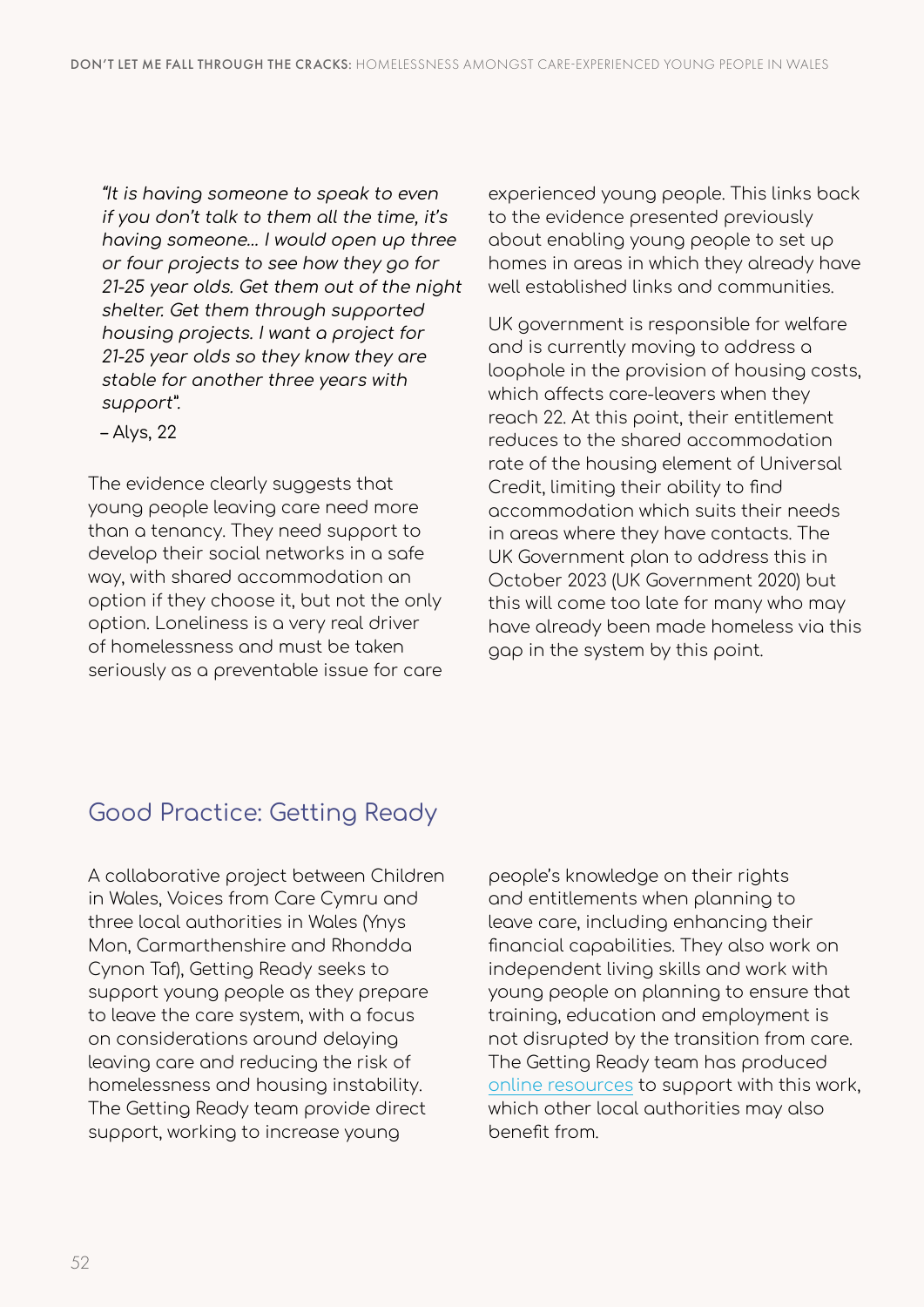### Recommendations

N.B. Our recommendation below is aimed at UK government but Welsh local authorities might also consider what can be done to ensure the availability of appropriate shared accommodation for care-experienced young people.

#### **Recommendation 8**

#### UK Government should bring forward care leavers' exemption from the Shared Accommodation Rate of Universal Credit.

Currently care leavers are only exempted from the Shared Accommodation Rate (SAR) until they are 22. Once they turn 22 the housing element of Universal Credit is limited to the lower SAR meaning they can only afford to pay for a room in a shared house, which is inappropriate for many and restricts their ability to access settled accommodation. UK Government have pledged to address this in October 2023, but there remains a gap in the system until then which they should close as soon as possible.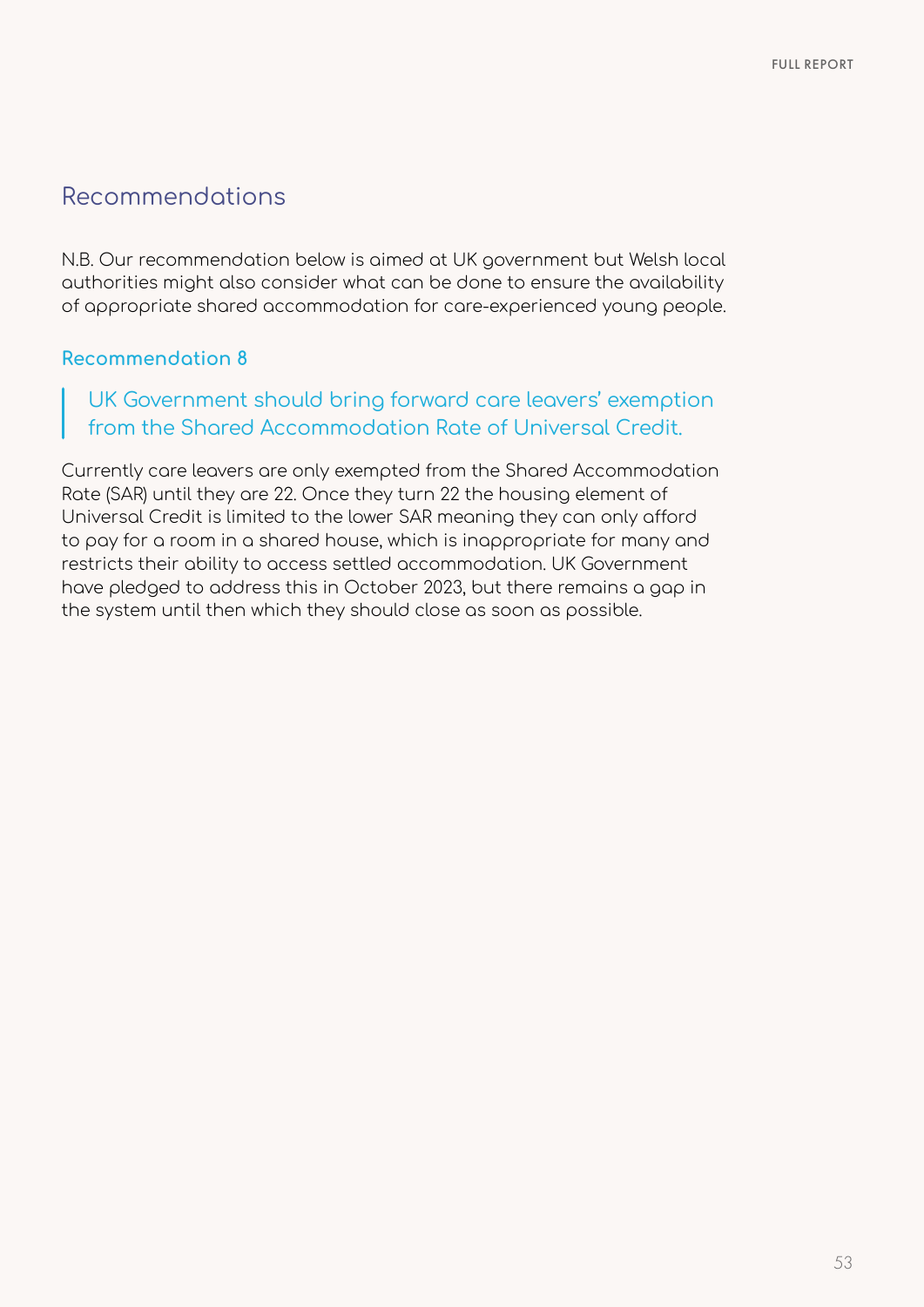# **Mental Health and Emotional Well-being**

The mental health of care experienced young people who have gone on to endure homelessness is a pressing issue. It is estimated that 50% of children and young people in foster care and 70% of those in residential care across the UK have been diagnosed with a mental health difficulty (Andrew et al, 2013). An even higher number will be deemed to need specialist emotional and behavioural support (Andrew et al, 2013).

The Study of Experiences of Young Homeless People (SEYHoPe), which interviewed 121 young homeless people, revealed that just under 88% of this group met the criteria for a current mental health disorder (Hodgson, 2014). This compares to 32.3% for a current disorder amongst the general population (Hodgson, 2014). Research consistently reports a high prevalence of mental health conditions among homeless

youth including depression, anxiety disorder, substance use, posttraumatic stress disorder, and psychosis (Edidin et al, 2012). Studies suggest that mental health difficulties are both a cause and consequence of youth homelessness (Schwan et al, 2018). In either case, it is unquestionably clear that homelessness has a detrimental effect on mental health and wellbeing, and can exacerbate existing difficulties (Reeve et al, 2018).

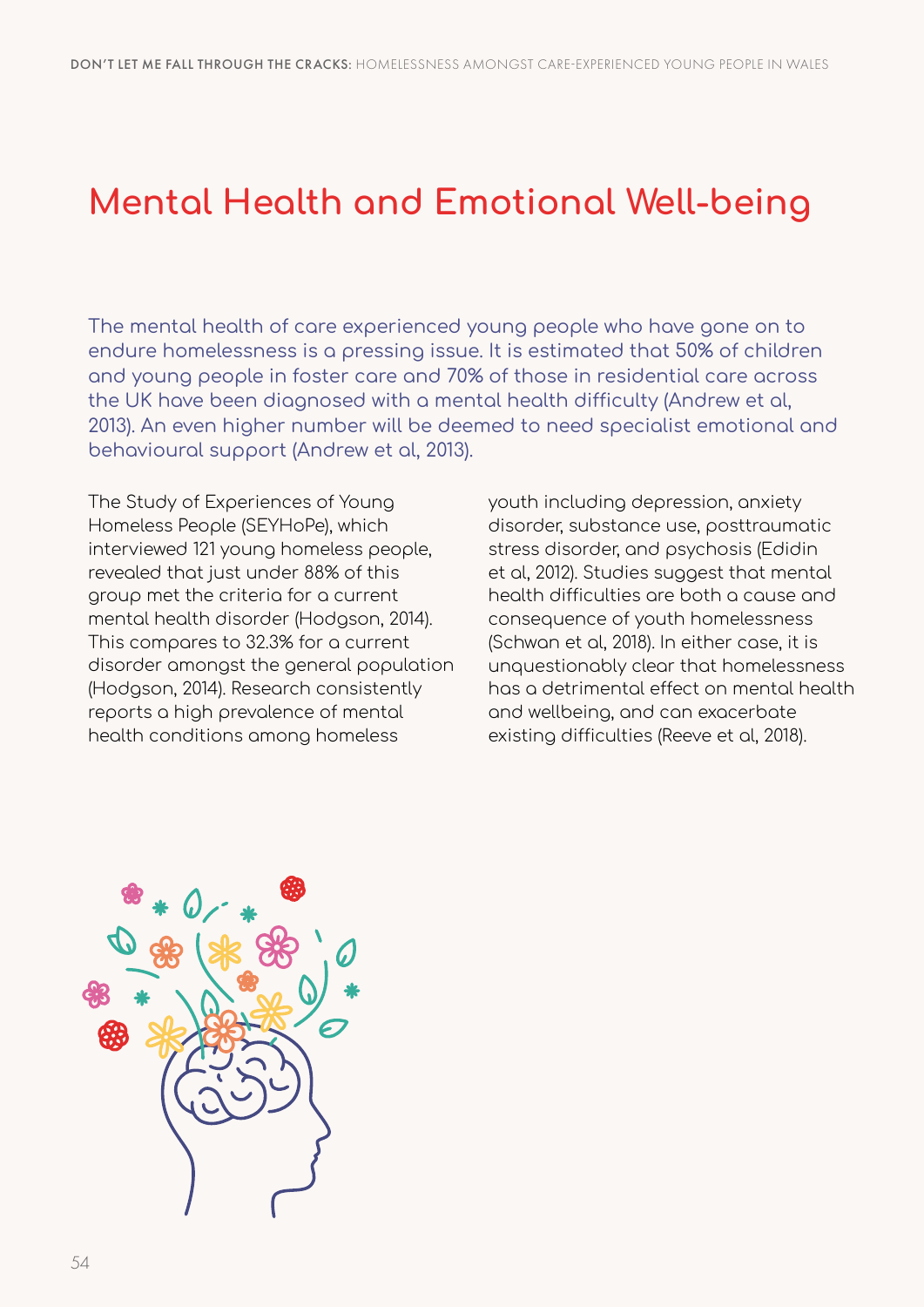## Accessing Appropriate Help

Research by Sims-Schouten and Hayden (2017) found projects for care leavers in the UK are better at addressing housing and employment issues rather than addressing mental health and emotional wellbeing needs, suggesting this could partly be explained by the stigma around talking about mental health and emotional wellbeing. Housing status and mental health are demonstrably linked, with evidence suggesting difficulty accessing appropriate mental health support can result in challenges accessing and maintaining housing (Schwan et al, 2018). Young people told us how much they valued consistent support to help them navigate the mental health system, which, for some, was a complicated, inaccessible process. One young person described his mental health problems to us and the impact of eventually getting help from a support worker:

To be honest I didn't really know about (my mental health difficulty) at first. I just noticed the effects. Um, everything just started to decline. I stopped going out; I couldn't go out, (I felt) people were looking at me and laughing at me, even when they' weren't. (My support worker) got me in touch with the mental health team again (and) took me there for an appointment - a couple actually - and after, we engaged with them.

**Osian, 21**

In a separate discussion, his support worker described how this young person had effectively been lost in the system for a year and a half, until they had intervened. In their opinion, early recognition of the symptoms of this young man's poor mental health by social workers, followed by a GP appointment at the point of leaving care and subsequent regular check-ins from a psychiatric nurse, would have meant a much swifter and more positive resolution.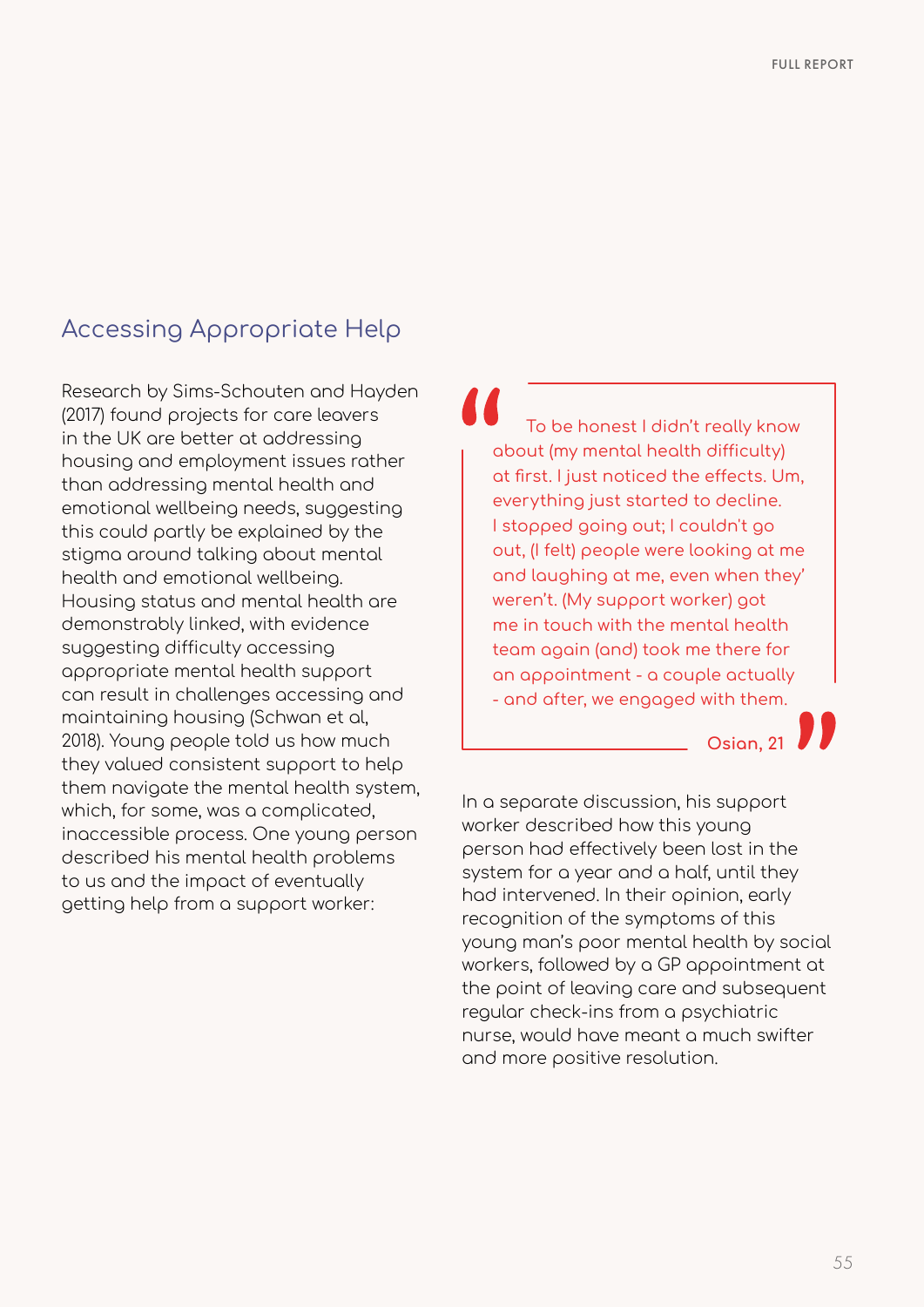One participant explained that rather than offering a preventative solution, her doctor told her to return if her emotional wellbeing got worse; she commented:

"They just say if it gets worse come back. It is worse now. It is so stupid."

– Lauren, 17

The evidence suggests care experienced young people are more than three times more likely to attempt suicide than non-care populations (Evans et al, 2017). Four of the 27 care experienced young people we interviewed revealed they had attempted suicide. They described feeling depressed, anxious and in pain. When one young person attempted suicide, he felt the staff in his supported housing project should have been more concerned with his mental health, rather than just his physical health. Even though he needed emergency medical attention and must have been in significant physical pain. for him the pain of his mental health was far worse. The comment below is from this young person who was staying in supported housing accommodation in a rural area of Wales. He had been unable to secure supported housing close to his support networks and he found transport to visit them unaffordable.

"One day… the hostel manager walked in. She just found me on the stairs and my hands were pouring with blood. I just lost it and my hands were just pouring with blood… instead of asking me what was wrong or anything she just said to one of the staff: 'just call for an ambulance' and I was like: 'oh, brilliant support. Just get me gone, out of the way."

– Sid, 20

The next comment is from a young person who attempted suicide after struggling with mental health difficulties.

"I was meant to be on a list for about a year. I tried to kill myself and they saw me straight away then… Because I slit my own wrists in front of my Dad and in the end they seen me after I was put in hospital."

– Lewys, 19

It is apparent from these comments that, despite recent improvements in terms of funding for mental health services and the progress being made in Wales in delivery of psychologically informed services, these young people were not able to access the support they needed, when they needed it.

Research suggests the way mental health services are accessed and provided is incompatible with the needs of homeless young people, who are experiencing crisis, especially as there is a lack of family support for them to access services and attend appointments (Kidd et al, 2018). When services are available young people may avoid them or face barriers to accessing them, such as not having formal diagnoses, substance use, lack of fixed address, unstable housing and long waiting lists (Kidd et al, 2018).

One young person of the 27 we interviewed explained that adult mental health services would not engage with him because of substance misuse issues.

"I had quite a few diagnoses from CAMHS. When I transitioned to adult services they said I couldn't engage because of my drug and alcohol use". – Rob, 20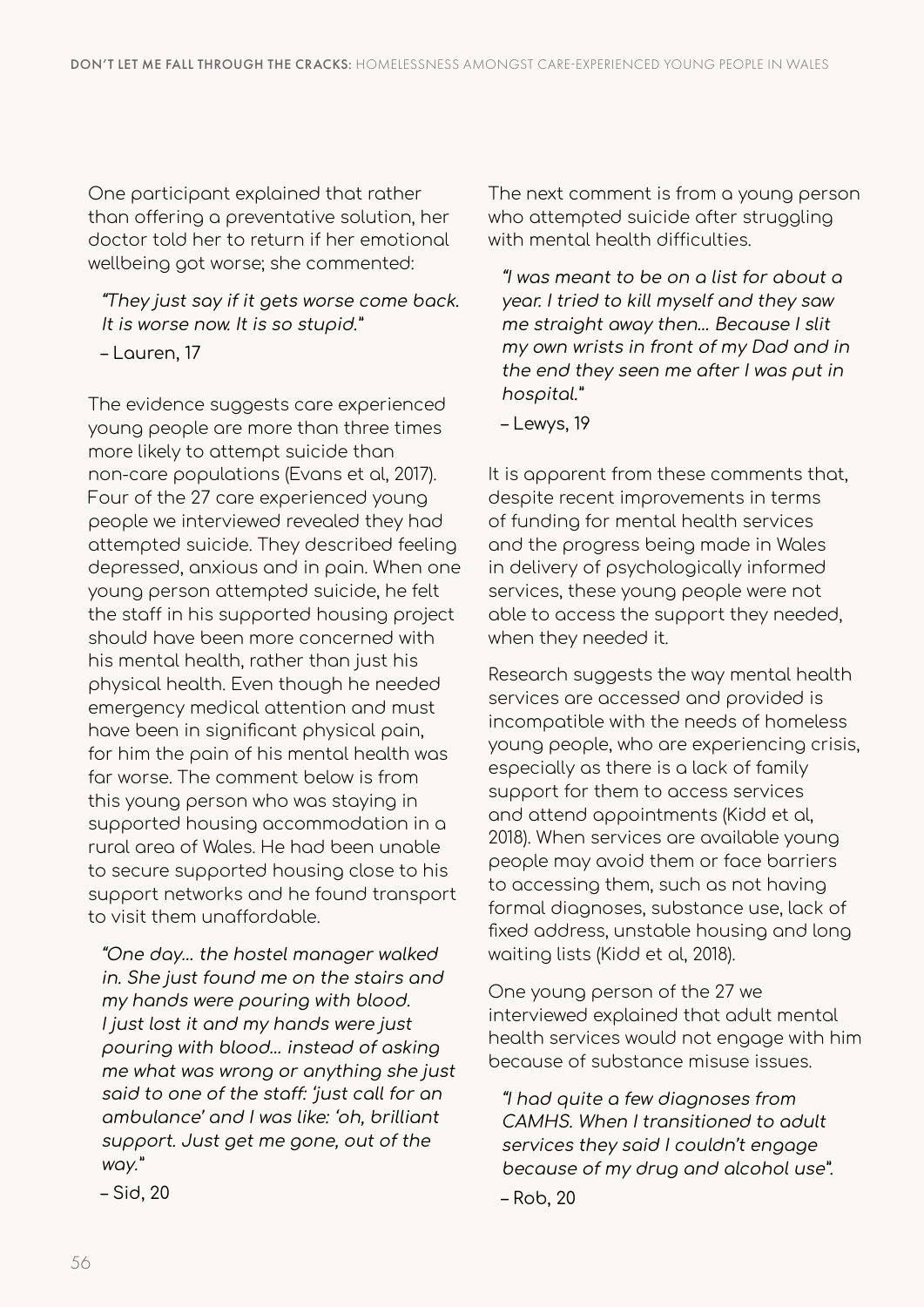This young person's experience goes against guidance form the National Institute for Health and Care Excellence (2016), which states that those providing care should "ensure secondary care mental health services…do not exclude people with severe mental illness because of their substance misuse" (NICE, 2016).

Some of the young people we spoke to, who were currently homeless and not living in supported housing accommodation, were aware that they had mental health difficulties that needed to be addressed. However, as they were homeless they believed that it was not one of their main priorities, and this is why they had not asked for help. Instead, mental ill issues were something they felt they would eventually get around to sorting out. One participant who knew she had a mental health condition had not sought help because she was sleeping on floor space and had more urgent things to consider. Another had not been diagnosed with a mental health condition.

"Yeah, I'm bi-polar (I have had help) but not for the past two years. I haven't even got a doctor."

– Grace, 18

"I do (have poor mental health) but it's not diagnosed and I don't really get no help with nothing."

– Nick, 20

We asked young people if they thought their homelessness had made their mental health worse. One young person commented that navigating the complexity of the homelessness system had been detrimental to his mental health. Others commented that becoming homeless was when their mental health

problems started. Another explained it is difficult to deal with your mental health when you have not got somewhere to live.

"It is way too complicated! You go to one person and then through to another person. You've got to wait like months to find out where you are. All the time your mental health (is being affected)."

– Sam, 20

"That's when my problems started. When I became homeless all my structure just disappeared and I never quite regained it."

– Osian, 21

"Mental health wise, it made me lose my head. I became a person I wasn't. I became someone, I'm not."

– Rob, 20

"All my life I have been in like care and hostels and stuff. Because of my mental health issues, it has just kind of fried my brain to go through it all."

– Cai, 20

Everyone has mental health issues, everyone gets depressed and anxious sometimes. But when you have got nowhere to go or nowhere to hide or nothing to distract yourself, all you have got is all these issues. I've not got suitable accommodation. I have not got somewhere safe I can go. Like it makes it worse your depression, your anxiety.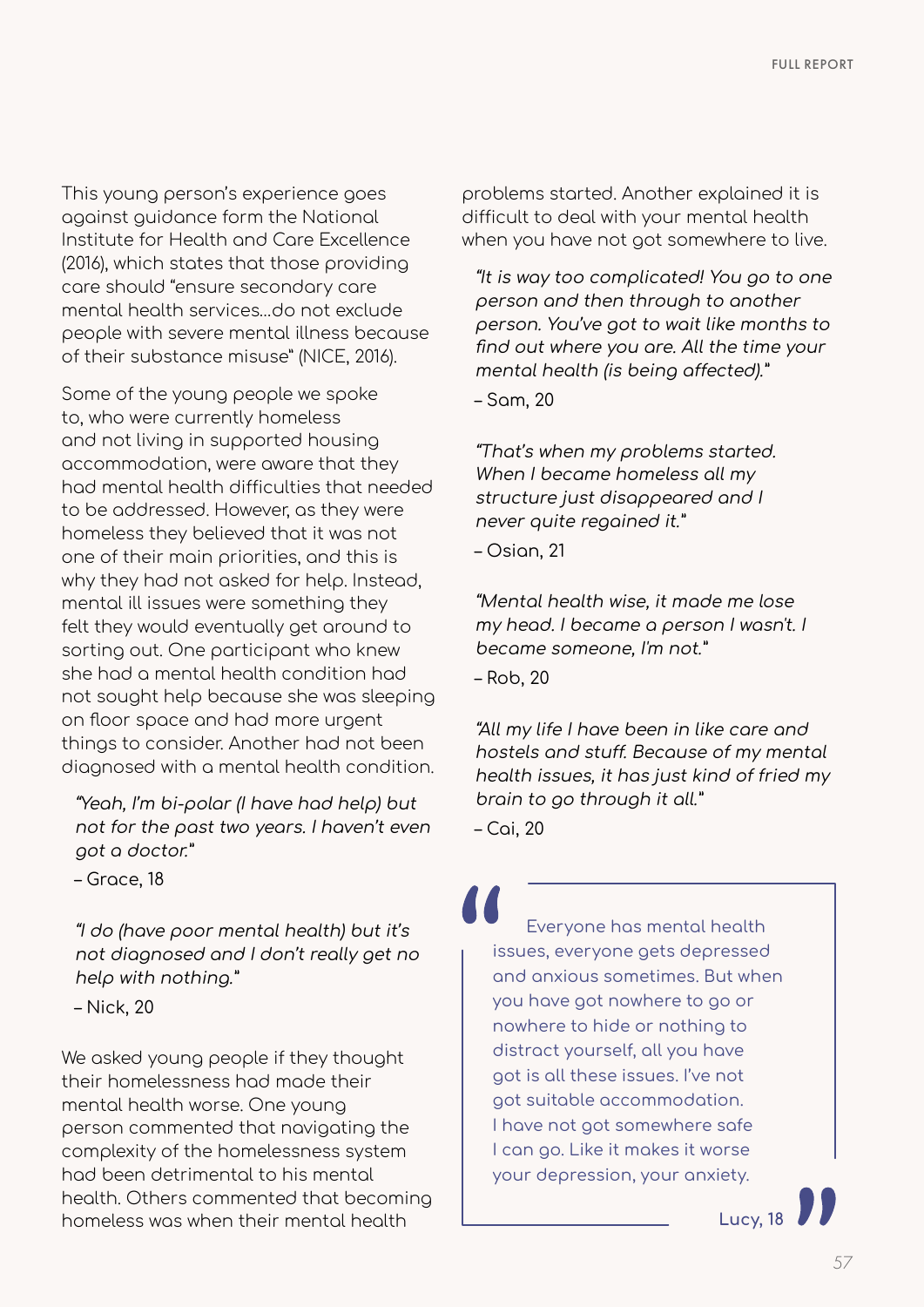### Bereavements

The evidence suggests bereavements can lead to youth homelessness through either a loss of physical housing and/ or a decline in mental health especially after losing a parent or primary care giver (Samuels et al, 2019). In an American study, Samuels et al (2019) interviewed 215 young people to examine their pathways through homelessness and what missed opportunities there were for prevention and intervention. They found 35% of their sample group had experienced the death of a parent or a primary caregiver with none of the young people in the study receiving support in addressing their grief (Samuels et al, 2019). A study by MacDonald and Shildrick (2012) looking at socio-economic disadvantage in the UK found bereavements had a significant impact on young people's health, leading to depression in some cases and representing a negative turning point in the lives of young people.

In interviews we did not ask directly about bereavements. Nevertheless, five of the 27 young people spoke of how experiencing a bereavement had contributed to them becoming homeless. Understandably, they had all experienced mental health difficulties after experiencing a significant bereavement. None of them felt they had received support with their bereavement.

One participant had been made homeless by his father the day his mother passed away:

My dad made me homeless three times. Twice in my town: once was before my mum passed away last year and once on the same day my mum passed away. He kicked me out.

**Carter, 24**

One participant had gone to live with his father, after his mother died, but had become homeless when the relationship broke down. He then described a succession of moves from placement to placement, suggesting a total lack of stability over the subsequent four years.

"Basically my mum passed. So I went to my Dad's and my Dad kicked me out when I was 16 and it went from there really. I went into the first hostel they moved me to and I moved from (care placement) to (support provider) I think. From (support provider) to (care placement), all the care homes in (town) back to (support provider) and then it was (different town). Then it was here."

– Rob, 20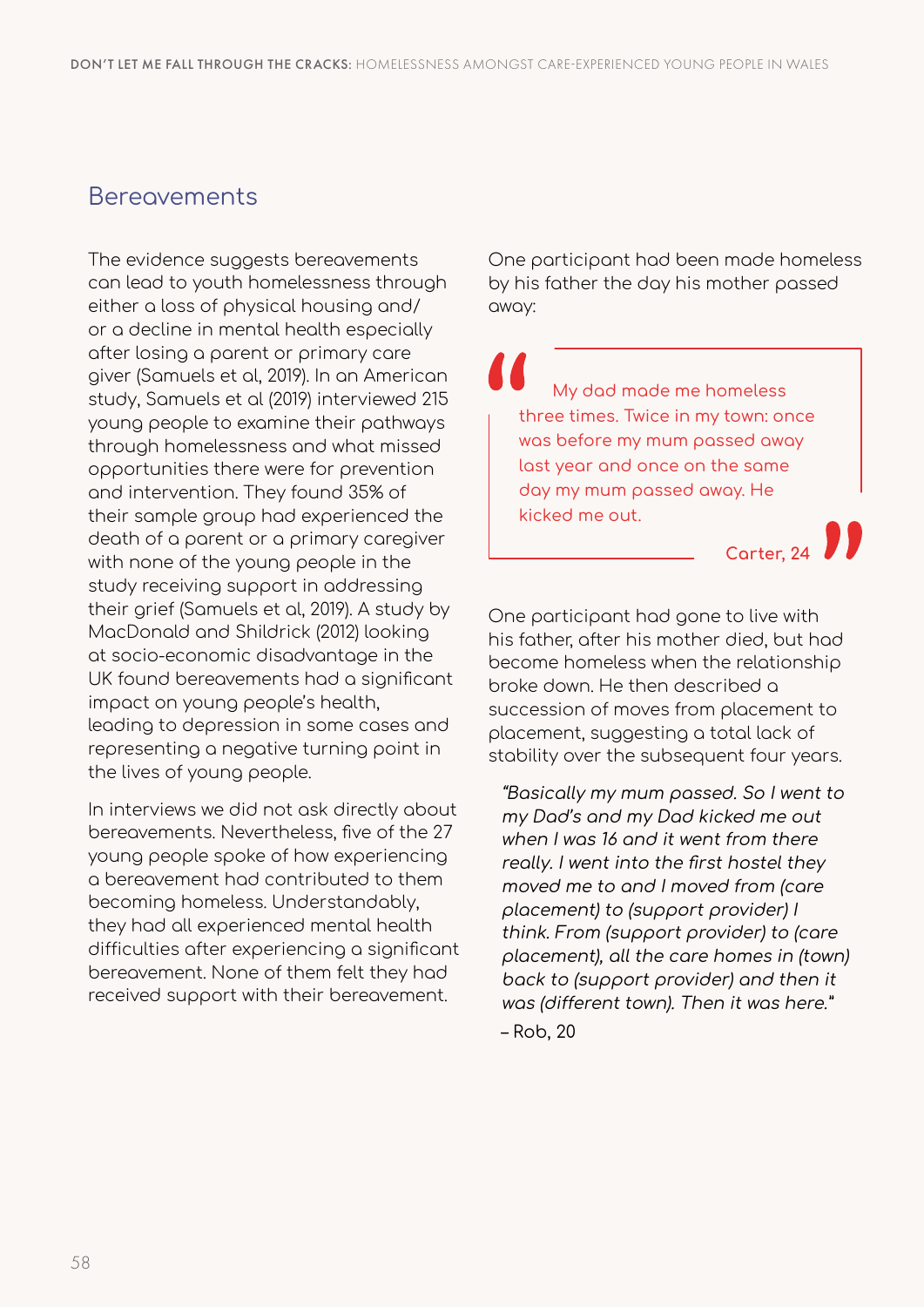One young person had lost her mother when she was a child and she was placed in care. She later moved in with her father but when the whole family became homeless she was placed in a supported housing project.

"I was in care when I was a lot younger. I went to a foster family after my mum died. We got taken because she was like a drug user and we were found in like a squat um with like some druggies."

– Lucy, 18

Another had lost his foster mother. They had fallen out when he was a teenager and he was placed in a supported housing project. He later found out she had been battling cancer and had sadly died. He was heartbroken.

"I feel like that's where we are and all these arguments were reoccurring over and over again and even the littlest things would cause a massive argument in the placement. So um eventually I got put into a children's home but then a few months later I found out why she was so angry and agitated all the time, nobody actually told me she had cancer. And she actually passed away when I was in there."

– Sid, 20

A further young person had lost his partner when he was just 17 he felt he had had no support with this bereavement.

When I lost my other half no one stood by me. It was like 'fuck you'. If I had a girlfriend that I was burying six feet under, everyone would be jumping on their toes. But no, it's you're a man, it happens life is shit get over it. Nine and a half years I was with him.

**Bill, 17**

Whether directly or indirectly, the high level of incidence of bereavement (both during time in care and before being placed in care) amongst those we spoke to suggests a link between bereavement and homelessness.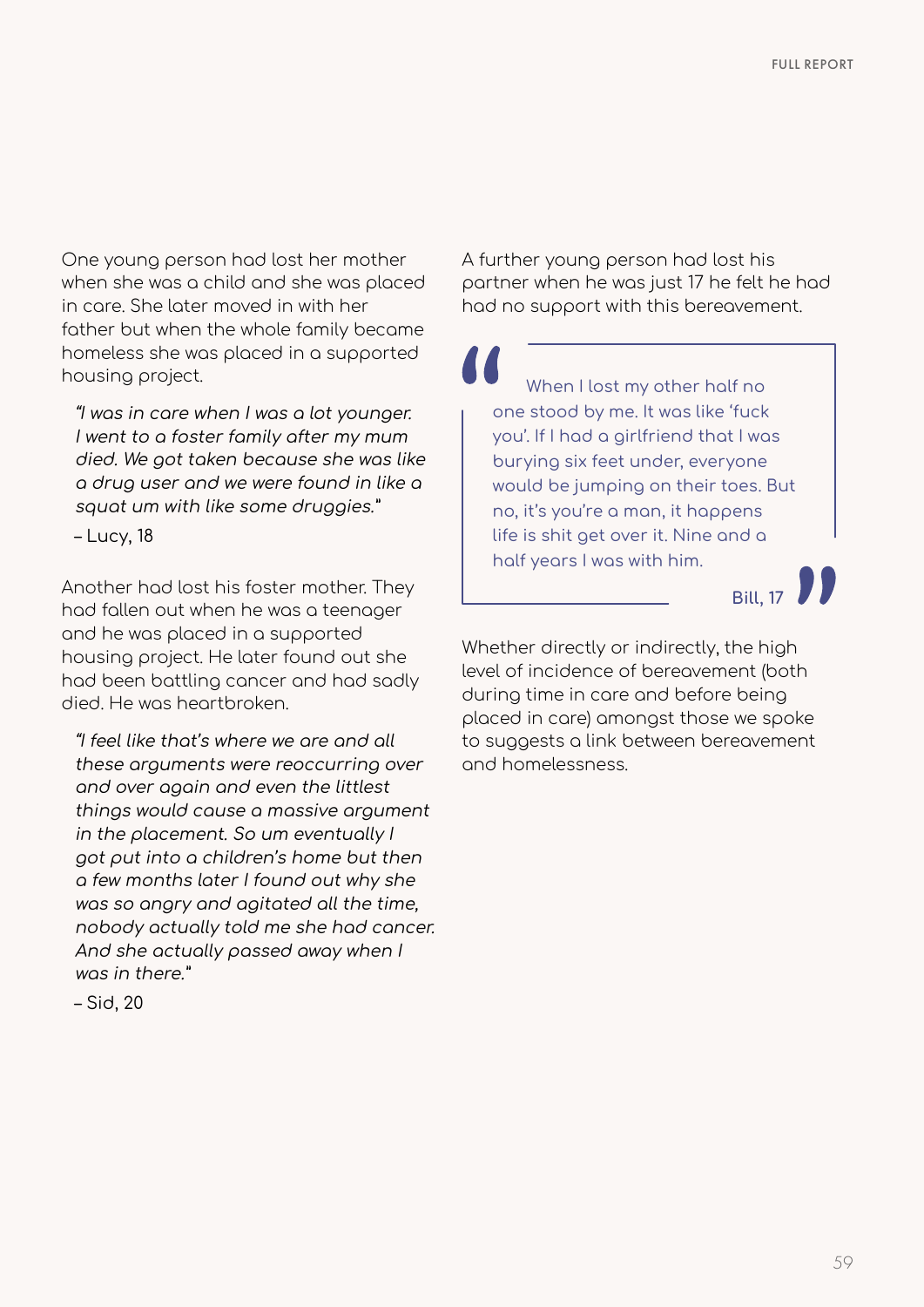## Mental Health Services - Transition

Following interviews with care leavers and their workers Dixon (2008) found an increase in mental health needs after young people in England left care, concluding that this could be due to difficulties in transitions from child and adolescent mental health services (CAMHS) to adult mental health services. The young people we spoke to explained the transition into adult mental health services was difficult for care experienced young people. They felt there was a lack of consistency in mental health services and felt it took too long to be transferred from CAMHS to adult mental health services. One young person felt he had just been forgotten about and let down by mental health services.

"I only (just heard) from my GP that at 18 I was meant to be transferred from CAMHS…It just didn't happen. So, I had a rough patch. I was going through a rough patch and when I had just turned 19 - I started getting all my stuff in order and everything - that's when I found out they didn't put me over. So, I was on a waiting list. I think I am still on the waiting list for the mental health team."

– Rees, 20

Extended time spent on a waiting list was a common issue. The transition from CAMHS to adult mental health services represents a clear stumbling block for many care-experienced young people.

"I have been to the doctors. I am waiting to see a psychiatrist but the waiting list is six months".

– Sam, 20

(I have been) on the waiting list for a few months.…. I don't feel listened to. They just rush you. Five minutes and that and they kick you out and you can't really explain properly to them and they don't really give you the right medications.

**Tom, 24**

"I am still on a waiting list at the moment. I have been on it for two years now. (being transferred from CAMHS to adult mental health services) was a shambles."

– Ally, 23

"They said I had bi-polar and that was it. I didn't get put over to adult mental health. I had to do it all myself and I am still not in adult mental health."

– Sally, 19

By contrast, another young person told us the transition from CAMHS to adult mental health services was straightforward.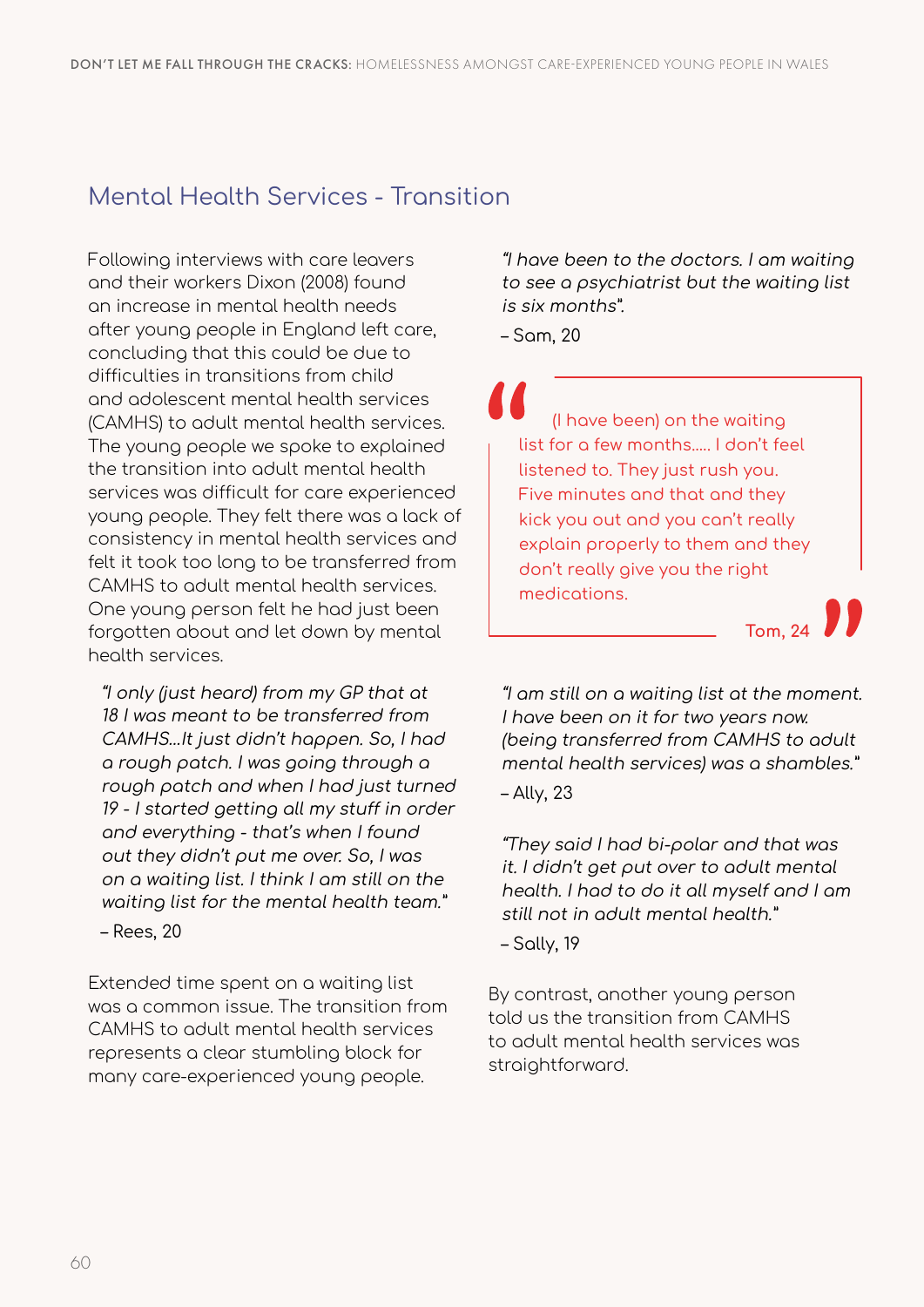Yeah, I was with CAMHS from the age of 13 to the age of 17 and a half. The transition to adult mental health was fine. Originally, they put me under primary mental health which is the lower mental health and then I got switched up to secondary.

**Eryn, 20**

Young people told us that they believed that there is a lack of consistent support with mental health difficulties. One of our peer researchers noted that "young people said they would appreciate and feel more comfortable if they had an adult who could help them through the process of transferring from child to adult mental health services.

This is because they said that they find that the process can be very challenging, which is understandable as I personally believe that as someone with anxiety, meeting a new team, for example adult mental health services, can be terrifying when you have no idea what to expect and you have no clue who anybody is".3 A PA would normally support a young person with the transition from CAMHS to adult mental health services. The young people we interviewed and the peer researchers agreed that this transition between CAMHS and adult mental health services is an area where young people would like more support.

<sup>3</sup> This comment was written by one of EYHC's peer researchers when she helped us analyse the data.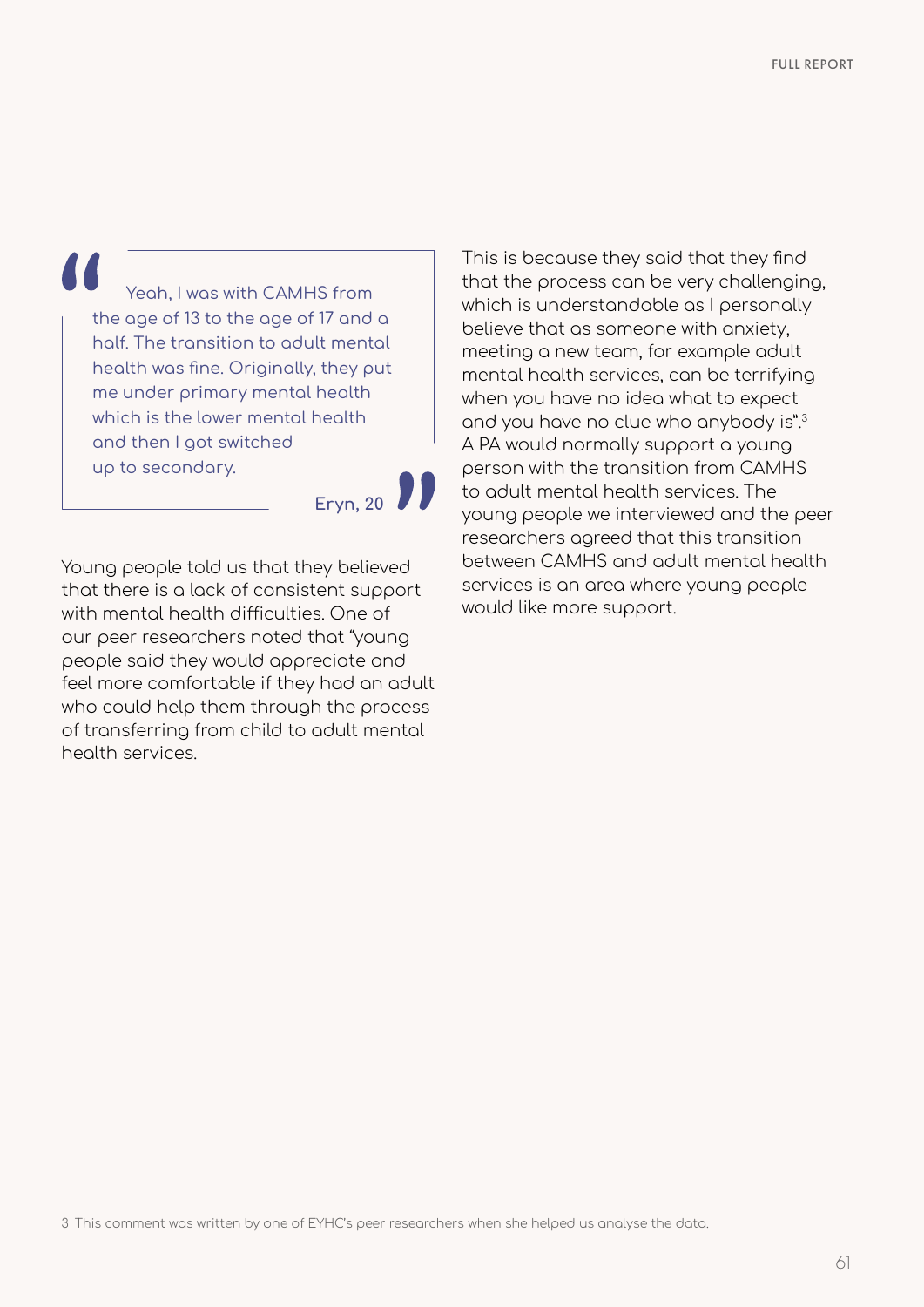#### **Good Practice: Mental Health & PIE Training at Llamau**

Llamau is the leading youth homelessness charity in Wales. They have a comprehensive training and support package for staff to enable them to support young people with their mental health and emotional wellbeing. They offer Mental Health First Aid training, which gives staff the confidence to step in and reassure a young person experiencing a mental health difficulty. Suicide First Aid Training is also provided as core training, which teaches staff how to talk about suicide and intervene if necessary if they think a young person is thinking about attempting suicide. All Llamau staff also receive mandatory psychologically informed environment (PIE) training. A psychologically informed environment "is one that takes into account the psychological makeup – the thinking, emotions, personalities and past experience – of its participants in the way that it operates" (Westminster City Council, 2015). It is an approach that supports people out of homelessness particularly those who have experienced complex trauma. PIE training also considers the psychological needs of staff to support them to continue to develop skills and knowledge, increase motivation, job satisfaction and resilience (Westminster City Council, 2015). Following training Llamau's in house clinical psychologists hold reflective practice sessions to further help and support staff.

#### **Good Practice: Action for Children's Skills for Living**

Skills for Living is a specialist mental health team within Action for Children. To be eligible for the service young people need to be aged 16-24. They work with care leavers to help them with their psychological well-being in their own community. They provide a time limited therapeutic intervention based on Dialectical Behaviour Therapy (DBT) to improve the emotional and social wellbeing of young people leaving care (Action for Children, no date).

Specifically, they aim to support the young people in developing skills in the following key areas:

- Emotion regulation skills
- Problem solving
- Crisis management
- Tolerating distress
- Relationship and social skills

The service assertively engages young people with mental health difficulties by meeting with them in their communities and prioritising the development of the therapeutic relationship in the initial stages. The service also meets with the professionals and family around the person to support their understanding of the young person and how to work together to create mutually agreed goals.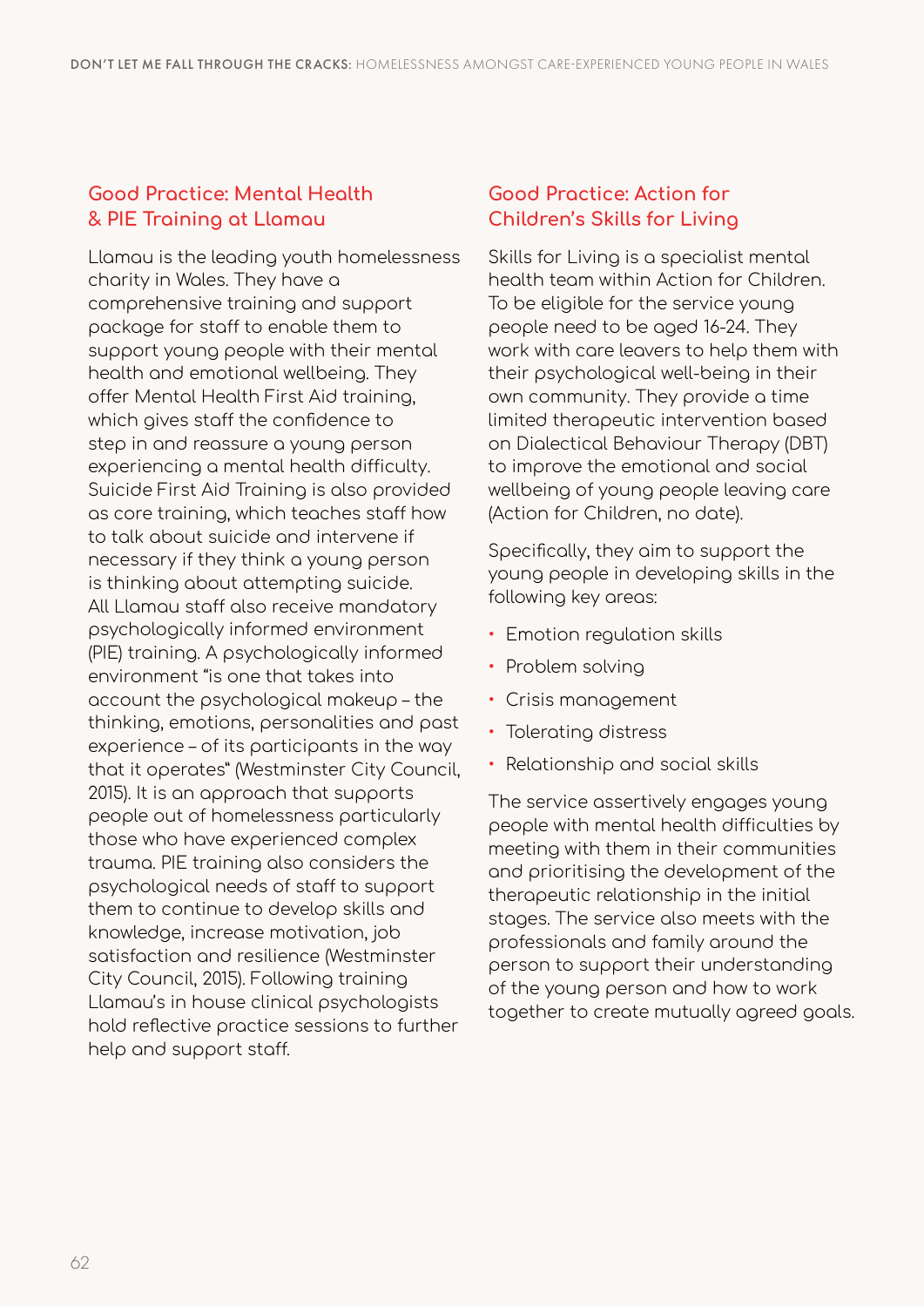#### **Good Practice: National Youth Advocacy Service (NYAS Cymru): The Newid Project**

The Newid Project provides positive wellbeing and mental health support to care experienced young people aged 16-25. As listed below, part of the service involves supporting young people with the move from CAMHS to adult mental health services.

They support young people who:

- Are moving from CAMHS over to adult mental health services
- Are moving from CAMHS into the community
- Need help to access support from mental health services
- Have received help from mental health services but need further support to manage their own health and well-being

The wellbeing support is guided by the young person. Young people are supported to understand the tools and techniques that can improve wellbeing and mental health and find out what works for them (NYAS Cymru, 2020).

#### **Good Practice: MYST**

MyST (My Support Team) is a multiagency partnership working to help children who are looked after to remain in their local communities. It works seamlessly across statutory agencies to provide an effective alternative to residential care for children who are looked after with highly complex needs. MyST is commissioned by the Gwent Children and Families Partnership Board. This service is already established in Torfaen and Caerphilly and will be regional across all of Gwent by 2021. They are included in this report due to their focus on a multi-agency approach, which connects all elements of what they refer to as a child's 'ecosystem', in a strengths-based fashion, which is greatly appreciated by the partners they work alongside.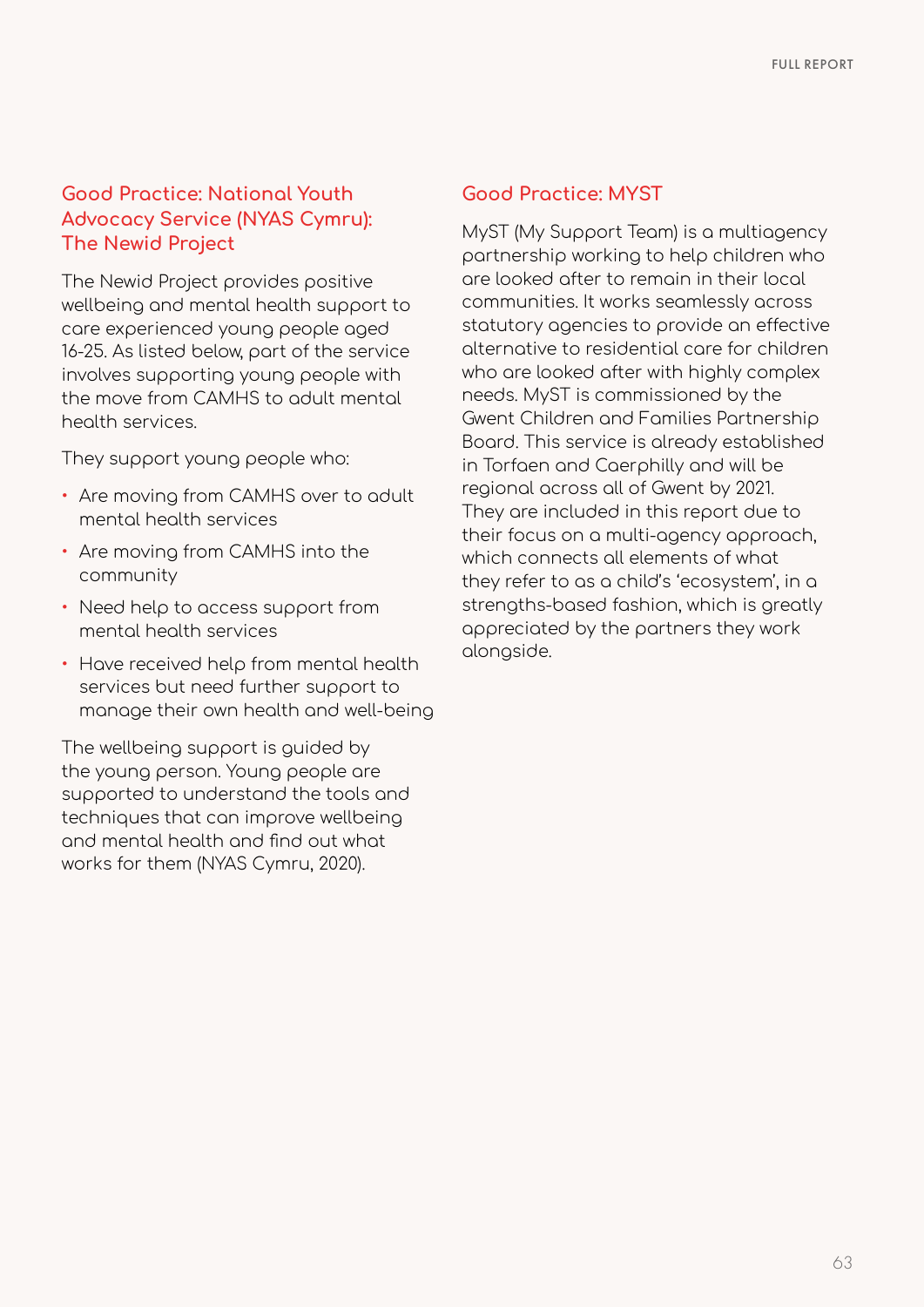### Recommendations

#### **Recommendation 9**

Local Authorities should review the level of support available to young people in their care making the transition between CAMHS and adult mental health services.

Young people told us that consistency of support through this key transitional period is very important to them. Given the trauma that has been experienced by many young people in care, they should be a high priority for mental health support, whether via CAMHS or adult mental health services.

#### **Recommendation 10**

#### Local Authorities should review the availability of bereavement support to care-experienced and homeless young people.

Evidence from young people spoken to for this report indicates a link between bereavement, mental ill health and homelessness. The ability of care experienced young people to access bereavement support consistently and quickly, when needed, should be reviewed by all local authorities and appropriate action, such as additional staff training on the effects of bereavement and how to offer support, taken.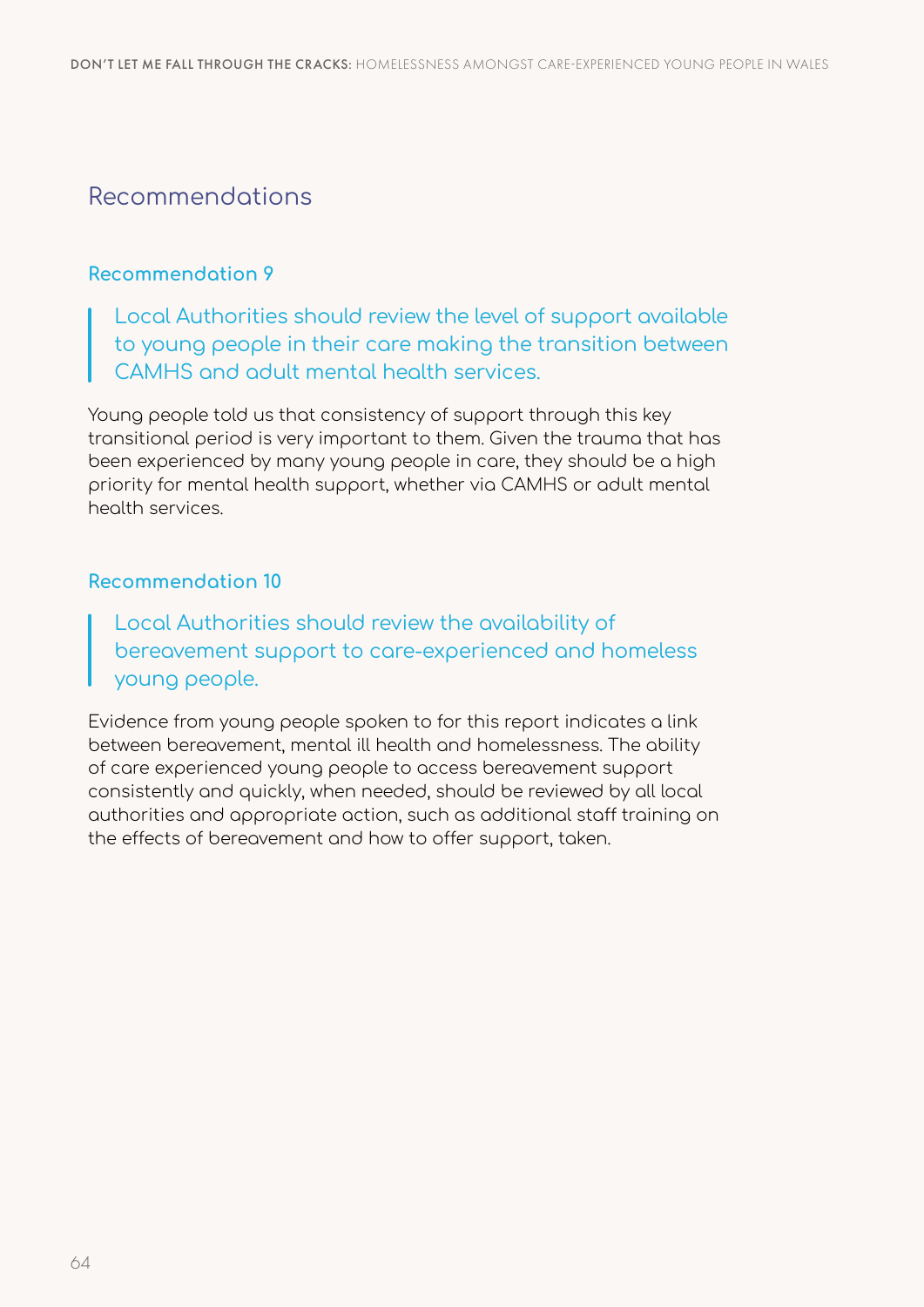# **Emergency and Temporary Homelessness Accommodation**

This section of the report looks specifically at the emergency and temporary homelessness accommodation that vulnerable, care experienced young people told us they had been placed in after they had presented as homeless. Their experiences were predominantly negative and many of those we spoke to had experienced being housed in Bed and Breakfasts (B&Bs), on floor space and with older homeless people, often with harmful substance use issues. Where the term hostel is used, it is intended to mean emergency or temporary accommodation and not supported housing.

## Background

Young people can be placed in emergency B&B accommodation under homelessness or social services legislation, though amendments to Welsh Government guidance made in 2016 clarify that this should only ever be as a last resort, due to the risks associated with sharing the same accommodation with adults. Welsh Government has been collecting data on the placement of 16 to 17 year olds and 18 to 21 year old care leavers in emergency B&B accommodation since April 2016. Welsh Government acknowledges the figures are an incomplete picture and are likely to be an undercount (Welsh Government, 2019b). During 2018-19, 16-17 year olds were placed in B&B's on 174 occasions. This consisted of 78 placements under homelessness legislation and 96 placements under social services legislation. During 2018- 19, care leavers, aged between 18-21, were placed in B&B's under homelessness legislation on 60 occasions (Welsh Government, 2019b).

Shortly before Welsh Government's change in approach on B&B use, Whalen (2015) looked at the homelessness of care experienced young people in Wales and found there was a shortage of temporary and short stay accommodation in some areas. Whalen found that, while some local authorities were using B&Bs as a last resort, others were using them more routinely (Whalen, 2015).

More recently, Pierpoint and Hoolachan (2019) covered the ongoing use of B&B in an evaluation of homelessness services to young people in the secure estate. Although focussed on young people with a background in a different form of state institution (accepting overlaps between the two groups) the needs of both groups could be fairly described as similar. Their work with stakeholders supporting young people defined three key areas of why B&B use is unsuitable for young people: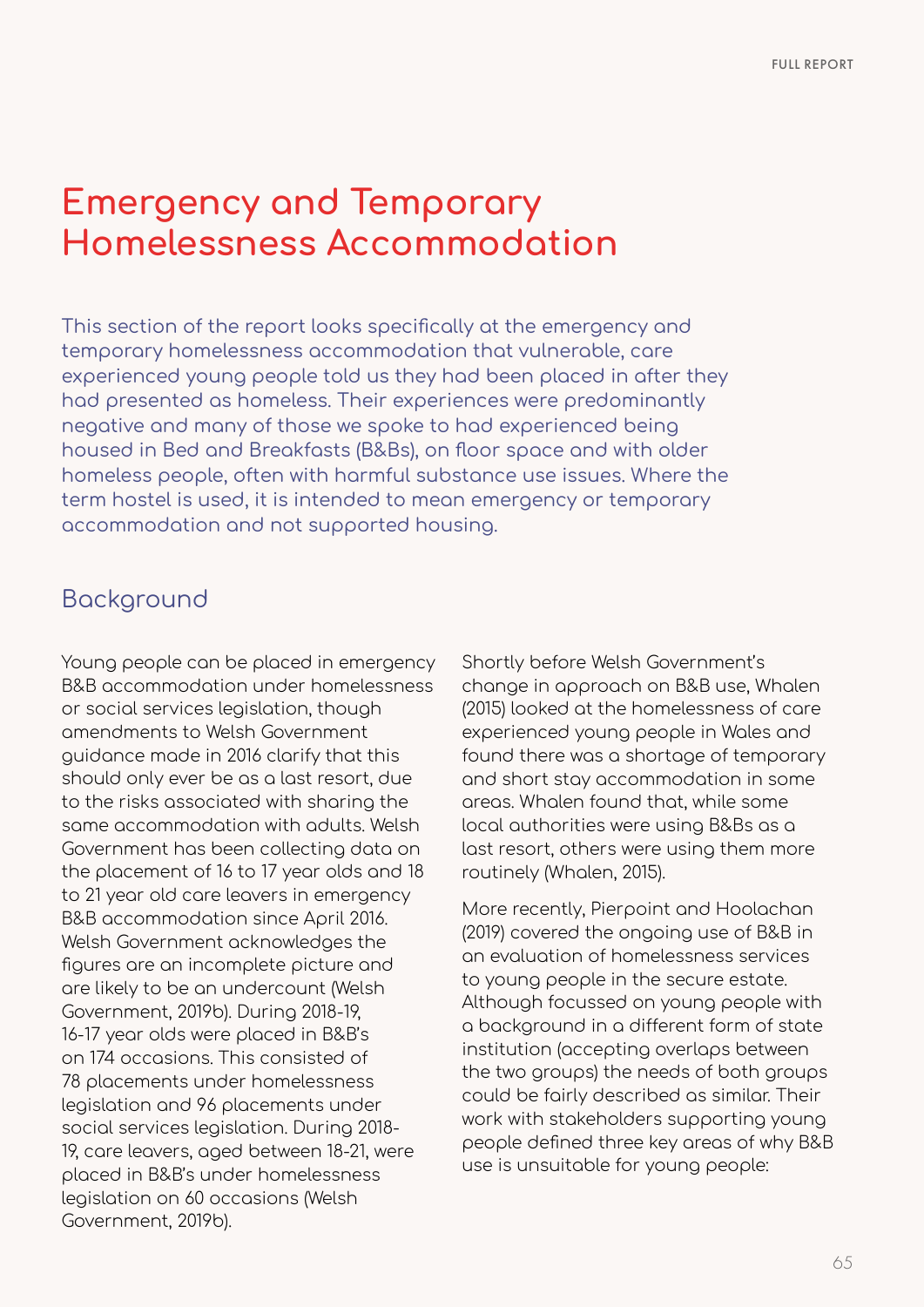#### "(1) It is typically unsupported

accommodation meaning there is nobody to monitor or support the young person closely; (2) there can be adults living in a B&B who might pull a young person back into offending behaviour, substance use or increase their vulnerability in some other way; and (3) the stakeholders do not always know who is living in a B&B which causes difficulties for ensuring a young person is safe" (Pierpoint & Hoolachan, 2019: 74).

Their work adds further to the evidence of a lack of appropriate, supported accommodation for vulnerable young people, with stakeholders noting:

"'I suppose the concern is you can [have] whichever pathway you want, but it purely comes down to provision and if there's a lack of beds you can have any pathway, any legislation you want, local authorities are not able to provide it'" (Pierpoint & Hoolachan, 2019: 51).

Elsewhere in the UK, Scotland has taken steps to severely restrict the length of time that anyone should have to stay in some emergency accommodation, ensuring that no-one is housed in hotels or B&Bs for more than 7 days (Scottish Housing News, 2020). While the young people we spoke to did not always tell us the length of time they had each spent in temporary accommodation, their stays clearly had a marked impact on each of them and undoubtedly a move to steady, settled accommodation, with support as required, immediately

following presentation would have been in their best interests. When arranging the interviews we were told by one member of staff at a third sector organisation that they were supporting a young person who had been in temporary accommodation for over a year, although we were unable to interview that young person to ascertain the details.

One young person told us that she was 17 when she first stayed in B&B accommodation. She described a mixed experience:

"I was in the situation for so long… for nine months I was technically homeless… Some of them were like horrible. One of them was really nice. One of them you pre-ordered breakfast and you could have like a fully cooked breakfast. They cleaned the rooms they changed the beds. So that was a nice one. But the others were like… toilet seats hanging off, no locks on the doors, toilets downstairs. So you had to get up in the middle of the night get dressed and go downstairs. One of the B&B's I was put into there was a guy and his girlfriend and they just got out of jail. There was another one she had a little one upstairs with her and a really, really old guy was living in the room next to me. So, it was a massively mixed age group." – Eryn, 20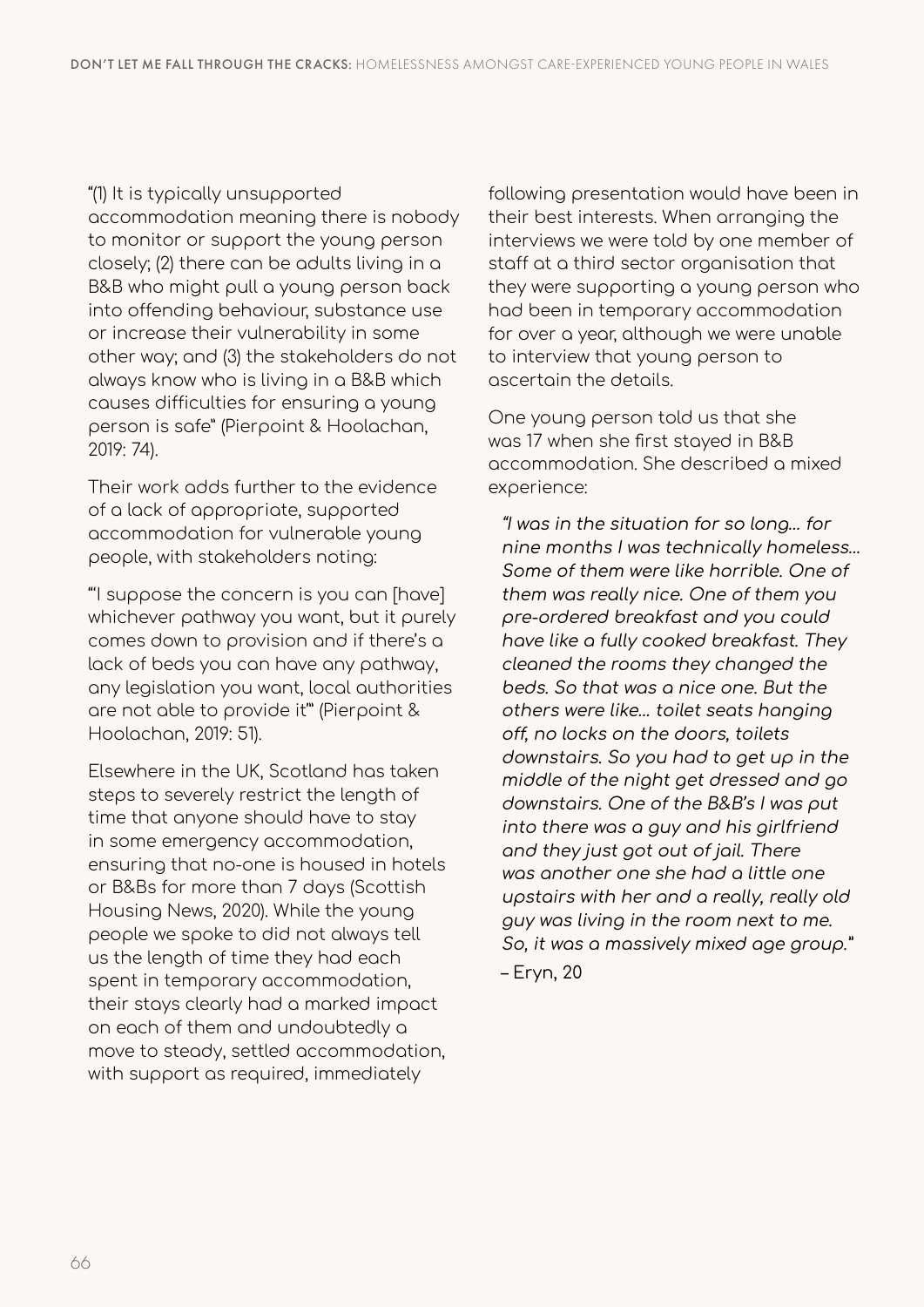Aside from B&Bs many of the young people we spoke to had stayed in a variety of other forms of emergency or temporary accommodation. Another young person described being placed in a night shelter when he was just 16, telling us that a stay in prison was preferable:

I was actually 16 (when) they moved me into the night shelter and that's too young to be in somewhere like the night shelter. I was in a pod. That is not a room that is floor space... I've been at the night shelter about six times now and I have been there twice between the time I was 16 and 18 and that's the worst place I have been, to be honest. I have been to jail and the night shelter is worse than that. I would like to put in a complaint that people can't stay in the night shelter when they are 16 years old.

Welsh Government has recently set

out steps to improve this situation in its guidance for Local Authorities and partners following COVID-19, which is considered in more detail below.

That any child should be placed at such a risk of harm is an indictment of a system in need of significant change; all the more so when that child is in, or has been in, the

Stirling's (2018: 16) work included asking Local Authorities specifically about gaps in provision for young, homeless care-

"The most commonly mentioned gaps were (i) an overall shortage of affordable

people with complex needs; (iii) securing appropriate and accessible emergency accommodation for young people was also noted as sometimes problematic."

accommodation options for young people, and (ii) provision for young

care of the state.

leavers. She found that:

**Nick, 20** 

# Care Experienced Young People's Experiences of Temporary and Emergency Accommodation

The results of our interviews with care experienced young people add to the evidence of the lack of appropriate accommodation for those who become homeless. Those we interviewed spoke, with only a few exceptions, of being placed in environments where they felt uncomfortable, and in many cases at

risk of harm. Their experiences included staying in B&Bs as well as in hostels (including on shared floor space). Many highlighted, in particular, sharing accommodation with older residents with substance use issues. Some young people felt this had led to them having harmful substance use issues themselves: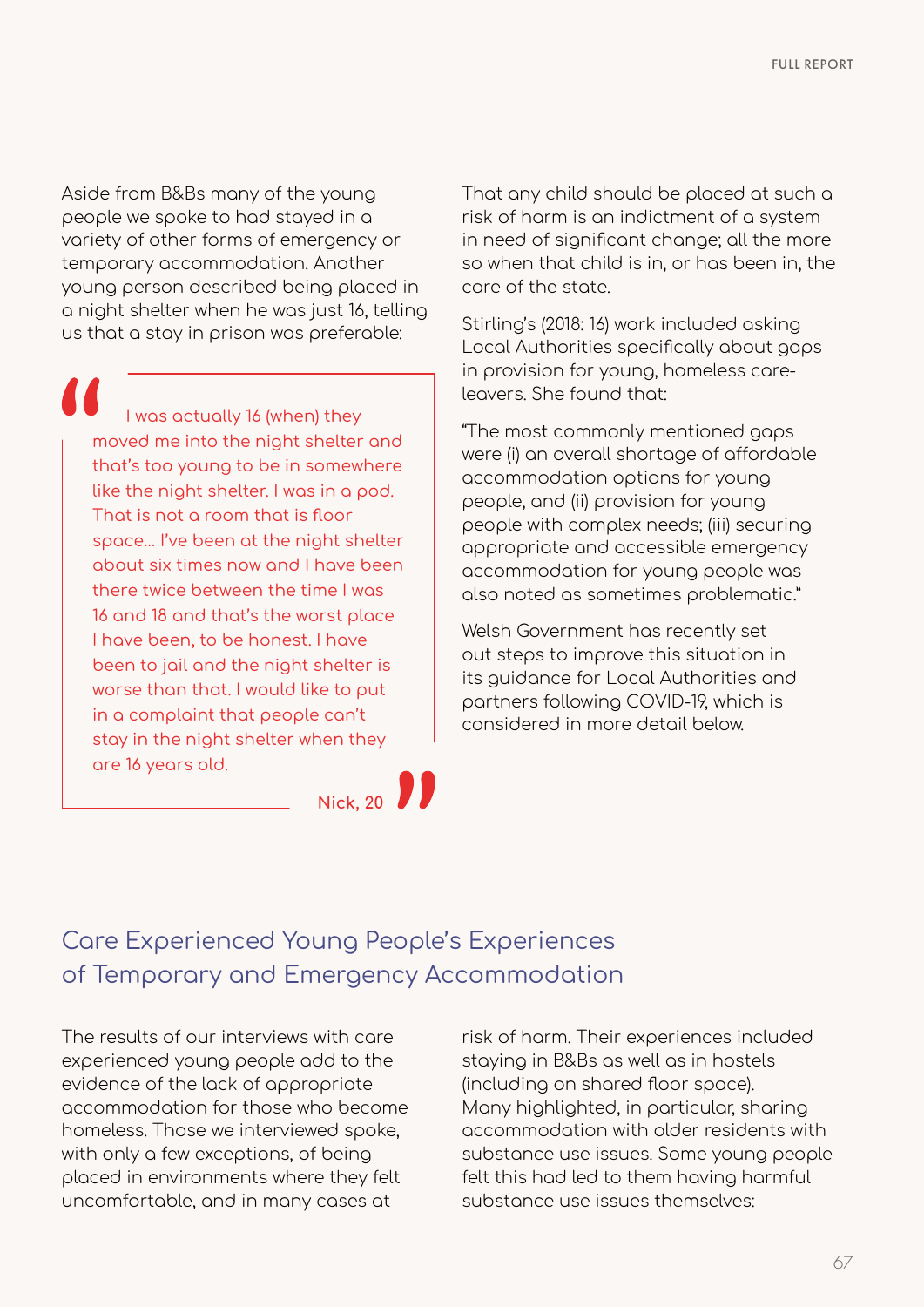"There were smack heads going in there, you could smell drugs as well. It was making me sick…I didn't have a TV in my room you had to share a living room which was shut off at 10 o' clock and then you are staring at blank walls."

– Dylan, 23

"Disgusting, it is full of drug users, it's disgusting; you know what I mean? It's dirty… full of men…I am literally the only female there."

– Grace, 18

Kids at the age of 17 or 16 are in the night shelter, it's disgusting…they are making young people suffer…You get involved in that environment, a drug environment – taking or selling – it's hard to get out of."

– Rees, 20

"They shouldn't put anybody except drug and alcohol users in that hostel… if you want to spice yourself up say… crack, whatever… they like get away with it in the (hostel)… I was 17 years old in the (hostel) with crack heads, junkies, heroin addicts, alcoholics, yeah then they question, yeah, why are you involved." – Rees, 20

"It is not a place to be. Say, if you work there, they have got locks on the door. If you don't work there you are associating with everyone else and people there they just basically inject heroin and the ones that work there can just lock the door."

– Ben, 19

Several young people made the point that the whole reason for them having been

placed in care was to ensure that they were not staying in harmful environments, so the fact that they were ending up in situations like those above was entirely counterproductive. In a focus group, a young person explained:

"It's confusing because your foster carer and social worker tries to take you out of environments that are risk fuelled and are damaging to your health, physically and mentally. What's annoying, you've gone through trauma, you've seen parents take drugs, you've been affected by drugs yourself. It's counterproductive to put you back in the environment that they took you out of. You are supposed to be doing a job, taking us out of environments that are a risk to us. You know that there has been trauma and flashbacks, anxiety, panic attacks; to put them back into that environment well social services might just as well not exist. It seems pointless that they've been with you for ten, twelve years of your life then you become homeless and your back in the same spot you were in, in the first place."

As well as the conditions that they were placed in, two of the young people we talked to said that no-one had made any effort to establish whether they were care experienced, and thus entitled to any additional support, when they presented as at risk of homelessness. If a proactive approach to this issue been taken by local authorities at presentation (with shared data available between social services and homelessness teams) protracted stays in unsuitable accommodation might have been prevented. Both these young people needed support with areas in addition to accommodation: one had a mental health condition and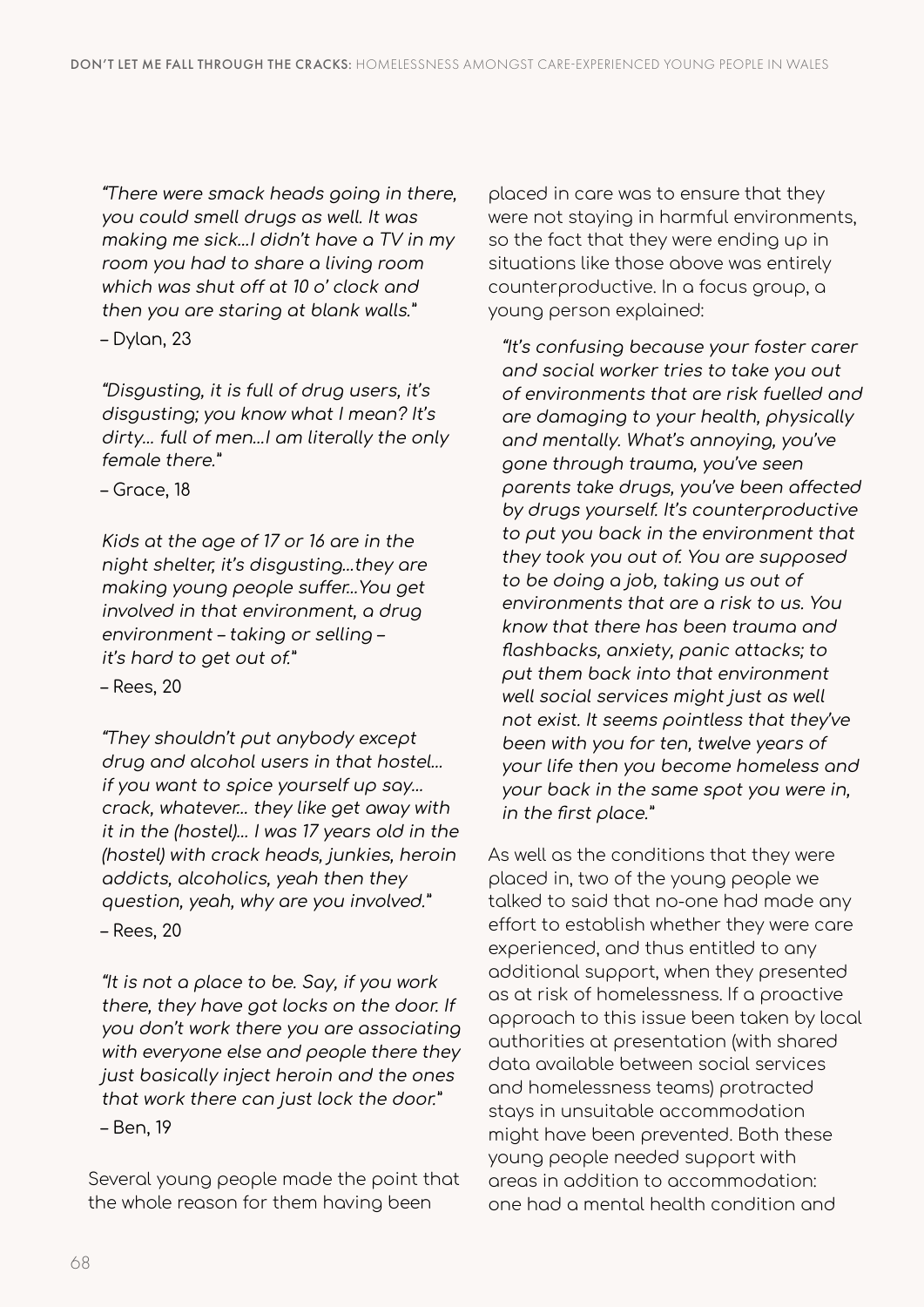had described how the experience had been so stressful that he had forgotten to say he was care experienced. He described a life of instability in the care system, and that it 'fried his brain' to go through another move into temporary accommodation. The other young person was fleeing domestic abuse and told us that they had not received the financial support due to them as a care experienced young person. It should be stated that these cases are, thankfully, in the minority; other young people described how they had been able to get their PA or social worker on the phone to explain they were care experienced, which had helped them to progress their situations.

It is clear from the evidence presented by those we interviewed that a more coordinated approach would result in better outcomes and reduction in risk of harm to a very vulnerable group. This is reflected in the recommendations set out later in this report, which call for a multiagency meeting to be called when a care experienced young person presents as homeless or at risk of homelessness.

Multi-agency meetings of this nature are common practice in other fields when vulnerable people are at risk of harm, and a homelessness presentation is a clear indicator of just such a risk. A good example that could be considered in developing this approach is the Multi-Agency Referral Assessment Conference (MARAC) (Reducing the Risk of Domestic Abuse, 2020). Pioneered in Wales, MARACs are now standard practice in cases of risk of harm to domestic abuse victims. While adopting this type of approach would principally enable an immediate response to that young person's risk

of homelessness, it would also offer an opportunity to review how it is that a care experienced young person has arrived at the point of presenting to the local authority as homeless. This would enable gaps in the system (such as communication breakdowns between siloed departments) to be addressed, reducing future homelessness presentations.

Conversations with practitioners, which informed our work, indicated that these meetings should be led by the relevant director of children's services, or a local authority colleague of equivalent seniority, to ensure that the group's findings can swiftly lead to action. They should focus first on the immediate issue of addressing the risk of homelessness, then on a serious case review of the circumstances leading to the homelessness presentation. Any flaws or limitations in the systems highlighted by this review should then be addressed.

Multi-agency meetings are already advocated as a response to youth homelessness by Welsh Government homelessness guidance (Welsh Government, 2016b):

"In such instances where an emergency/ temporary placement is made in B&B for 16 and 17 year olds and 18 to 21 year old care leavers, this should quickly trigger a multi-agency planning meeting of local agencies, (including Housing, Children's Services, if relevant Youth Offending Service/CRC/Probation, local supported housing providers, health partners etc.) to agree a planned move to more appropriate accommodation."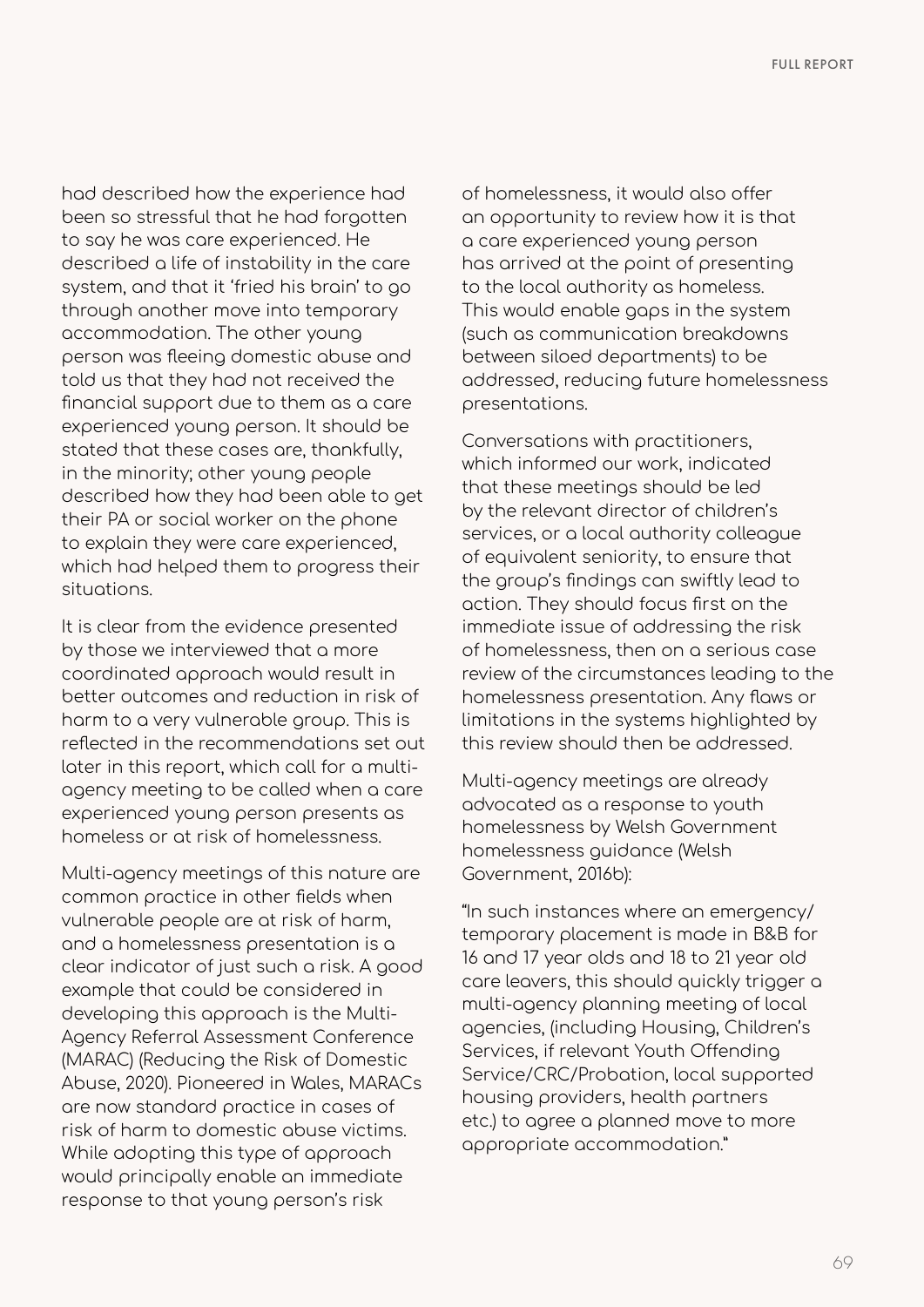The proposal made in this paper would enhance this approach by focussing the meetings on making systems changes, in addition to addressing the young person's immediate needs, so that other young people do not face the same issues.

#### **What Could Be Better**

In order to provide as constructive a set of recommendations as possible, we asked the young people we interviewed for their ideas on how to improve the situation.

Some of those we spoke to described wanting to avoid temporary stays altogether and move to secure, permanent accommodation:

"Just literally a tiny little kitchen, a little living room, a gym and a bathroom. I don't even need a garden it would be nice just something that is safe and warm. Or like just a roof over your head. That you are not going to think I am going to get kicked out in a year."

– Lucy, 18

Some noted a desire for youth-specific accommodation, often with a focus on sharing this with young people who had shared similar experiences.

"Can the services be just for the youth, because the only services around here are mixed. So we have no choice but to go in with 40 year old smack heads. I don't mean to put it that way, but that's the way it is"

– Dafydd, 20

– Eryn, 20

"Not necessarily housing with other young people but with young people who have been through the same experiences."

The majority of the young people we spoke to were in severe housing crisis, many were sleeping on floor space at the time of interview, some were streethomeless. Despite their situations, often their suggestions for improvements to temporary accommodation were strikingly modest – facilities that would be considered the very basics in any other circumstances. They included having working locks on doors, access to a kettle, a working toilet and a bed. Some just wanted a clean space for themselves where they could sleep and put their possessions.

EYHC held a workshop with a group of young people in north Wales who were living in supported housing. Many of the young people had been in temporary accommodation prior to moving into supported accommodation and reflected on their own experiences, as well as their wishes and aspirations for others, at this workshop. In the cases that a stay in temporary accommodation was an absolute necessity, they felt that there were some baseline expectations that must be met before it could be considered suitable. The young people described these minimum standards as their Golden Rules.

Something with a lock on the door at least. Like (homeless young people) shouldn't be expected to go out in the cold, not in this weather. Just somewhere warm and somewhere where they are able to get their heads down.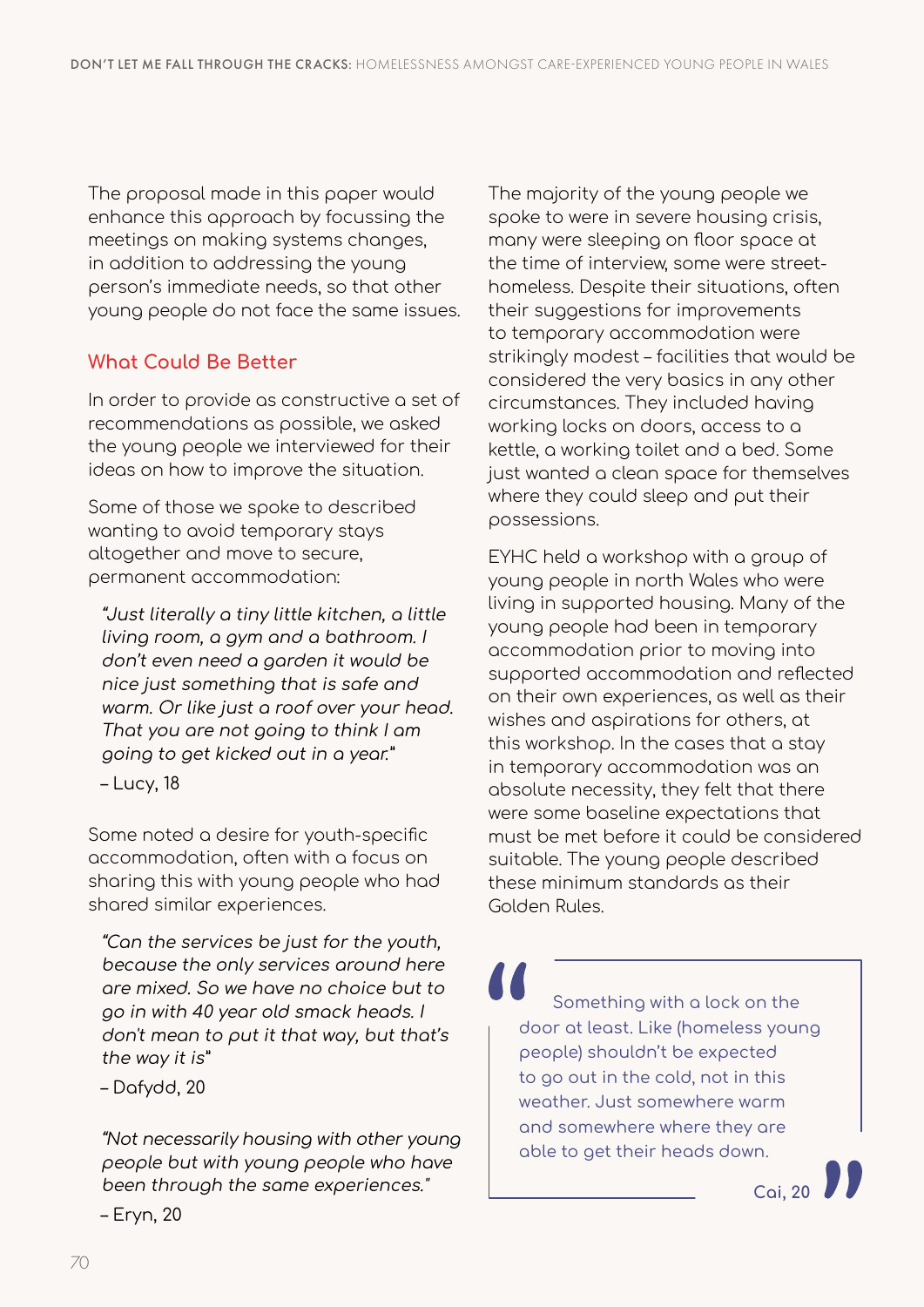# **Young People's Golden Rules of Temporary Accommodation**

Care experienced young people who had been homeless told us that all temporary accommodation needed to offer the following:



**1. No damp**



**7. Kitchen tools** e.g. a kettle and a microwave.



**2. Security** a lockable door.



#### **8. Easy access**

young people spoke about the need for accommodation to be on a bus route, for them to have a key to the front door and for there to be no curfew.

**3. Privacy**



**9. A window**







**10. First aid**  access and first aid trained staff.



**5. Hygiene products** e.g. a toothbrush, sanitary products, and a hairbrush.



**11. Caring staff who they could talk to**



### **6. Connectivity**

This is about being able to access services as well as having access to Wi-Fi.

$$
\mathring{\text{V}}\mathring{\text{V}}
$$

#### **12. If shared, then not to be shared with older people**

Especially if they have harmful substance use issues.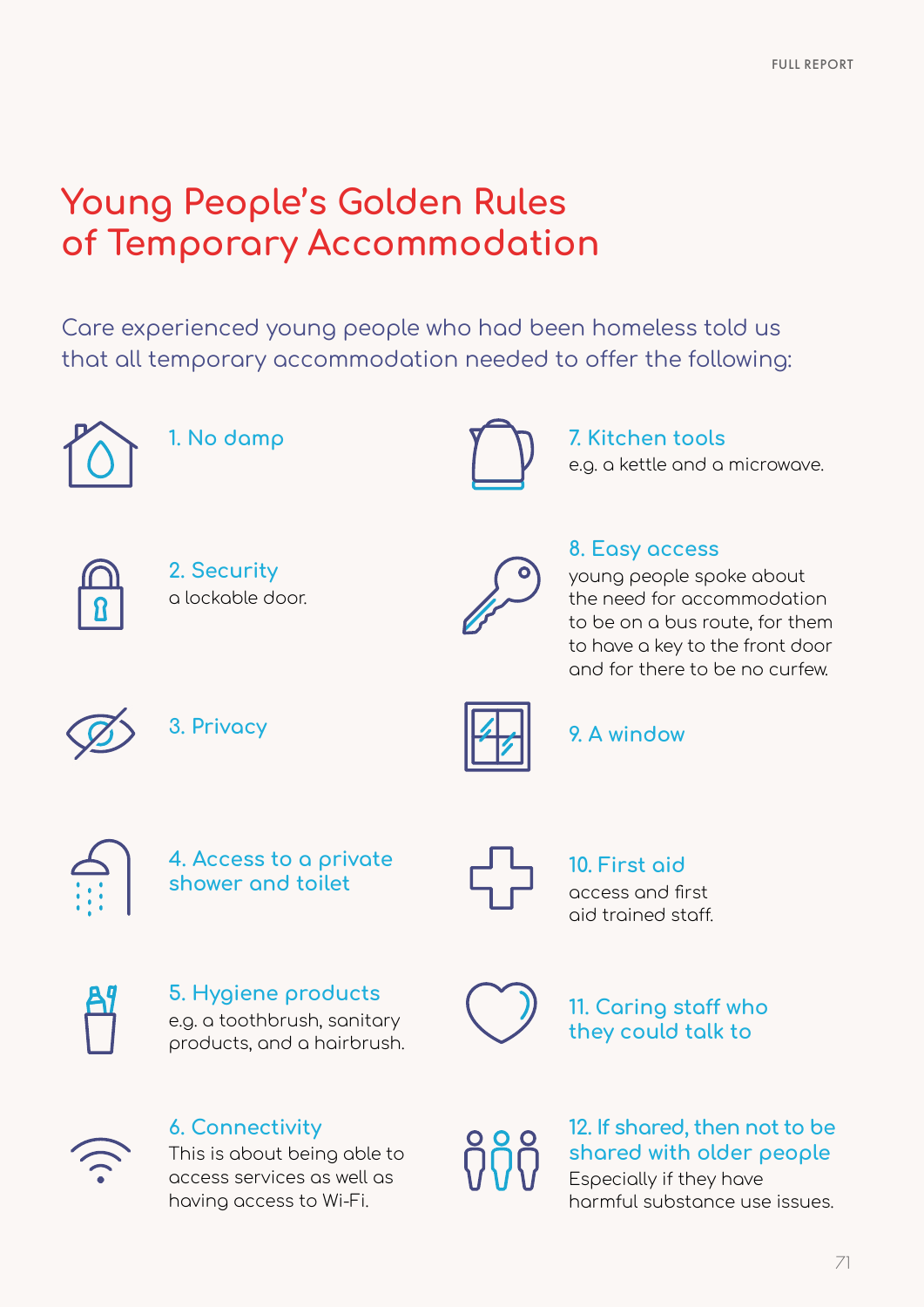# **Welsh Government Response to COVID-19 and Homelessness**

Welsh Government's response to ensuring homeless people are safe during the crisis has set out clear ambitions to ensure that the progress achieved in recent months translates to long term changes, including Wales' approach to use of temporary accommodation.

Specifically, their guidance for local authorities and partners, released in June 2020, on Phase 2 of their response, 'Planning Guidance for Homelessness and Housing Related Support Services' aims to "ensure the long-term resettlement of every person currently residing in a form of temporary accommodation in Wales" and argues for improvements to quality of temporary accommodation, noting that:

"It is no longer acceptable to offer 'floor space' or 'pods'; we must move rapidly and permanently to provision of new types of short term accommodation that meets minimum expectations and the needs of people facing homelessness in Wales" (Welsh Government, 2020a),

This report goes on to state:

"For young people who need accommodation there should be a range of safe, decent affordable accommodation solutions available to best meet their needs, such as supported accommodation specifically for young people."

The Welsh Government actively advocate for a rapid-rehousing approach, focussed on long-term, settled housing solutions for those who have been helped off the streets and into temporary accommodation during the COVID-19 crisis. The guidance does advocate for longer-term thinking, beyond the crisis, including specific approaches for young people, however, care experienced young people are not mentioned specifically.

The specific risk of homelessness to care leavers is mentioned in the 2nd report of the multi-agency Homelessness Action Group, the recommendations of which were accepted, in principle, by the Welsh Government, for review once the COVID-19 crisis is behind us (Welsh Government, 2020b), Again, this report recommends rapid re-housing in settled accommodation, with tailored support.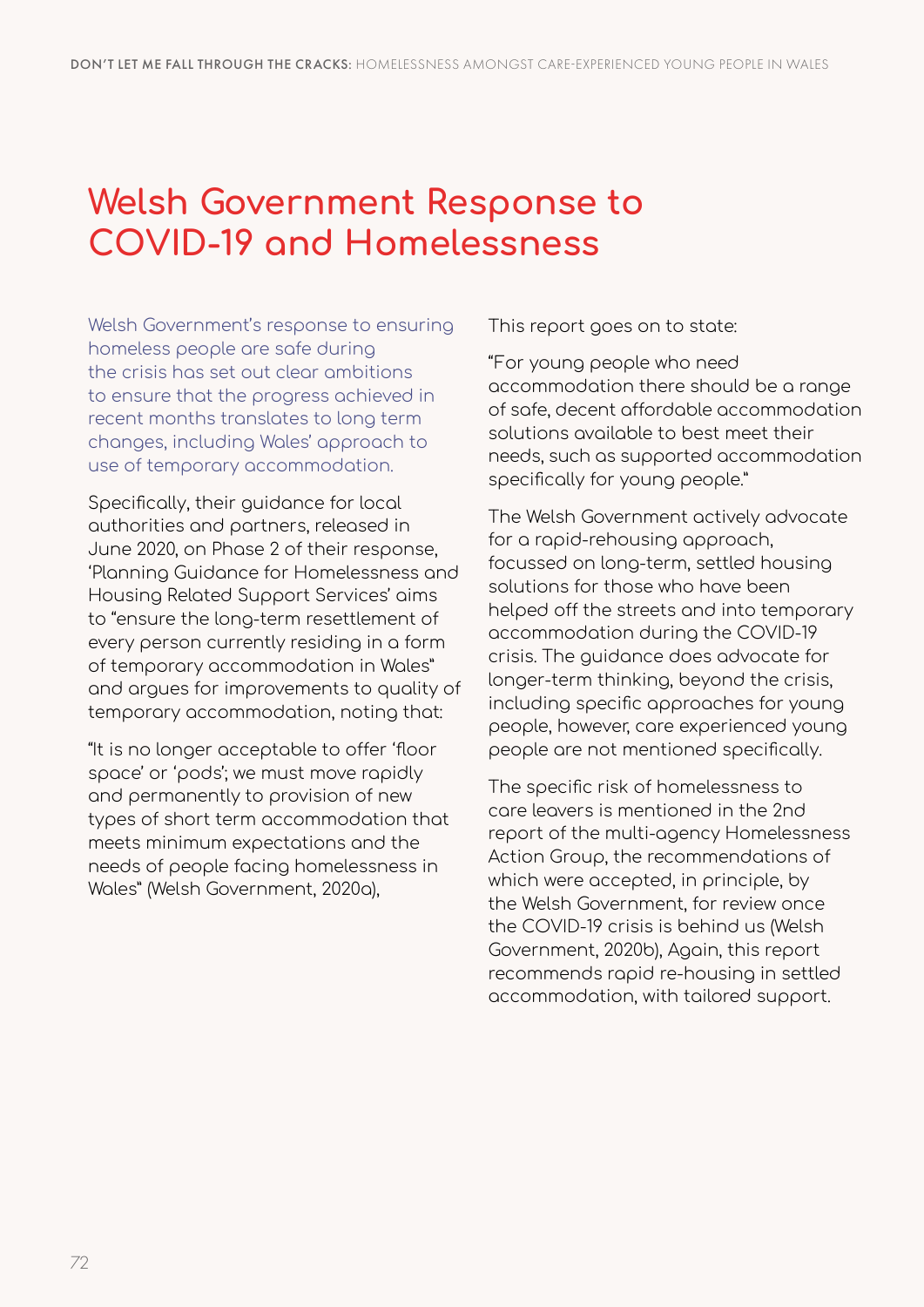### Recommendations

#### **Recommendation 11**

Welsh Government should commit to ensuring that no 16 or 17 year old should be accommodated in unsupported temporary accommodation.

16 and 17 year olds who present to a local authority as homeless, whether care experienced or not, should be found appropriate, supported accommodation, whether via a supported housing project, foster placement, supported lodgings or similar, supported placement. If short term accommodation is required, to allow for assessments to be made and appropriate accommodation found, it must meet the minimum standards set out by young people in this report, with support provided and a timescale provided to the young person for their move to settled accommodation.

#### **Recommendation 12**

Welsh Government should deliver a commitment to strictly limit the length of time that any young person over the age of 17 should be expected to remain in temporary accommodation before being found settled housing, as has been done in Scotland.

The term accepted in Scotland is 7 days. This fits with Welsh Government's current stated approach of rapid-rehousing in settled accommodation. This settled accommodation might include youth-focussed, shared supported accommodation, or single-person accommodation (with floating support, as necessary), depending on the needs of the young person.

#### **Recommendation 13**

Welsh Government should enforce new, minimum standards of temporary accommodation.

These should be agreed in consultation with young people and informed by the 'golden rules' set out in this paper.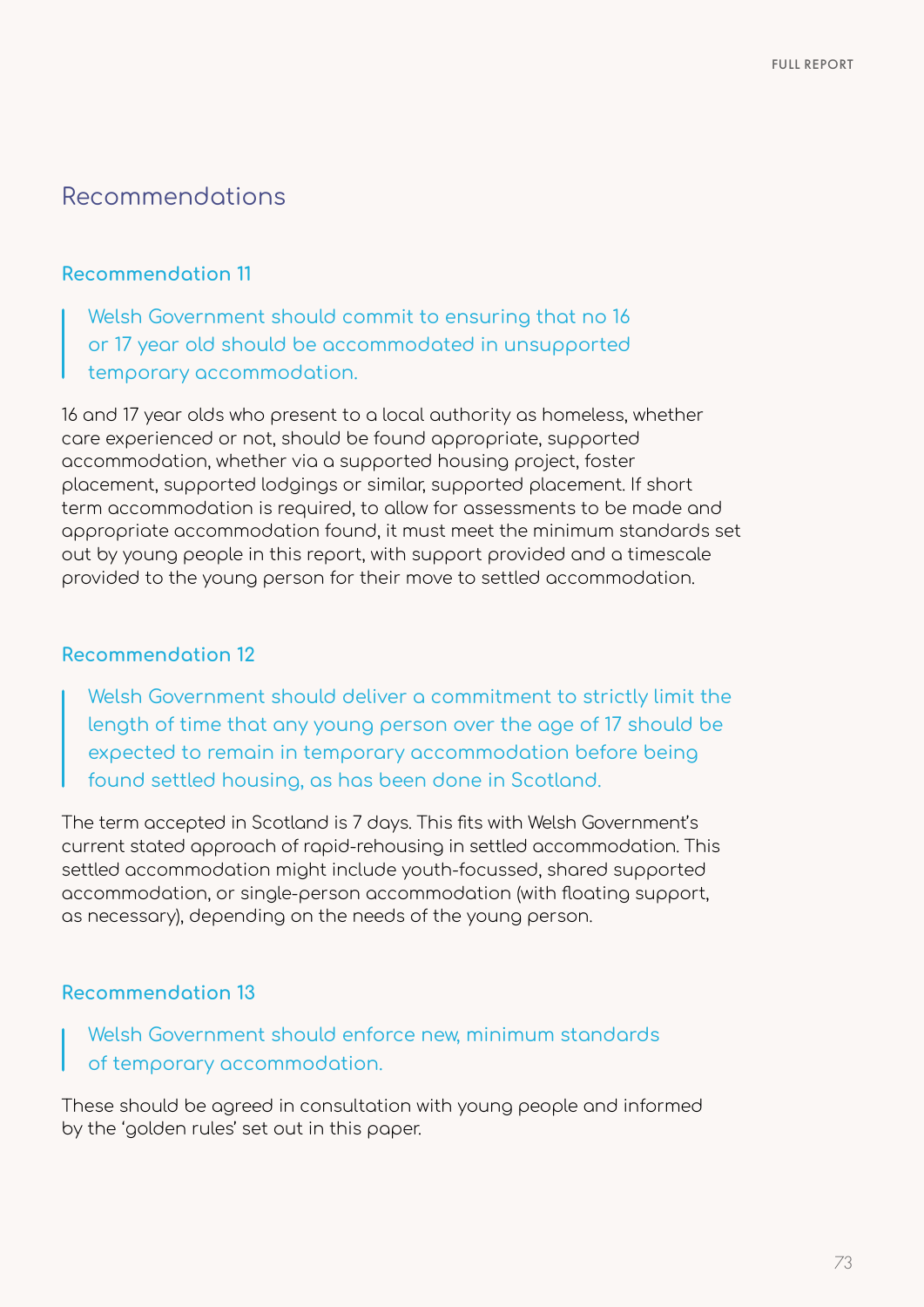# **Conclusion**

The young people placed in care deserve the best possible outcomes. Often they have experienced traumatic situations and need all the love, care and help that the state can provide.

Those young people we spoke with, and many others, have not been provided with this: they have been let down by underfunded services, forgotten about when they needed help with their mental health, accommodated with people who have put them at risk of harm and been denied opportunities open to their non-care experienced peers. While many individuals were highlighted by our participants as

having done superb jobs to help them, the systems those individuals work within are currently failing to prevent these young people, who ought to be the most protected in our society, from falling into homelessness. Young people have helped us to formulate a set of recommendations for change, that, if achieved, will address some of those flaws in our systems and, ultimately, contribute to ending youth homelessness in Wales.

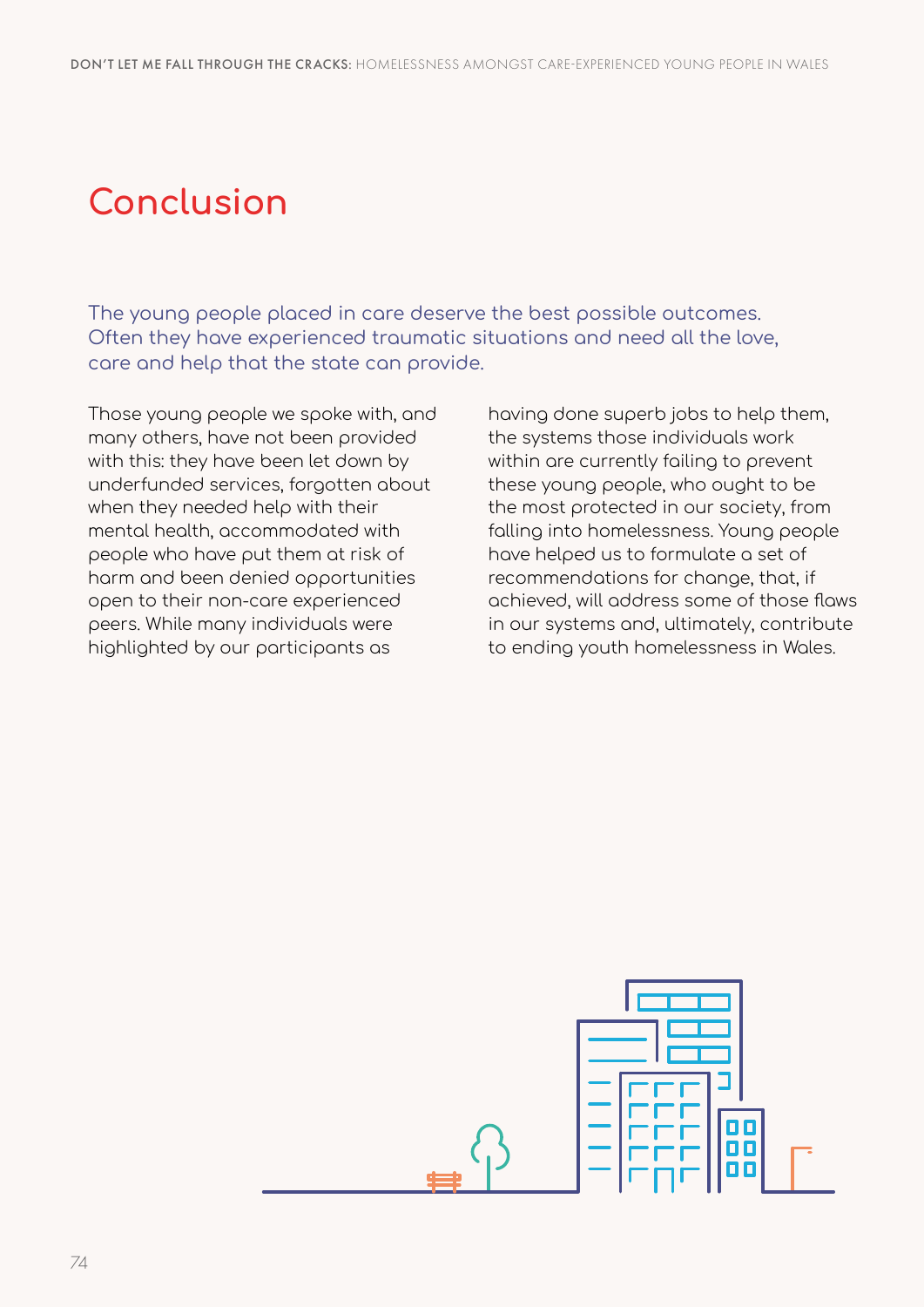## **References**

Action for Children (2017) It starts with Hello. Available at: [https://www.actionforchildren.](https://www.actionforchildren.org.uk/media/9724/action_for_children_it_starts_with_hello_report__november_2017_lowres.pdf) [org.uk/media/9724/action\\_for\\_children\\_it\\_starts\\_with\\_hello\\_report\\_\\_november\\_2017\\_lowres.pdf](https://www.actionforchildren.org.uk/media/9724/action_for_children_it_starts_with_hello_report__november_2017_lowres.pdf)

Action for Children (no date) Skills4Living Pan Wales – Gwent. Available at: [https://](https://www.actionforchildren.org.uk/in-you`r-area/services/youth-support-and-leaving-care/skills4living-pan-wales-gwent/) [www.actionforchildren.org.uk/in-your-area/services/youth-support-and-leaving-care/](https://www.actionforchildren.org.uk/in-you`r-area/services/youth-support-and-leaving-care/skills4living-pan-wales-gwent/) [skills4living-pan-wales-gwent/](https://www.actionforchildren.org.uk/in-you`r-area/services/youth-support-and-leaving-care/skills4living-pan-wales-gwent/). Last accessed 2nd July 2020.

Andrew, E. Williams, J. and Waters, C. (2013) Dialectical Behaviour Therapy and attachment: Vehicles for the development of resilience in young people leaving the care system. Published online 17 November 2013 Clinical Child Psychology & Psychiatry. DOI: 10.1177/1359104513508964.

Barnardo's (2016) Care leavers' accommodation and support framework for Wales. Barnardo's & Shelter Cymru. Available at: [https://www.barnardos.org.uk/sites/default/](https://www.barnardos.org.uk/sites/default/files/uploads/Care%20leavers%20accommodation%20and%20support%20framework%20for%20Wales%20October%202016%20%28PDF%29.pdf) [files/uploads/Care%20leavers%20accommodation%20and%20support%20framework%20](https://www.barnardos.org.uk/sites/default/files/uploads/Care%20leavers%20accommodation%20and%20support%20framework%20for%20Wales%20October%202016%20%28PDF%29.pdf) [for%20Wales%20October%202016%20%28PDF%29.pdf](https://www.barnardos.org.uk/sites/default/files/uploads/Care%20leavers%20accommodation%20and%20support%20framework%20for%20Wales%20October%202016%20%28PDF%29.pdf)

Bender, K. Yang J. Ferguson, K. and Thompson, S. (2015) Experiences and needs of homeless youth with a history of foster care. Children and Youth Services Review. 55, 222-231.

Bengtsson, M. Sjoblom, Y. and Oberg, P. (2018) Young care leavers' expectations of their future: A question of time horizon. Child & Family Social Work. 23, 188-195.

Bramley, G. and Fitzpatrick, S. (2018) Homelessness in the UK: Who is most at risk? Housing Studies. 33 (1) 96-116.

Care Inspectorate Wales (2019) National Overview Report in relation to care experienced children and young people. Available at: [https://careinspectorate.wales/sites/default/](https://careinspectorate.wales/sites/default/files/2019-06/190619-national-overview-report-en_2.pdf) [files/2019-06/190619-national-overview-report-en\\_2.pdf](https://careinspectorate.wales/sites/default/files/2019-06/190619-national-overview-report-en_2.pdf)

Coram Voice (2019) 'Our Lives Beyond Care'. Available at: [https://coramvoice.org.uk/wp](https://coramvoice.org.uk/wp-content/uploads/2019/09/OLBC-Snapshot-online-2018.pdf)[content/uploads/2019/09/OLBC-Snapshot-online-2018.pdf](https://coramvoice.org.uk/wp-content/uploads/2019/09/OLBC-Snapshot-online-2018.pdf)

Dinisman, T. and Zeira, A. (2011) The Contribution of Individual, Social Support and Institutional Characteristics to Perceived Readiness to Leave Care in Israel: An Ecological Perspective. 41. British Journal of Social Work. DOI - 10.1093/bjsw/bcr034.

Dixon, J. Lee, J. Stein, M. Guhirwa, H. Bowley, S. and Catch22 NCAS Peer Researchers (2015) Corporate Parenting for young people in care - Making the difference? Catch22. Accessed at: [https://cdn.catch-22.org.uk/wp-content/uploads/2015/03/Corporate-](https://cdn.catch-22.org.uk/wp-content/uploads/2015/03/Corporate-Parenting-Research-Summary-Report.pdf Available at https://www.york.ac.uk/inst/spru/research/pdf/CparentSumRep.pdf)[Parenting-Research-Summary-Report.pdf Available at https://www.york.ac.uk/inst/spru/](https://cdn.catch-22.org.uk/wp-content/uploads/2015/03/Corporate-Parenting-Research-Summary-Report.pdf Available at https://www.york.ac.uk/inst/spru/research/pdf/CparentSumRep.pdf) [research/pdf/CparentSumRep.pdf](https://cdn.catch-22.org.uk/wp-content/uploads/2015/03/Corporate-Parenting-Research-Summary-Report.pdf Available at https://www.york.ac.uk/inst/spru/research/pdf/CparentSumRep.pdf)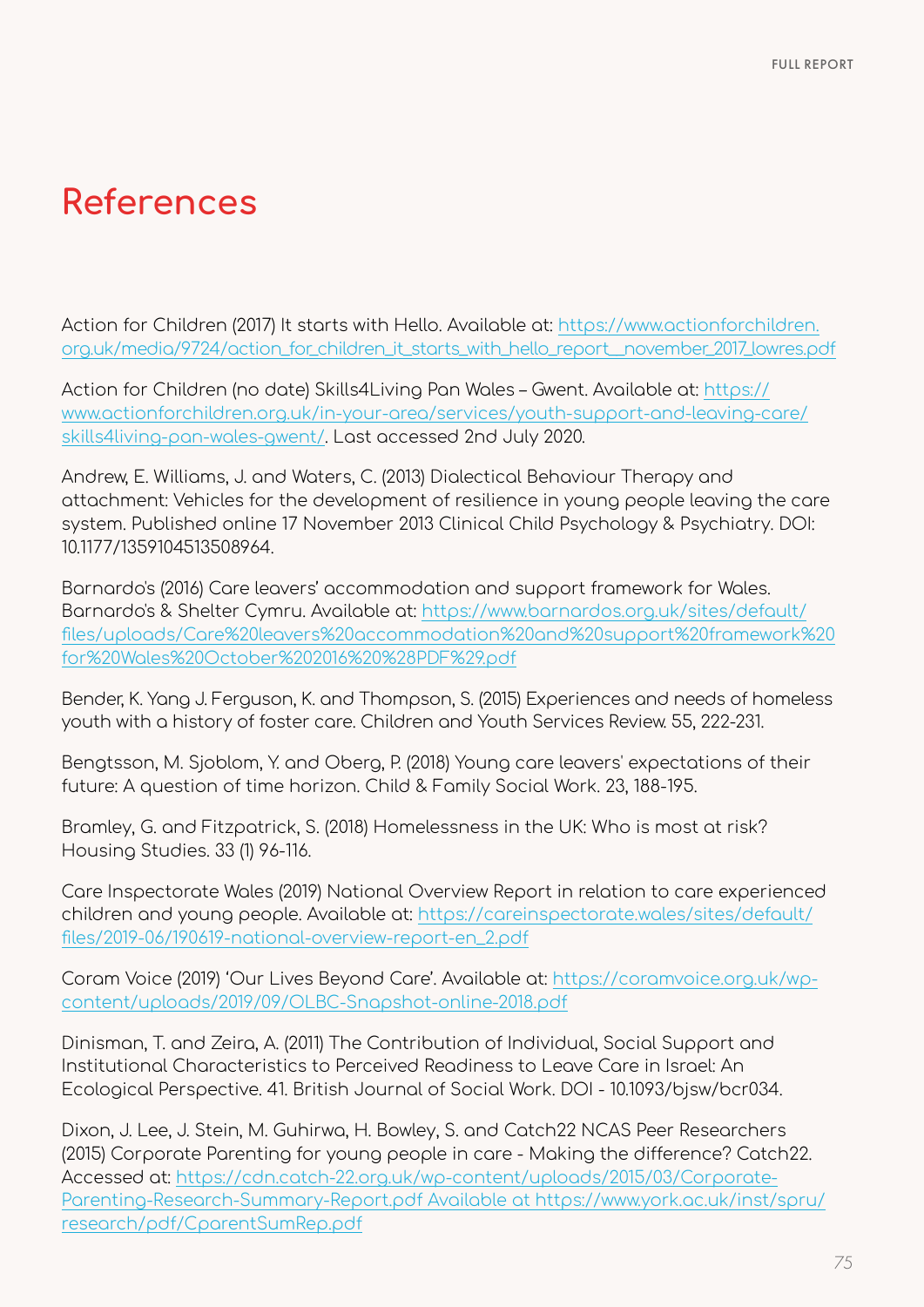Dixon J. (2008) Young people leaving care: health, well-being and outcomes. Child & Family Social Work, 13, 207-217.

Edidin, J. P. Ganim, Z. Hunter, S. J, and Karnik, N. S. (2012) The Mental and Physical Health of Homeless Youth: A Literature Review. Child Psychiatry Hum Dev (2012) 43:354–375 DOI 10.1007/s10578-011-0270-1

Elsley, S. Backett-Milburn, K. and Jamieson, L. (2007) Review of research on vulnerable young people and their transitions to independent living, Edinburgh: Scottish Executive.

Evans, R. White, J. Turley, R. Slater, T. Morgan, H., Strange, H. and Scourfield, J. (2017) Comparison of suicidal ideation, suicide attempt and suicide in children and young people in care and non-care populations: Systematic review andmeta-analysis of prevalence. Children and Youth Services Review. 82, 122-129.

Furnivall, J and Grant, E. (2014) Trauma Sensitive Practice with Children in Care. Available at: <https://www.iriss.org.uk/resources/insights/trauma-sensitive-practice-children-care>

Gaetz, S. (2014) A Safe and Decent Place to Live: Towards a Housing First Framework for Youth. Toronto: The Homeless Hub Press.

Gaetz, S. (2017) THIS is Housing First for Youth: A Program Model Guide. Toronto: Canadian Observatory on Homelessness Press.

Gaetz, S and Dej, E. (2017) A New Direction a Framework for Homelessness Prevention. Toronto: Canadian Observatory on Homelessness Press.

Grey, C. and Woodfine, L. (2019) Voices of those with lived experiences of homelessness and adversity in Wales: Informing prevention and response. Available at: [https://phw.nhs.](https://phw.nhs.wales/files/aces/voices-of-those-with-lived-experiences-of-homelessness-and-adversity-in-wales-informing-prevention-and-response-2019/) [wales/files/aces/voices-of-those-with-lived-experiences-of-homelessness-and-adversity](https://phw.nhs.wales/files/aces/voices-of-those-with-lived-experiences-of-homelessness-and-adversity-in-wales-informing-prevention-and-response-2019/)[in-wales-informing-prevention-and-response-2019/](https://phw.nhs.wales/files/aces/voices-of-those-with-lived-experiences-of-homelessness-and-adversity-in-wales-informing-prevention-and-response-2019/)

Helfrich, A and Fogg, L. F. (2007) Outcomes of a Life Skills Intervention for Homeless Adults with Mental Illness. Available at: <https://core.ac.uk/download/pdf/81064539.pdf>

Hodgson, K. J. (2014) The Mental Health of Young People with Experiences of Homelessness. Thesis. University of Cardiff. Available at: [orca.cf.ac.](http://orca.cf.ac.uk/59590/2/2014hodgsonphd.pdf) [uk/59590/2/2014hodgsonphd.pdf](http://orca.cf.ac.uk/59590/2/2014hodgsonphd.pdf)

Holt, S. and Kirwan, G. (2012) The "Key" to Successful Transitions for Young People Leaving Residential Child Care: The Role of the Keyworker, Child Care in Practice. 18: (4). 371-392.

Kidd, S. Slesnik, N. Frederick, T, Karabanow, J. and Gaetz, S. (2018) Mental health & addiction interventions for youth experiencing homelessness: Practical strategies for front-line providers. Toronto: Canadian Observatory on Homelessness Press.

Kinman, G and Grant, C. (2011) Exploring Stress Resilience in Social Workers: The Role of Emotional and Social Competencies. British Journal of Social Work. 41 (2), 261-275.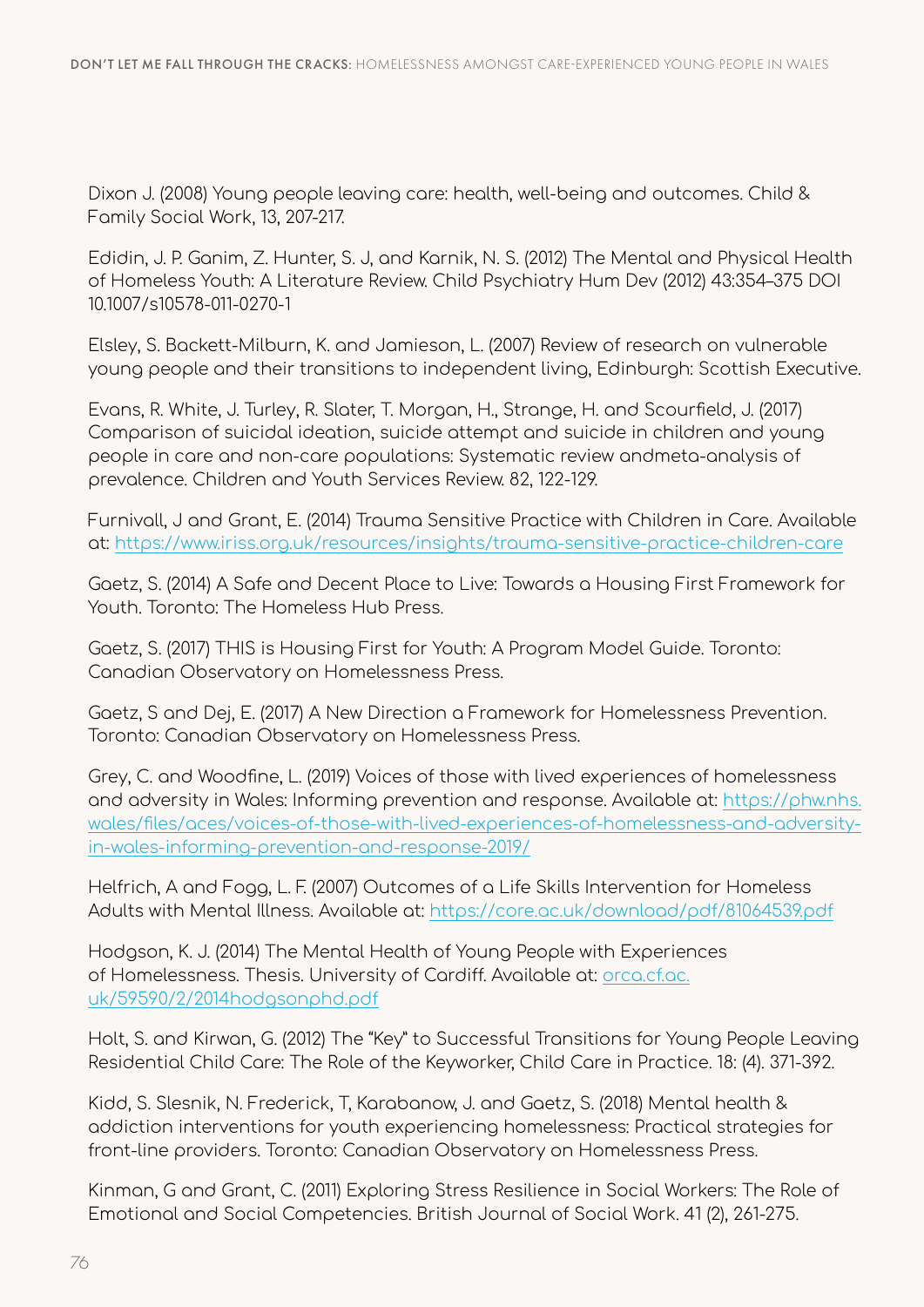Llamau (no date) What we do. Available at:<https://www.llamau.org.uk/what-we-do>

MacDonald, R. and Shildrick, T (2012) Youth and wellbeing: experiencing bereavement and ill health in marginalised young people's transitions. Sociology of Health & Illness. 35 (1), 147–161.

National Institute for Health and Care Excellence (NICE) (2016) Coexisting severe mental illness and substance misuse: community health and social care services. Available at: [https://www.nice.org.uk/guidance/ng58/chapter/Recommendations#first-contact-with](https://www.nice.org.uk/guidance/ng58/chapter/Recommendations#first-contact-with-services)[services](https://www.nice.org.uk/guidance/ng58/chapter/Recommendations#first-contact-with-services) Last accessed 2nd July 2020.

NYAS Cymru (2020) The Newid Project. Available at [https://www.nyas.net/wp-content/](https://www.nyas.net/wp-content/uploads/NYAS-NEWID-Leaflet.pdf) [uploads/NYAS-NEWID-Leaflet.pdf](https://www.nyas.net/wp-content/uploads/NYAS-NEWID-Leaflet.pdf) Last accessed 10th July 2020.

Oliver, C. (2010) Children's Views and Experiences of Their Contact with Social Workers. A Focussed Review of the Evidence. Available at: https://dera.joe.ac.uk/11515/1/Children\_s [views\\_and\\_experiences\\_of\\_contact\\_with\\_social\\_workers\\_report\\_July\\_2010.pdf](https://dera.ioe.ac.uk/11515/1/Children_s_views_and_experiences_of_contact_with_social_workers_report_July_2010.pdf)

Park, M. Nesom, S. and Hodges. H. (2020) What do children and young people looked after and their families think about care? Cardiff: Wales Centre for Public Policy.

Pierpoint, H. and Hoolachan, J. (2019) Evaluation of homelessness services to young people in the secure estate. Available at: [https://gov.wales/sites/default/files/statistics](https://gov.wales/sites/default/files/statistics-and-research/2019-07/evaluation-homelessness-services-young-people-secure-estate.pdf)[and-research/2019-07/evaluation-homelessness-services-young-people-secure-estate.pdf](https://gov.wales/sites/default/files/statistics-and-research/2019-07/evaluation-homelessness-services-young-people-secure-estate.pdf)

Pobl (no date). Young Person Shared Accommodation Scheme. Newport: Pobl.

Public Accounts Committee (2017) Inquiry into Care Experienced Children and Young People. Available at: [http://senedd.assembly.wales/documents/s68143/Focus%20](http://senedd.assembly.wales/documents/s68143/Focus%20Group%20Summary%20-%20October%202017.pdf) [Group%20Summary%20-%20October%202017.pdf](http://senedd.assembly.wales/documents/s68143/Focus%20Group%20Summary%20-%20October%202017.pdf)

Reducing the Risk of Domestic Abuse (2020) MARAC. Available at [https://www.](https://www.reducingtherisk.org.uk/cms/content/marac) [reducingtherisk.org.uk/cms/content/marac](https://www.reducingtherisk.org.uk/cms/content/marac) Last accessed 2nd July 2020.

Reeve, K. McCarthy, L. Pattison, B. Parr, S. Batty, E. Maye-Banbury, A. Bashir, N and Dayson, C (2018) The mental health needs of Nottingham's homeless population: an exploratory research study. Project Report. Sheffield, Sheffield Hallam University. Available at: [http://shura.shu.ac.uk/21958/1/mental-health-nottinghams-homeless](http://shura.shu.ac.uk/21958/1/mental-health-nottinghams-homeless-population.pdf)[population.pdf](http://shura.shu.ac.uk/21958/1/mental-health-nottinghams-homeless-population.pdf)

Rock Trust. (no date) Momentum builds behind our Housing First for Youth programme with expansion in to Edinburgh. Available at: [https://www.rocktrust.org/](https://www.rocktrust.org/housingfirstforyouth-edinburgh) [housingfirstforyouth-edinburgh](https://www.rocktrust.org/housingfirstforyouth-edinburgh) Last accessed 14th July 2020.

Rowlands, W. (2018) 'If they don't choose to be, Care Leavers will never be Homeless'. To what extent do the current frameworks and provisions in place across Cardiff alleviate Looked after Children's ongoing propensity to homelessness? MSc Thesis, Cardiff University, Cardiff.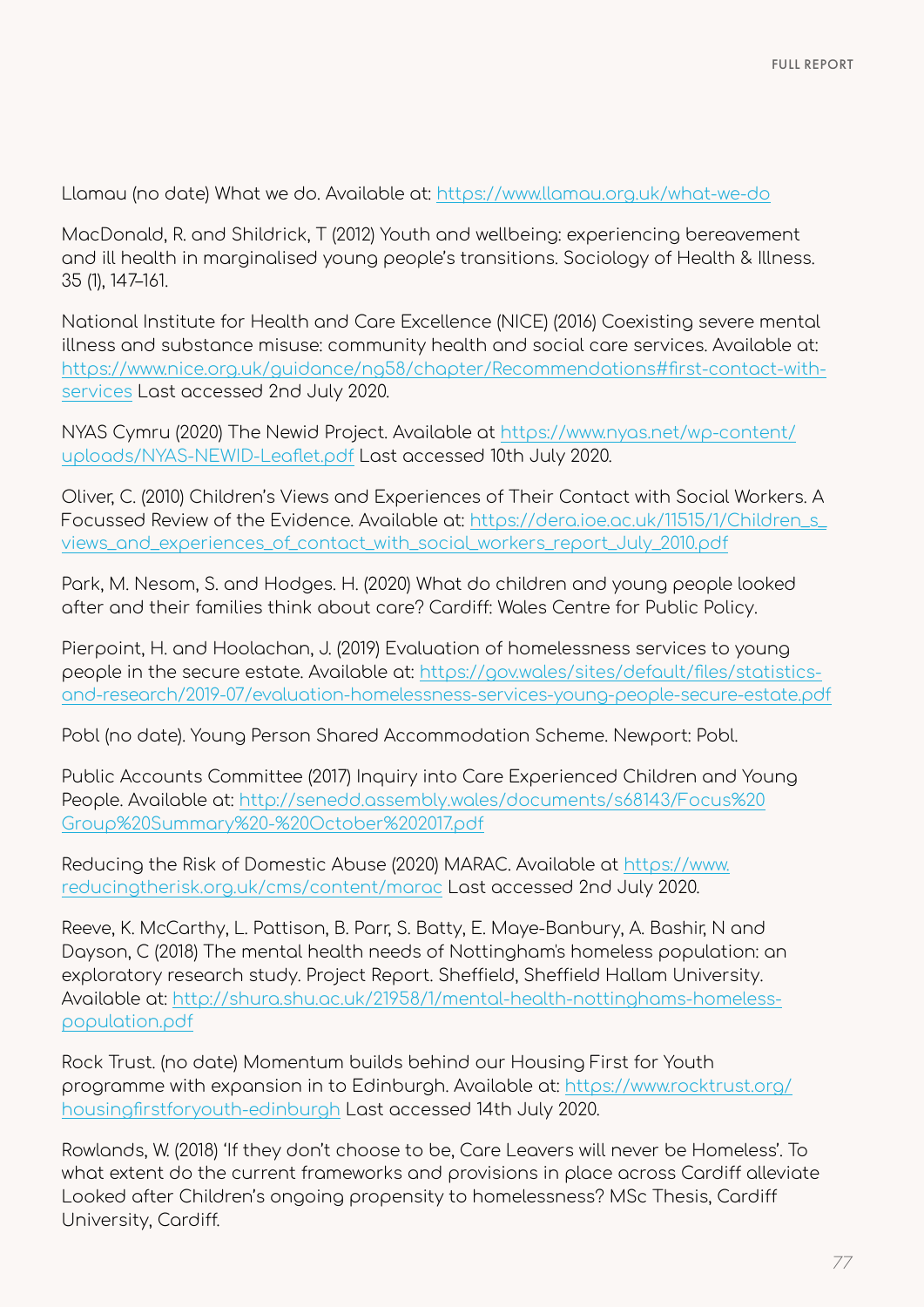Samuels, G. M. Cerven, C. Curry, S. Robinson, S. R. and Patel, S. (2019) Missed opportunities in youth pathways through homelessness. Chicago, IL: Chapin Hall at the University of Chicago.

Schwan, K. French, D., Gaetz, S. Ward, A. Akerman, J. and Redman, M. (2018) Preventing youth homelessness: An international review of evidence. Cardiff: Wales Centre for Public Policy. Available at: [https://www.wcpp.org.uk/publication/preventing-youth](https://www.wcpp.org.uk/publication/preventing-youth-homelessness/)[homelessness/](https://www.wcpp.org.uk/publication/preventing-youth-homelessness/)

Scottish Housing News (2020) Unsuitable Accommodation Order Extended to All People Experiencing Homelessness. Available at: [https://www.scottishhousingnews.com/article/](https://www.scottishhousingnews.com/article/unsuitable-accommodation-order-extended-to-all-people-experiencing-homelessness) [unsuitable-accommodation-order-extended-to-all-people-experiencing-homelessness](https://www.scottishhousingnews.com/article/unsuitable-accommodation-order-extended-to-all-people-experiencing-homelessness)

Serge, L. Eberle, M., Goldberg, M. Sullivan, S and Dudding, P. (2002) Pilot Study: The Child Welfare System and Homelessness among Canadian Youth. Available at: [https://](https://www.homelesshub.ca/sites/default/files/Pilot_Study_The_Child_Welfare_System_and_Homelessness.pdf) [www.homelesshub.ca/sites/default/files/Pilot\\_Study\\_The\\_Child\\_Welfare\\_System\\_and\\_](https://www.homelesshub.ca/sites/default/files/Pilot_Study_The_Child_Welfare_System_and_Homelessness.pdf) [Homelessness.pdf](https://www.homelesshub.ca/sites/default/files/Pilot_Study_The_Child_Welfare_System_and_Homelessness.pdf)

Shelter. (2020a) Wales: 'help to secure' duty. Available at: [https://england.shelter.org.uk/](https://england.shelter.org.uk/legal/homelessness_applications/Homelessness_in_Wales/Wales_help_to_secure_duty) [legal/homelessness\\_applications/Homelessness\\_in\\_Wales/Wales\\_help\\_to\\_secure\\_duty](https://england.shelter.org.uk/legal/homelessness_applications/Homelessness_in_Wales/Wales_help_to_secure_duty) Last accessed 7th July 2020.

Shelter. (2020b) Wales: local connection provisions. Available at: [https://england.shelter.](https://england.shelter.org.uk/legal/homelessness_applications/Homelessness_in_Wales/local_connection_provisions) [org.uk/legal/homelessness\\_applications/Homelessness\\_in\\_Wales/local\\_connection\\_](https://england.shelter.org.uk/legal/homelessness_applications/Homelessness_in_Wales/local_connection_provisions) [provisions](https://england.shelter.org.uk/legal/homelessness_applications/Homelessness_in_Wales/local_connection_provisions) Last accessed 7th July 2020.

Sims-Schouten, W. and Hayden, C. (2017) Mental Health and Wellbeing of Care Leavers: Making sense of their perspectives. Child and Family Social Work. 22 (4), 1480-1487.

Stats Wales. (2019) Statutory homelessness: Prevention and relief. Available at: [https://](https://statswales.gov.wales/Catalogue/Housing/Homelessness/Statutory-Homelessness-Prevention-and-Relief) [statswales.gov.wales/Catalogue/Housing/Homelessness/Statutory-Homelessness-](https://statswales.gov.wales/Catalogue/Housing/Homelessness/Statutory-Homelessness-Prevention-and-Relief)[Prevention-and-Relief](https://statswales.gov.wales/Catalogue/Housing/Homelessness/Statutory-Homelessness-Prevention-and-Relief)

Stirling, T. (2018) Youth homelessness and care leavers: Mapping interventions in Wales. Cardiff: Wales Centre for Public Policy.

Sutherland, M. (2019) Somewhere to Call Home: Report on Homelessness and Care Experience. Scotland: The Scottish Government & Who Cares Scotland

Sulimani-Aidan, Y. (2014) Care Leavers challenges in transition to independent living. Children and Youth Services Review. 46, 38-46.

Swan, M. Holt, S. and Kirwan, G. (2018) 'Who do I turn to if something really bad happens?' Key working and relationship-based practice in residential child care, Journal of Social Work Practice, 32:4, 447-461.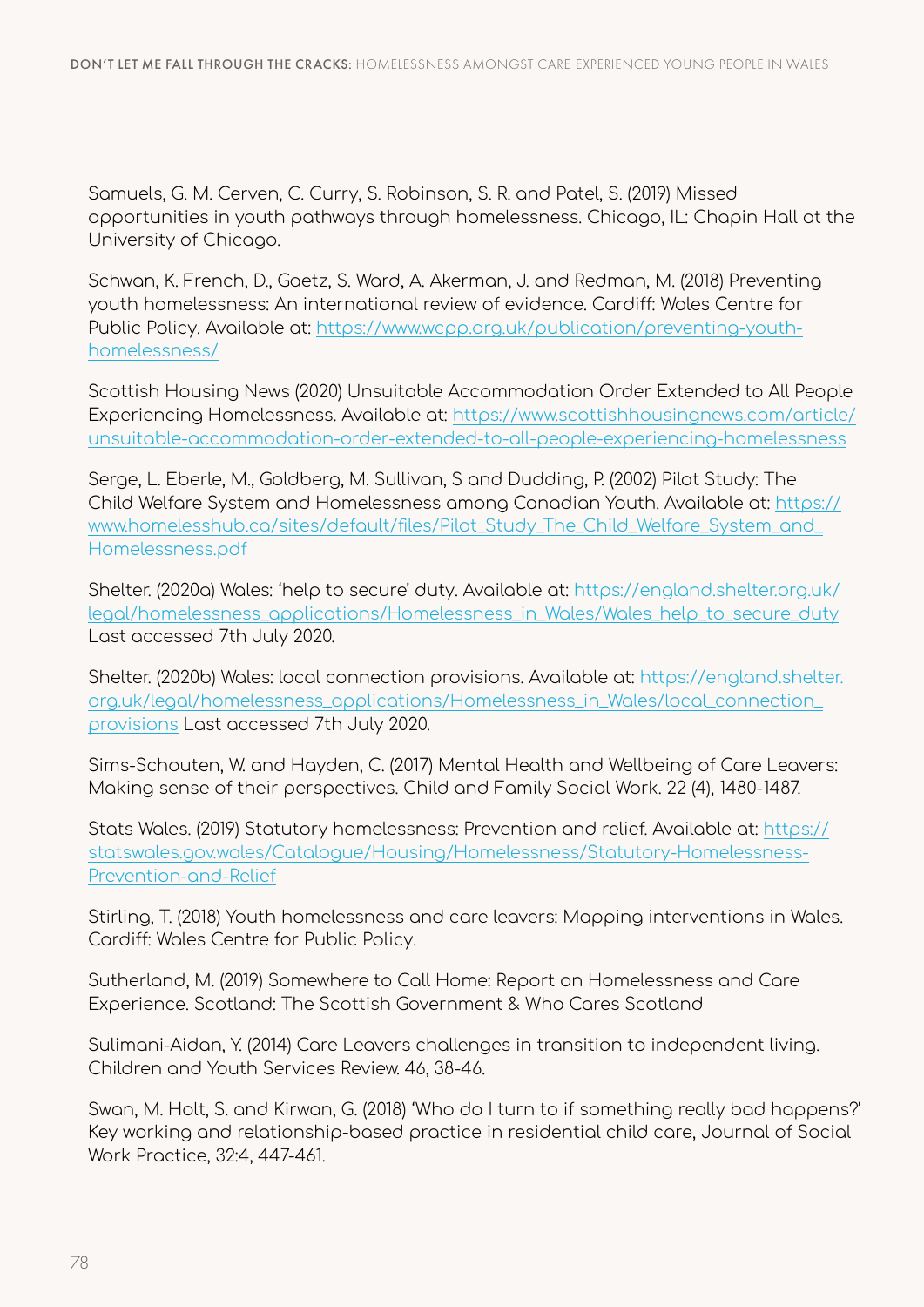Torronen, M. L. and Vornanen, R. H. (2014) Young People Leaving Care: Participatory Research to Improve Child Welfare Practices and the Rights of Children and Young People. Australian Social Work. 67 (1), 135-150.

Watts, B. and Blenkinsopp, J. (2018) Supported Lodgings Exploring the feasibility of longterm community hosting as a response to youth homelessness in Scotland. Available at: [https://scotland.shelter.org.uk/\\_\\_data/assets/pdf\\_file/0009/1561878/Supported\\_](https://scotland.shelter.org.uk/__data/assets/pdf_file/0009/1561878/Supported_Lodgings_Feasibility_Study.pdf/_nocache) [Lodgings\\_Feasibility\\_Study.pdf/\\_nocache](https://scotland.shelter.org.uk/__data/assets/pdf_file/0009/1561878/Supported_Lodgings_Feasibility_Study.pdf/_nocache)

Welsh Government (2016) 'When I am Ready': Good Practice Guide. Available at: [https://](https://gov.wales/sites/default/files/publications/2019-05/when-i-am-ready-good-practice-guide-march-2016.pdf) [gov.wales/sites/default/files/publications/2019-05/when-i-am-ready-good-practice](https://gov.wales/sites/default/files/publications/2019-05/when-i-am-ready-good-practice-guide-march-2016.pdf)[guide-march-2016.pdf](https://gov.wales/sites/default/files/publications/2019-05/when-i-am-ready-good-practice-guide-march-2016.pdf)

Welsh Government (2016b) Guidance for Local Authorities on the Allocation of Accommodation and Homelessness. Available at: [https://gov.wales/sites/default/files/](https://gov.wales/sites/default/files/publications/2019-03/allocation-of-accommodation-and-homelessness-guidance-for-local-authorities.pdf) [publications/2019-03/allocation-of-accommodation-and-homelessness-guidance-for](https://gov.wales/sites/default/files/publications/2019-03/allocation-of-accommodation-and-homelessness-guidance-for-local-authorities.pdf)[local-authorities.pdf](https://gov.wales/sites/default/files/publications/2019-03/allocation-of-accommodation-and-homelessness-guidance-for-local-authorities.pdf)

Welsh Government (2019a) Experimental Statistics: Children looked after by local authorities, 2018-19. Available at: [https://gov.wales/sites/default/files/statistics-and](https://gov.wales/sites/default/files/statistics-and-research/2019-10/children-looked-after-local-authorities-april-2018-march-2019-964.pdf)[research/2019-10/children-looked-after-local-authorities-april-2018-march-2019-964.pdf](https://gov.wales/sites/default/files/statistics-and-research/2019-10/children-looked-after-local-authorities-april-2018-march-2019-964.pdf)

Welsh Government (2019b) Homelessness in Wales, 2018-19. Available at: [https://gov.](https://gov.wales/sites/default/files/statistics-and-research/2019-07/homelessness-april-2018-march-2019-993.pdf) [wales/sites/default/files/statistics-and-research/2019-07/homelessness-april-2018](https://gov.wales/sites/default/files/statistics-and-research/2019-07/homelessness-april-2018-march-2019-993.pdf) [march-2019-993.pdf](https://gov.wales/sites/default/files/statistics-and-research/2019-07/homelessness-april-2018-march-2019-993.pdf)

Welsh Government (2020a) Phase 2 – Planning Guidance for Homelessness and Housing Related Support Services. Available at: [https://gov.wales/sites/default/files/](https://gov.wales/sites/default/files/publications/2020-06/planning-guidance-for-homelessness-and-housing-support-services-coronavirus.pdf) [publications/2020-06/planning-guidance-for-homelessness-and-housing-support](https://gov.wales/sites/default/files/publications/2020-06/planning-guidance-for-homelessness-and-housing-support-services-coronavirus.pdf)[services-coronavirus.pdf](https://gov.wales/sites/default/files/publications/2020-06/planning-guidance-for-homelessness-and-housing-support-services-coronavirus.pdf)

Welsh Government (2020b). Homelessness Action Group - 2nd Report. Available at: <https://media.service.gov.wales/media-library/6gpv8-kzdbs-jyk0j-8ymoc-34c0a>

Westminster City Council (2015) No One Left Out. Available at: [https://www.homeless.](https://www.homeless.org.uk/sites/default/files/site-attachments/Creating%20a%20Psychologically%20Informed%20Environment%20-%202015.pdf) [org.uk/sites/default/files/site-attachments/Creating%20a%20Psychologically%20](https://www.homeless.org.uk/sites/default/files/site-attachments/Creating%20a%20Psychologically%20Informed%20Environment%20-%202015.pdf) [Informed%20Environment%20-%202015.pdf](https://www.homeless.org.uk/sites/default/files/site-attachments/Creating%20a%20Psychologically%20Informed%20Environment%20-%202015.pdf)

Whalen, A. (2015) Provision for young care leavers at risk of homelessness. Cardiff: Public Policy Institute for Wales. Available at: [https://www.wcpp.org.uk/wp-content/](https://www.wcpp.org.uk/wp-content/uploads/2018/04/Report-Provision-for-young-care-leavers-at-risk-of-homelessness-FINAL.pdf) [uploads/2018/04/Report-Provision-for-young-care-leavers-at-risk-of-homelessness-](https://www.wcpp.org.uk/wp-content/uploads/2018/04/Report-Provision-for-young-care-leavers-at-risk-of-homelessness-FINAL.pdf)[FINAL.pdf](https://www.wcpp.org.uk/wp-content/uploads/2018/04/Report-Provision-for-young-care-leavers-at-risk-of-homelessness-FINAL.pdf)

UK Government (2020) HM Treasury Budget 2020: policy costings. Available at: [https://](https://assets.publishing.service.gov.uk/government/uploads/system/uploads/attachment_data/file/871948/Budget_2020_policy_costings.pdf) [assets.publishing.service.gov.uk/government/uploads/system/uploads/attachment\\_](https://assets.publishing.service.gov.uk/government/uploads/system/uploads/attachment_data/file/871948/Budget_2020_policy_costings.pdf) [data/file/871948/Budget\\_2020\\_policy\\_costings.pdf](https://assets.publishing.service.gov.uk/government/uploads/system/uploads/attachment_data/file/871948/Budget_2020_policy_costings.pdf)